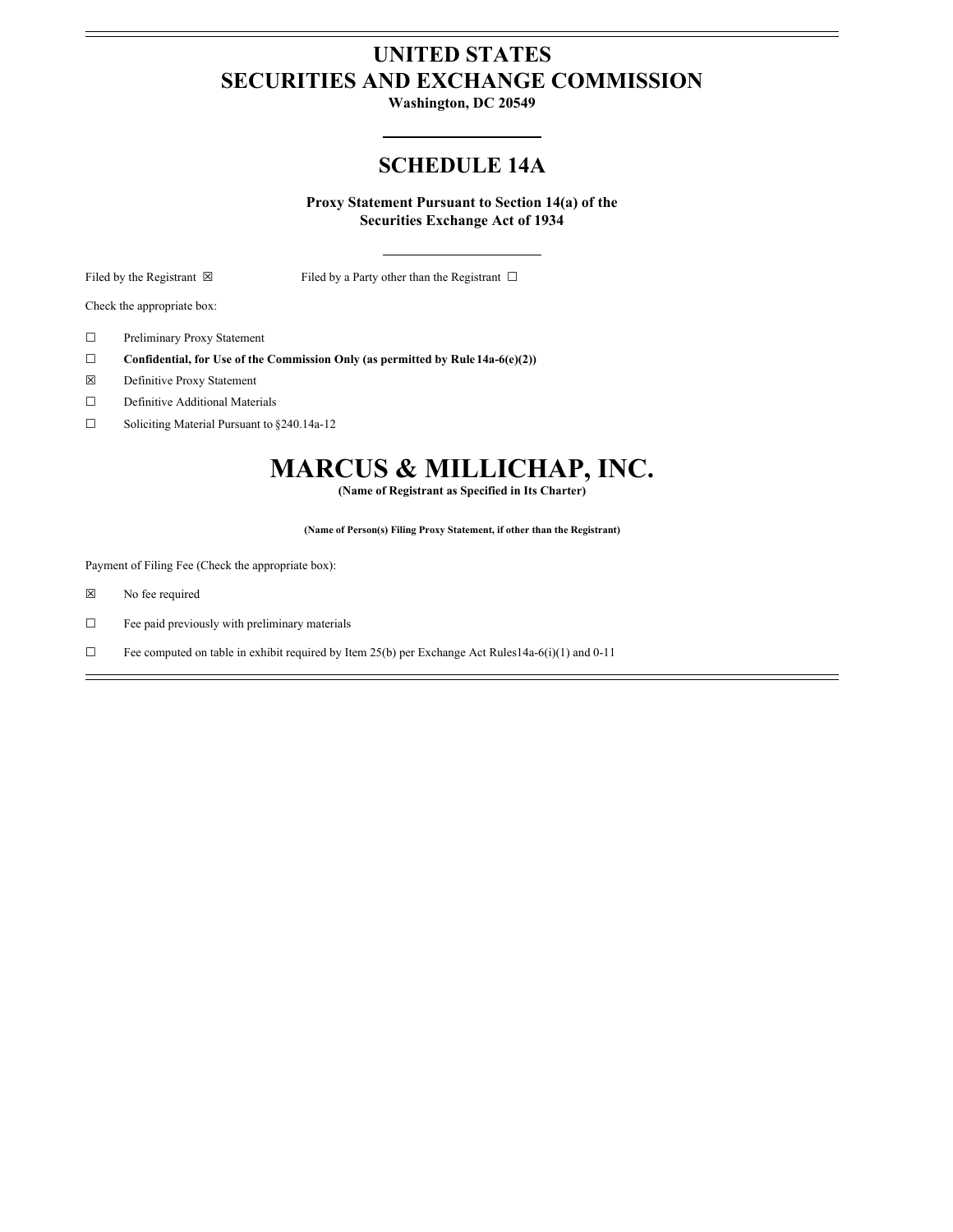# Marcus <sub>&</sub> Millichap

**23975 Park Sorrento, Suite 400 Calabasas, California 91302 (818) 212-2250**

March 18, 2022

#### Dear Stockholder:

We are pleased to invite you to attend the 2022 Annual Meeting of Stockholders of Marcus & Millichap, Inc., which will be held virtually on May 3, 2022.

We are furnishing our proxy materials to stockholders primarily over the Internet. This process expedites stockholders' receipt of proxy materials, while significantly lowering the costs of our annual meeting and conserving natural resources. On March 18, 2022, we mailed to our stockholders, a notice containing instructions on how to access our Proxy Statement and 2021 Annual Report to Stockholders and to vote online. The notice also included instructions on how you can receive a paper copy of your annual meeting materials. If you received your annual meeting materials by mail, the Proxy Statement, 2021 Annual Report to Stockholders and proxy card were enclosed.

At this year's annual meeting, the agenda includes the following items:

| Agenda Item<br>Election of directors                                                                                  | <b>Board Recommendation</b><br><b>FOR</b> |
|-----------------------------------------------------------------------------------------------------------------------|-------------------------------------------|
| Ratification of the appointment of Ernst & Young LLP as our independent registered public accounting firm for<br>2022 | <b>FOR</b>                                |
| Advisory vote to approve executive compensation                                                                       | <b>FOR</b>                                |

Details regarding the meeting and the business to be conducted are more fully described in the accompanying Notice of 2022 Annual Meeting of Stockholders and Proxy Statement.

Your vote is important. Whether or not you plan to attend the annual meeting, I hope you will vote as soon as possible. You may vote over the Internet before or at the annual meeting or, if you receive your proxy materials by U.S. mail, you also may vote by mailing a proxy card or voting by telephone. Please review the instructions on the notice or on the proxy card regarding your voting options.

Sincerely yours,

Hessam Nadii *President and Chief Executive Of icer*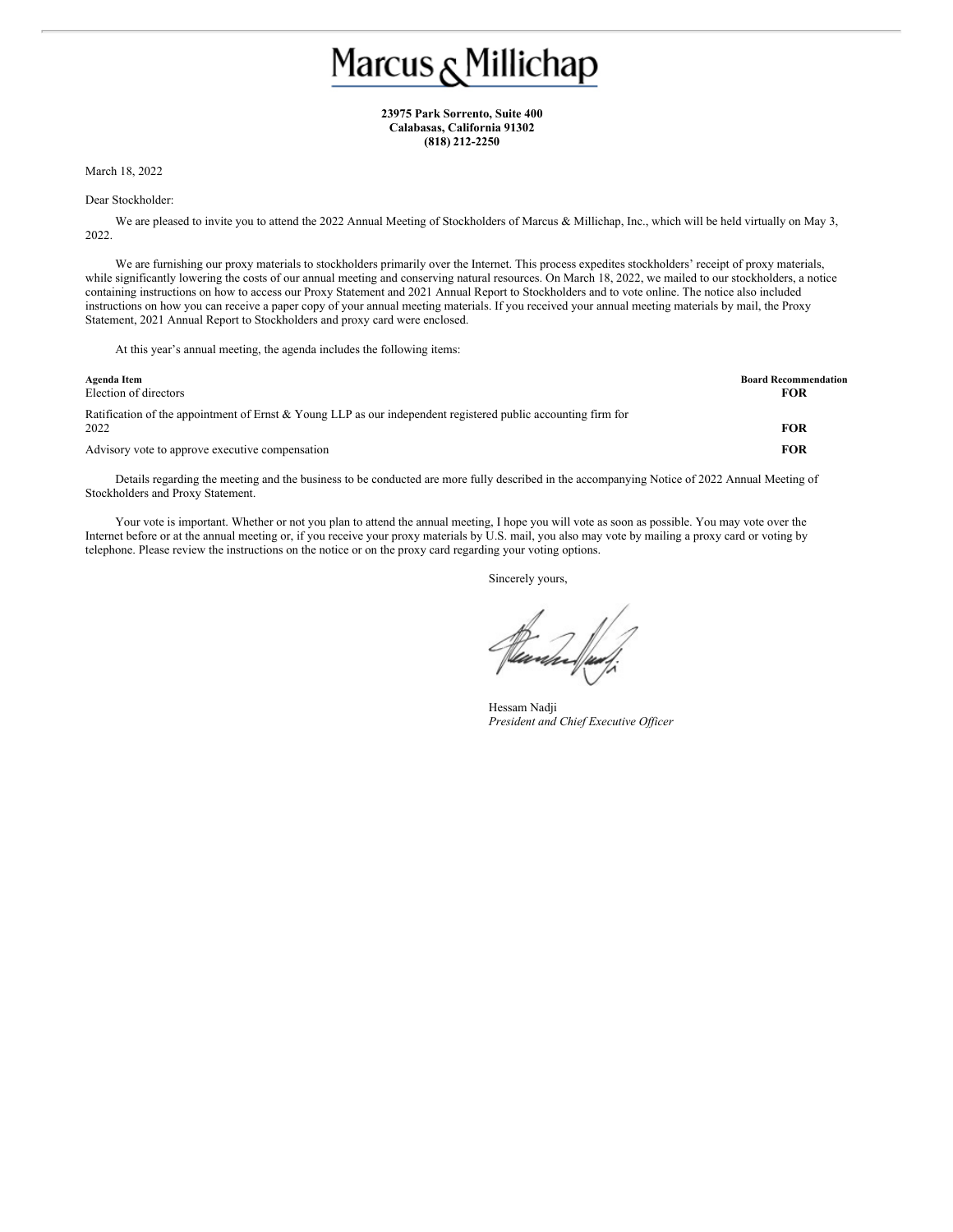# Marcus <sub>&</sub> Millichap

# **23975 Park Sorrento, Suite 400 Calabasas, California 91302 (818) 212-2250**

**NOTICE OF 2022 VIRTUAL ANNUAL MEETING OF STOCKHOLDERS**

# **TIME AND DATE** 2:00 p.m. Pacific Time on Tuesday, May 3, 2022 **PLACE** Via the Internet https://web.lumiagm.com/204691330 (password: Mm2022) **AGENDA** • Elect the three director nominees named in the Proxy Statement • Ratify the appointment of Ernst & Young LLP as our independent registered public accounting firm for 2022 Advisory vote to approve executive compensation • Transact such other business as may properly come before the annual meeting (including adjournments and postponements) **RECORD DATE** March 8, 2022

The 2022 Annual Meeting of Stockholders (the "Annual Meeting") of Marcus & Millichap, Inc. (the "Company") will be held as a virtual-only meeting on Tuesday, May 3, 2022 at 2:00 p.m. Pacific Time, to help ensure the safety of participants in light of the ongoing COVID-19 pandemic.

The platform for the virtual Annual Meeting includes functionality that affords validated stockholders the same meeting participation rights and opportunities they would have at an in-person meeting. Instructions to access and log into the virtual Annual Meeting are provided below, and once admitted, stockholders may view reference materials, submit questions and vote their shares by following the instructions that will be available on the Annual Meeting website.

It remains very important that your shares are represented and voted at the Annual Meeting. We therefore strongly encourage you to vote in advance of the Annual Meeting. See "Voting Methods" below for instructions for various voting methods.

You are entitled to participate in the Annual Meeting if you were a stockholder as of the close of business on March 8, 2022, the record date, or hold a legal proxy for the Annual Meeting provided by your bank, broker, or other nominee.

# **Access and Log-in Instructions for Virtual Annual Meeting**

To be admitted to the Annual Meeting, go to https://web.lumiagm.com/204691330 and enterthe 11-digit control number included in the proxy materials that were previously distributed to you and the password "Mm2022". Online access to the Annual Meeting will open at 1:00 p.m. Pacific Time to allow time for you to log-in prior to the start of the live audio webcast of the Annual Meeting at 2:00 p.m. Pacific Time.

If you are unable to locate your proxy materials containing your 11-digit control number and cannot log-in as a validated stockholder, you may opt to participate in the Annual Meeting as a "guest," in which case you will be able to hear the audio webcast but will not be able to utilize the question, voting, or other functions noted above.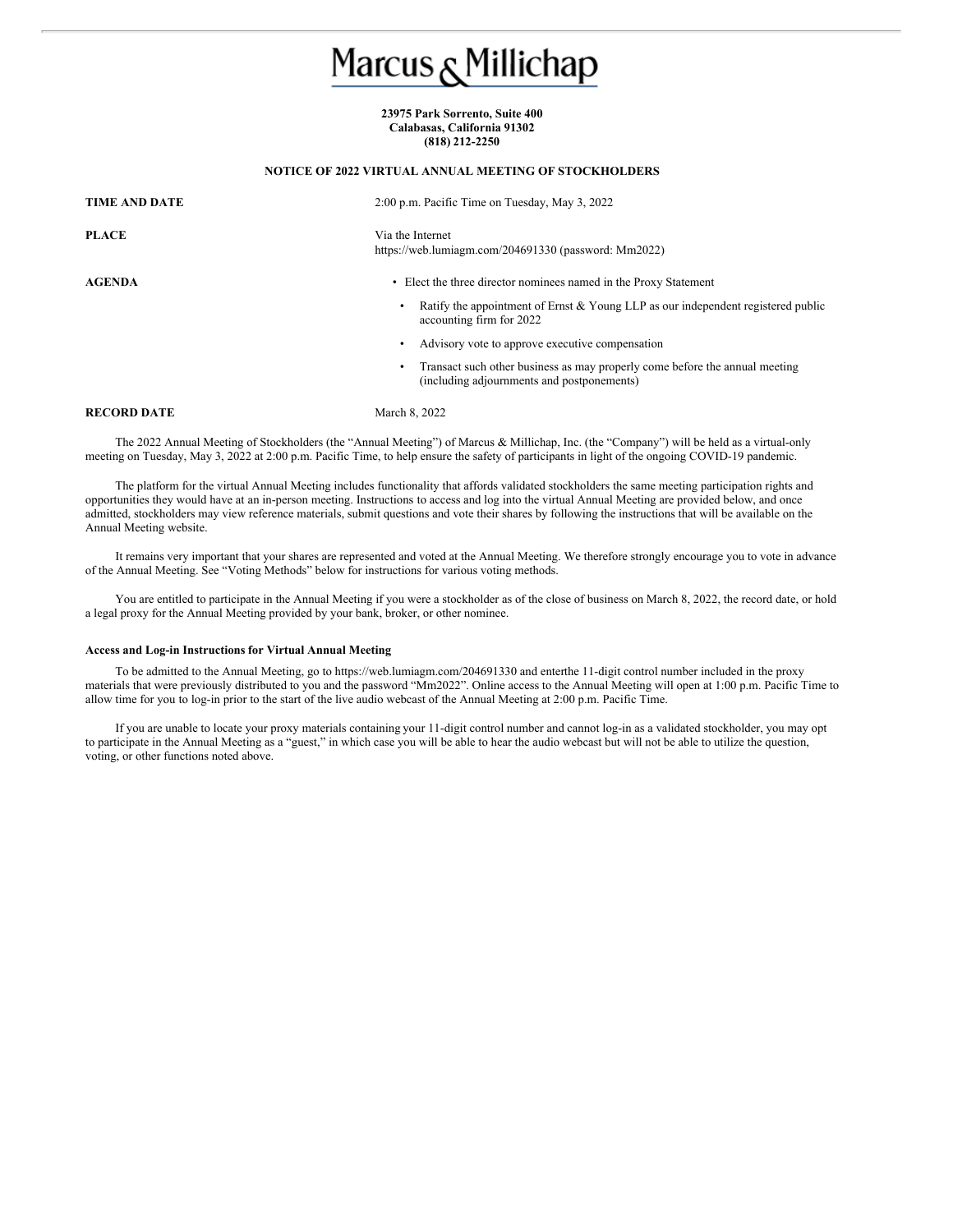#### **How Beneficial Owners May Participate in the Virtual Annual Meeting**

If your shares are registered in the name of your bank, broker, or other nominee, you are the "beneficial owner" of those shares and those shares are considered as held in "street name." If you are a beneficial owner, to vote or ask questions at the virtual Annual Meeting, you must first obtain a valid legal proxy from your bank, broker, or other nominee and then register in advance to attend the Annual Meeting. Follow the instructions from your bank, broker, or other nominee included with the proxy materials that you are provided, or contact your bank, broker, or other nominee to request a legal proxy form.

After obtaining a valid legal proxy from your bank, broker, or other nominee, to register to vote or ask questions at the virtual Annual Meeting, you must submit proof of your legal proxy reflecting the number of your shares along with your name and email address to American Stock Transfer & Trust Company, LLC. Requests for registration should be directed to proxy@astfinancial.com or to facsimile number 718-765-8730. Written requests can be mailed to:

American Stock Transfer & Trust Company LLC Attn: Proxy Tabulation Department 6201 15th Avenue Brooklyn, NY 11219

Requests for registration must be labeled as "Legal Proxy" and be received no later than 5:00 p.m., Eastern Time, on April 19, 2022. You will receive a confirmation of your registration by email after we receive your registration materials.

# **Voting Methods**

#### **BEFORE the Annual Meeting:**

*Vote by Internet*: Go to www.voteproxy.com until 11:59 p.m. Eastern Time on May 2, 2022.

*Vote by Phone*: Call toll-free 1-800-PROXIES (1-800-776-9437) in the United States or 1-718-921-8500 from foreign countries until 11:59 p.m. Eastern Time on May 2, 2021.

*Vote by Mail*: Complete, sign, and date the proxy card/voting instruction card and return it in the postage-paid envelope that is enclosed with your proxy materials.

#### **DURING** the Annual Meeting:

*Vote by Internet*: Go to https://web.lumiagm.com/204691330 and vote during the Annual Meeting by enteringthe 11-digit control number included in your proxy materials and the password "Mm2022" and following the instructions on the Annual Meeting website.

As noted above, we strongly encourage you to vote in advance of the Annual Meeting by using one of the methods set forth above under **"BEFORE the Annual Meeting"**, whether or not you plan to attend the Annual Meeting. You have the right revoke your proxy before it is exercised at the Annual Meeting at any time before the polls close by submitting a later-dated proxy card/voting instruction card, by attending the Annual Meeting virtually and voting by Internet, by delivering instructions to our Corporate Secretary before the Annual Meeting or by voting again using the Internet or by telephone before the cut-off time. Your latest Internet or telephone proxy is the one that will be counted. If you hold shares through a broker, bank, or other nominee, you may revoke any prior voting instructions by contacting that firm.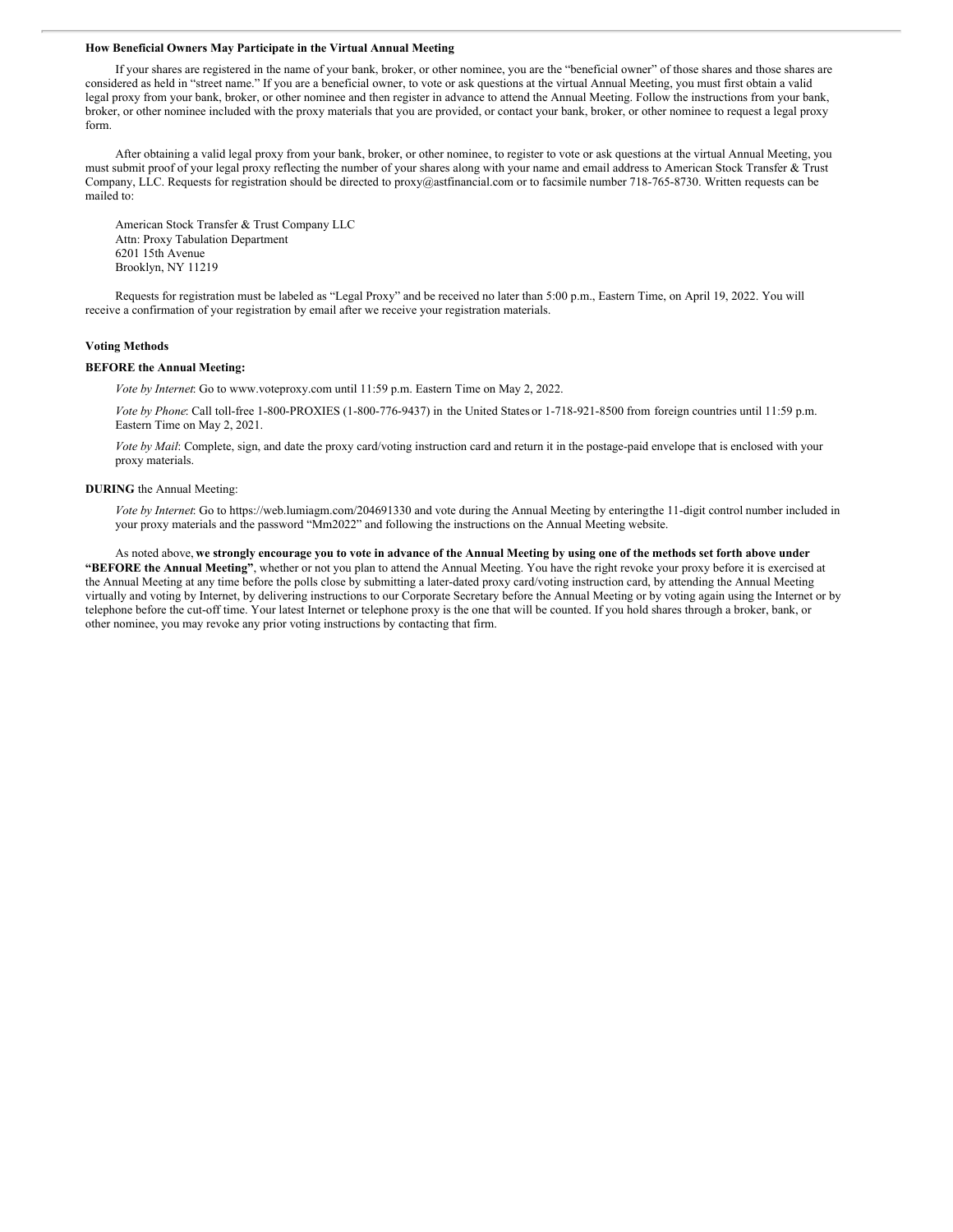# **List of Stockholders**

The names of stockholders of record entitled to vote will be available for inspection by stockholders of record for ten (10) days prior to the Annual Meeting and during the virtual Annual Meeting. If you are a stockholder of record and want to inspect the stockholder list, please send a written request to our Corporate Secretary at 23975 Park Sorrento, Suite 400, Calabasas, California 91302, or Steve.DeGennaro@marcusmillichap.com to arrange for electronic access to the stockholder list.

By Order of the Board of Directors,

Hessam Nadji *President and Chief Executive Of icer*

Calabasas, California March 18, 2022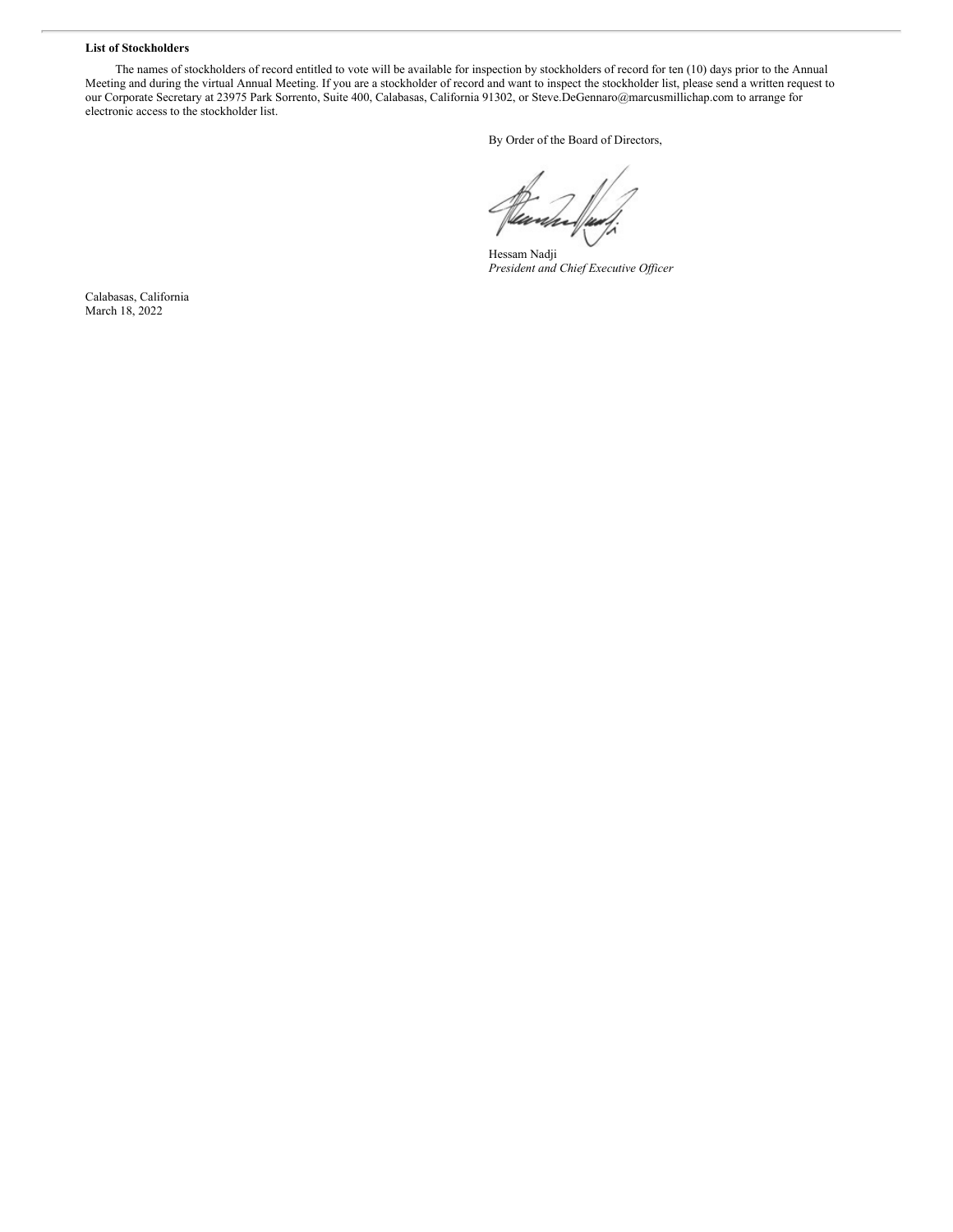# **INTERNET AVAILABILITY OF PROXY MATERIALS**

We are furnishing proxy materials to our stockholders primarily via the Internet. On March 18, 2022, we mailed most of our stockholders as of the record date, a Notice Regarding the Availability of Proxy Materials ("Notice of Internet Availability") containing instructions on how to access and review all the important information contained in our proxy materials, including our Proxy Statement and our 2021 Annual Report to Stockholders. The Notice of Internet Availability also instructs you on how to vote via the Internet. Other stockholders, in accordance with their prior requests, have been mailed paper copies of our proxy materials, and a proxy card or voting form.

Internet distribution of our proxy materials is designed to expedite receipt by stockholders, lower the cost of the annual meeting, and conserve natural resources. However, if you would prefer to receive paper copies of proxy materials, please follow the instructions included in the Notice of Internet Availability.

# **Important Notice Regarding the Availability of Proxy Materials for the Annual Meeting of Stockholders to be Held on May 3, 2022:** The Notice of the 2022 Annual Meeting, the Proxy Statement, and the 2021 Annual Report to Stockholders are available at http://www.astproxyportal.com/ast/18576*.*

# **QUESTIONS**

**For questions regarding Contact:**

Annual meeting Marcus & Millichap, Inc. Attention: Corporate Secretary 23975 Park Sorrento, Suite 400 Calabasas, California 91302 (818) 212-2250 Stock ownership for registered holders and the stock Transfer & Trust Company, LLC 6201 15th Avenue, 3rd Floor Brooklyn, NY 11219

(800) 937-5449 www.amstock.com

Stock ownership for beneficial holders **Please contact your broker**, bank, or other nominee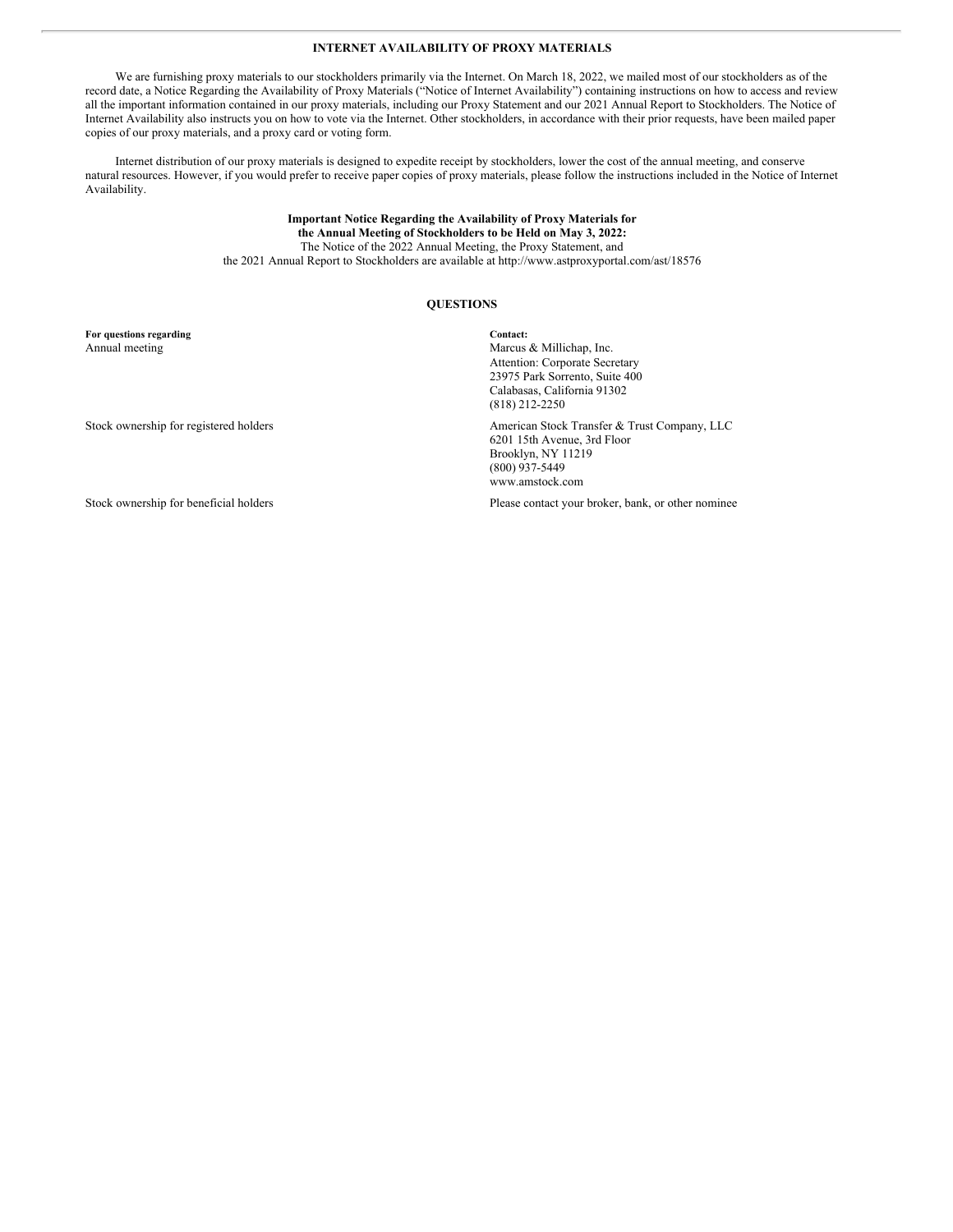# **Marcus & Millichap, Inc. 23975 Park Sorrento, Suite 400 Calabasas, California 91302 (818) 212-2250**

# **PROXY STATEMENT**

Our Board of Directors (the "Board") solicits your proxy for the 2022 Annual Meeting of Stockholders (the "Annual Meeting") and any postponement or adjournment of the Annual Meeting for the matters set forth in "Notice of 2022 Annual Meeting of Stockholders." The Annual Meeting will be held virtually on Tuesday, May 3, 2022 at 2:00 p.m. local time at https://web.lumiagm.com/204691330 (password: Mm2022). We made this Proxy Statement available to stockholders beginning on March 18, 2022.

| March 8, 2022                                                                                                                                                                                                                                                                                                                                                                                                                                                                                                                                                                                                                                                                                                        |
|----------------------------------------------------------------------------------------------------------------------------------------------------------------------------------------------------------------------------------------------------------------------------------------------------------------------------------------------------------------------------------------------------------------------------------------------------------------------------------------------------------------------------------------------------------------------------------------------------------------------------------------------------------------------------------------------------------------------|
| Holders of a majority of the voting power of all issued and outstanding shares on the record date<br>must be present at the Annual Meeting or represented by proxy                                                                                                                                                                                                                                                                                                                                                                                                                                                                                                                                                   |
| 39,706,067 shares of common stock outstanding as of March 8, 2022                                                                                                                                                                                                                                                                                                                                                                                                                                                                                                                                                                                                                                                    |
| Internet, telephone, or mail                                                                                                                                                                                                                                                                                                                                                                                                                                                                                                                                                                                                                                                                                         |
| We encourage stockholders to vote in advance of the Annual Meeting, even if they plan to attend<br>the Annual Meeting virtually. In order to vote in advance, proxies submitted by Internet or<br>telephone must be received by 11:59 p.m. Eastern Time on May 2, 2022. Stockholders can vote<br>during the Annual Meeting using the Internet. Beneficial holders who wish to vote during the<br>Annual Meeting must obtain a valid legal proxy from their broker, bank, or other nominee prior<br>to the date of the Annual Meeting and then register in advance no later than 5:00 p.m., Eastern<br>Time, on April 19, 2022. Voting by a stockholder during the Annual Meeting will replace any<br>previous votes. |
| Stockholders of record may revoke their proxy at any time before the polls close by submitting a<br>later-dated proxy card, by voting using the Internet at the Annual Meeting, by delivering<br>instructions to our Corporate Secretary before the Annual Meeting, or by voting again using the<br>Internet or by telephone before the cut-off time. Your latest Internet or telephone proxy is the<br>one that will be counted. If you hold shares through a broker, bank, or other nominee, you may<br>revoke any prior voting instructions by contacting that firm.                                                                                                                                              |
| Each share of our common stock outstanding on the record date is entitled to one vote for each of<br>the three director nominees and one vote for each of the other proposals. The election of directors<br>is determined by the plurality of votes. All other proposals are determined by a majority of votes<br>cast affirmatively or negatively.                                                                                                                                                                                                                                                                                                                                                                  |
|                                                                                                                                                                                                                                                                                                                                                                                                                                                                                                                                                                                                                                                                                                                      |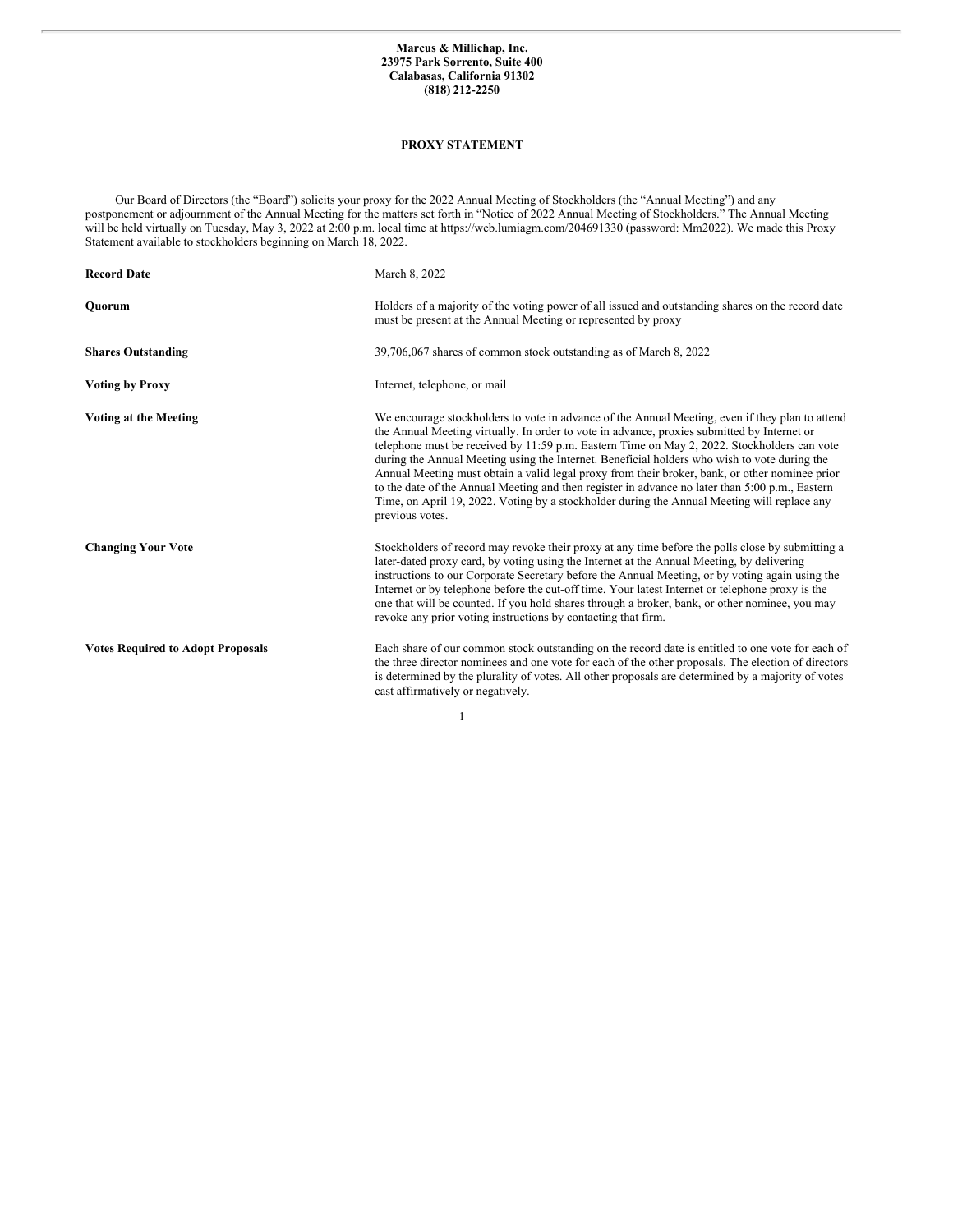| <b>Effect of Abstentions and Broker Non-Votes</b> | Shares voting "withhold" have no effect on the election of directors. For all other proposals,<br>abstentions and broker non-votes (shares held by brokers that do not have discretionary authority<br>to vote on a matter and have not received voting instructions from their clients) have no effect. If<br>you are a beneficial holder and do not provide specific voting instructions to your broker or<br>custodian of your shares, your broker or custodian will not be authorized to vote on any of the<br>matters other than the ratification of the appointment of Ernst & Young LLP. Accordingly, we<br>encourage you to vote promptly, even if you plan to attend the Annual Meeting.                                                                                                                                                        |
|---------------------------------------------------|----------------------------------------------------------------------------------------------------------------------------------------------------------------------------------------------------------------------------------------------------------------------------------------------------------------------------------------------------------------------------------------------------------------------------------------------------------------------------------------------------------------------------------------------------------------------------------------------------------------------------------------------------------------------------------------------------------------------------------------------------------------------------------------------------------------------------------------------------------|
| <b>Voting Instructions</b>                        | If you complete and submit your proxy voting instructions, the persons named as proxies will<br>follow your instructions. If you are a stockholder of record and you submit proxy voting<br>instructions but do not direct how to vote on each proposal, the persons named as proxies will<br>vote as the Board recommends on each proposal. The persons named as proxies will vote on any<br>other matters properly presented at the Annual Meeting in accordance with their best judgment.<br>Our Amended and Restated Bylaws ("Bylaws") set forth requirements for advance notice of<br>nominations and agenda items for the Annual Meeting, and we have not received timely notice of<br>any such matters that may be properly presented for voting at the Annual Meeting, other than the<br>items from the Board described in this Proxy Statement. |
| <b>Voting Results</b>                             | We will announce preliminary results at the Annual Meeting. We will report final results in a<br>filing with the U.S. Securities and Exchange Commission ("SEC") on Form 8-K.                                                                                                                                                                                                                                                                                                                                                                                                                                                                                                                                                                                                                                                                            |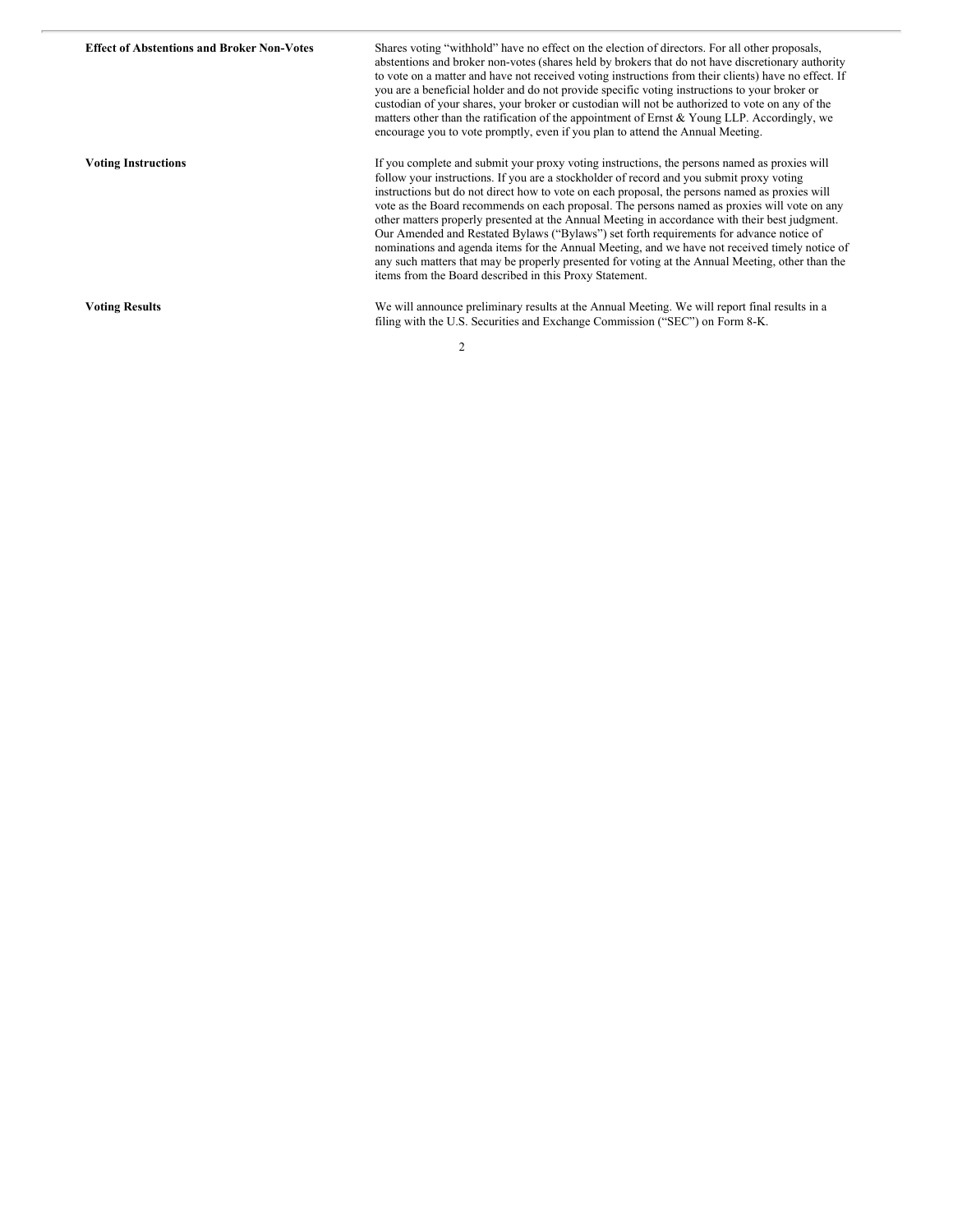### **PROPOSAL 1: ELECTION OF DIRECTORS**

#### **Our Board; Selection of Nominees**

Our Board is divided into three classes serving staggered three-year terms. At the Annual Meeting, you and the other stockholders will elect three individuals to serve as directors for a three-year term that ends at the 2025 Annual Meeting of Stockholders.

Our Nominating and Corporate Governance Committee is charged with identifying, evaluating, and recommending director nominees to the full Board. There are no minimum qualifications for directors. The Nominating and Corporate Governance Committee generally seeks individuals with broad experience at the policy-making level in business or with particular industry expertise. While we do not have a formal diversity policy for Board membership, we look for potential candidates that help ensure that the Board has the benefit of a wide range of attributes, and we understand the benefits of seeking qualified candidates reflecting the diversity in our community to include in the pool from which we select new Board members. We also look for financial oversight experience, financial community experience, and a good reputation with the financial community; business management experience; business contacts, business knowledge, and influence that may be useful to our business; and knowledge about our industry. We believe that all of our directors should be committed to enhancing stockholder value and should have sufficient time to carry out their duties and to provide insight and practical wisdom based on experience. We believe our directors should not serve on an excessive number of boards of other public companies to permit them, given their individual circumstances, to perform and carry out all director duties in a responsible manner. Each director must also represent the interests of all stockholders.

When seeking new director candidates, the Nominating and Corporate Governance Committee will consider potential candidates for directors submitted by Board members, members of our management, and our stockholders, and the Nominating and Corporate Governance Committee does not evaluate candidates differently based upon the source of the nominee. On November 2, 2021, Collete English Dixon was appointed as a Class II member of the Board and a member of the Nominating and Corporate Governance Committee. Ms. English Dixon was recommended as a director candidate by our Chief Executive Officer.

The three director nominees, George M. Marcus, Don C. Watters, and George T. Shaheen, are currently members of the Board whose terms will expire at the Annual Meeting.

The individuals named as proxyholders will vote your shares for the election of these three nominees unless you direct them to withhold your vote. If any nominee becomes unable to serve as a director before the Annual Meeting (or decides not to serve), the individuals named as proxyholders may vote for a substitute.

Set forth below are the names and ages of these nominees and the other continuing directors, the years they became directors, their principal occupations or employment for at least the past five years and the names of other public companies for which they serve as directors or have served as directors during the past five years. Also set forth below are the specific experiences, qualifications, or skills that led our Nominating and Corporate Governance Committee to conclude that each person should serve as a director. Unless the context requires otherwise, the words "Marcus & Millichap" "we," the "Company," "us," and "our" refer to Marcus & Millichap, Inc. since June 2013 and Marcus & Millichap Real Estate Investment Services, Inc. before June 2013.

#### **Nominees for Election for a Three-Year Term Ending with the 2025 Annual Meeting of Stockholders**

*George M. Marcus*, 80, is our founder and has served as our chair of the Board since 1971. Mr. Marcus is also the founder and chair of Marcus & Millichap Company, the parent company of a diversified group of real estate service investment and development firms, including, SummerHill Housing Group, Pacific Urban Investors and Meridian Property Company. Mr. Marcus is also the founder and chair of the board of Essex Property Trust, a public multifamily real estate investment trust, and was one of the original directors of Plaza Commerce Bank and Greater Bay Bancorp, both of which were formerly publicly held financial institutions. Mr. Marcus' professional memberships include Real Estate Roundtable, Fisher Center for Real Estate and Urban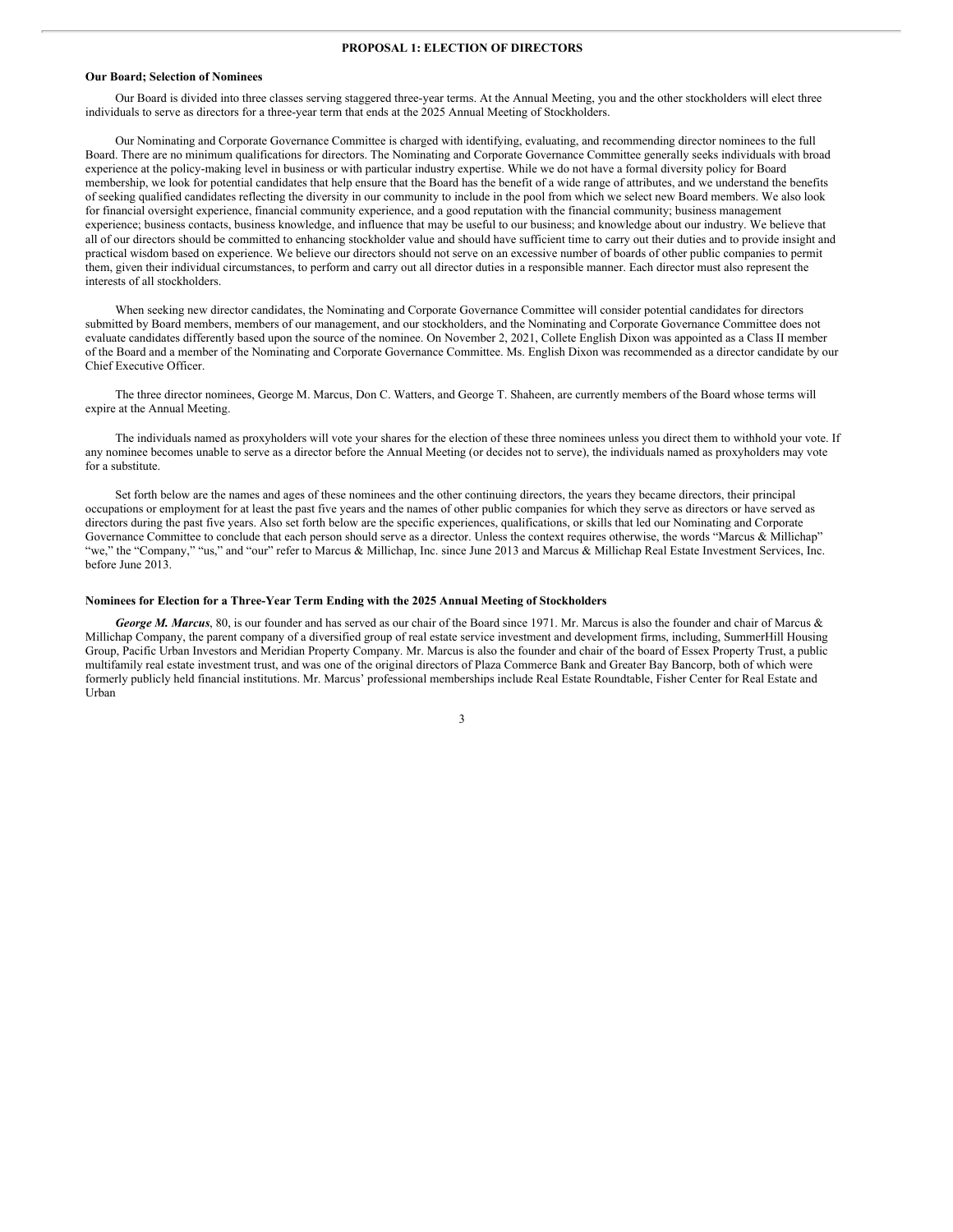Economics at the University of California, Berkeley, and Urban Land Institute, as well as numerous other professional and community organizations. Mr. Marcus graduated with a B.S. degree in Economics from San Francisco State University in 1965, was honored as Alumnus of the Millennium in 1999, and received his honorary doctorate in 2011. In June 2019, Mr. Marcus received an honorary doctorate from the American College of Greece. He is also a graduate of Harvard Business School's Owner/President Management Program and Georgetown University's Leadership Program. He has extensive knowledge of the Company, over 45 years of experience working in the real estate industry, and significant experience serving on boards of other public companies.

*George T. Shaheen*, 77, became a director in October 2013. Mr. Shaheen currently serves as a director of NetApp, Inc., [24]7.ai, and Green Dot Corporation, along with its wholly owned subsidiary, Green Dot Bank, and Korn/Ferry International, an international executive search and consulting firm. Mr. Shaheen was the chief executive officer of Siebel Systems, Inc., a CRM software company, from April 2005 until the sale of the company in January 2006. From October 1999 to April 2001, he served as the chief executive officer and chair of the board of Webvan Group, Inc. Mr. Shaheen was previously the chief executive officer and global managing partner of Andersen Consulting, which later became Accenture, from 1988 to 1999. He has served as an IT Governor of the World Economic Forum and as a member of the board of advisors for the Northwestern University Kellogg Graduate School of Management. He has also served on the board of trustees of Bradley University. Mr. Shaheen received a B.S. in marketing and an M.B.A. in management from Bradley University. Mr. Shaheen has extensive experience as a senior executive and director of numerous companies, and he possesses significant business and leadership knowledge and experience.

*Don C. Watters*, 79, became a director in October 2013. Mr. Watters is a director (senior partner) emeritus of McKinsey & Company, a global management consulting firm. During his 28 years with McKinsey & Company, Mr. Watters served primarily Fortune 500 sized private sector clients in over a dozen different industries on issues of strategy, organization, and operations. He served on the board of directors of Merant PLC, a publicly traded company based in the United Kingdom from the late 1990s to 2004. Additionally, Mr. Watters was on the advisory board of Cunningham Communication, Inc. Mr. Watters has served on the board of directors of numerous non-profit organizations, including the San Jose Ballet, the Tech Museum of Innovation, the American Leadership Forum Silicon Valley, the American Leadership Forum National, United Way Silicon Valley, and the Bay Area Garden Railway Society. He serves on the advisory board of the Markkula Center for Applied Ethics at Santa Clara University and serves as a member of the El Camino Hospital Board of Directors. Mr. Watters received a B.S. in engineering from the University of Michigan and an M.B.A. from Stanford University. Mr. Watters possesses substantial knowledge and experience in strategic planning, organization, operations, and leadership of complex organizations.

#### **Recommendation of the Board**

# **THE BOARD RECOMMENDS THAT YOU VOTE "FOR" THE ELECTION OF EACH OF THE ABOVE NOMINEES.**

# **Directors Continuing in Office until the 2023 Annual Meeting of Stockholders**

*Hessam Nadji*, 56, has served as President and Chief Executive Officer and as a director of the Company since March 2016. Mr. Nadji previously served as senior executive vice president and chief strategy officer. He joined the Company as vice president of research in 1996 and held various other senior management roles through the years, including chief marketing officer and head of the Company's specialty brokerage divisions. Mr. Nadji received a B.S. in information management and computer science from City University in Seattle. He has extensive knowledge of the Company and over 35 years of experience working in the real estate industry.

*Norma J. Lawrence*, 67, became a director in October 2013. Ms. Lawrence served as a partner in the audit department of KPMG LLP where she specialized in real estate. Ms. Lawrence was with KPMG from 1979 through 2012 and she was a member of the National Association of Real Estate Investment Trusts, the Pension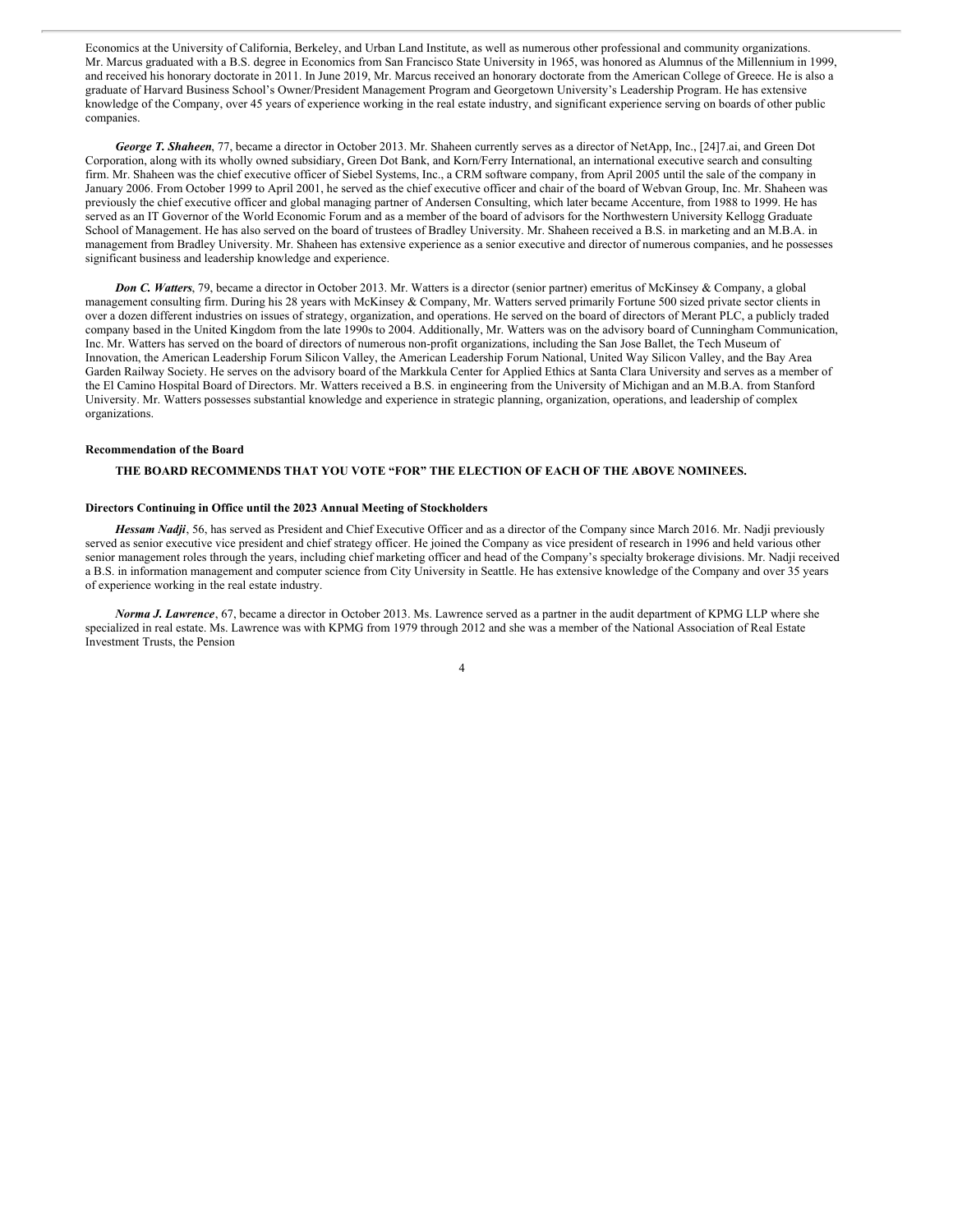Real Estate Association, the National Council of Real Estate Investment Fiduciaries, the California Society of Certified Public Accountants, and the American Institute of Certified Public Accountants and is currently a member of WomanCorporateDirectors. Ms. Lawrence currently serves on the board of Broadmark Realty Capital Inc. Ms. Lawrence received a B.A. in mathematics and an M.B.A. in finance and accounting from the University of California, Los Angeles. Ms. Lawrence possesses particular knowledge and expertise in accounting and financial matters in the real estate industry.

# **Directors Continuing in Office until the 2024 Annual Meeting of Stockholders**

*Lauralee E. Martin*, 71, became a director in August 2019. Ms. Martin served as chief executive officer and president of Healthpeak Properties, Inc. (formerly HCP, Inc.), a real estate investment trust focusing on properties serving the healthcare industry, from October 2013 to July 2016. Prior to joining Healthpeak Properties, Inc., Ms. Martin served as chief executive officer of the Americas Division of Jones Lang LaSalle, Inc., a financial and professional services firm specializing in real estate services and investment management, from January 2013 to October 2013. She served as executive vice president and chief financial officer of Jones Lang LaSalle from January 2002 and was appointed chief operating and financial officer in October 2005 and served in that capacity until January 2013. She joined Jones Lang LaSalle after 15 years with Heller Financial, Inc., a commercial finance company with international operations, where she was vice president, chief financial officer, senior group president, and president of the Real Estate group. Prior to joining Heller Financial, Ms. Martin held certain senior management positions with General Electric Credit Corporation. Ms. Martin currently serves on the boards of Kaiser Aluminum Corporation and QuadReal Property Group and previously served on the board of Healthpeak Properties, Inc., ABM Industries, KeyCorp and Gables Residential Trust. Ms. Martin received a B.A. in English from Oregon State University and an M.B.A. from the University of Connecticut. Ms. Martin has extensive experience with the commercial real estate services industry and in evaluating acquisition opportunities, managing banking relationships and investor relations as well as significant experience serving on the boards of other public companies.

*Nicholas F. McClanahan*, 77, became a director in October 2013. Mr. McClanahan served as managing director of strategic relationships at Accretive Advisor Inc. from September 2010 to February 2012. From April 1971 through April 2006, Mr. McClanahan worked at Merrill Lynch & Co. in various positions, including as executive vice president of Merrill Lynch Canada and managing director of Merrill Lynch Private Banking Group from 2003 to 2005. Mr. McClanahan received a B.B.A. in finance from Florida Atlantic University and is a graduate of the Securities Industry Institute executive education program at The Wharton School at the University of Pennsylvania. Mr. McClanahan possesses particular knowledge and experience in finance, capital structure, strategic planning, management, and investment.

*Collete English Dixon,* 64, became a director in November 2021. Since June 2017, Ms. English Dixon has served as executive director of the Marshall Bennett Institute of Real Estate, Roosevelt University in Chicago. Ms. English Dixon also currently serves as a managing principal of Libra Investment Group, LLC, a real estate consulting group, a position which she has held since September 2016. She previously held various key officer and management roles at PGIM Real Estate/Prudential Real Estate Investors ("PREI"), which is a business unit of Prudential Financial. In her role as executive director, vice president of transactions and as co-leader of PREI's national investment dispositions program, she managed a number of real estate professionals and oversaw the sale of investment properties throughout the United States. Prior to her role in dispositions, Ms. English Dixon was responsible for sourcing wholly owned and joint venture real estate investment opportunities covering all property types, including office, rental and for-sale multi-family, hotel, industrial and retail properties. Her experience also includes property development and asset management. Ms. English Dixon received a B.B.A. in finance and international business economics from the University of Notre Dame and an M.B.A. from Mercer University. Ms. English Dixon has extensive experience with the commercial real estate services industry and in evaluating acquisition opportunities as well as significant experience serving on the boards of several private companies.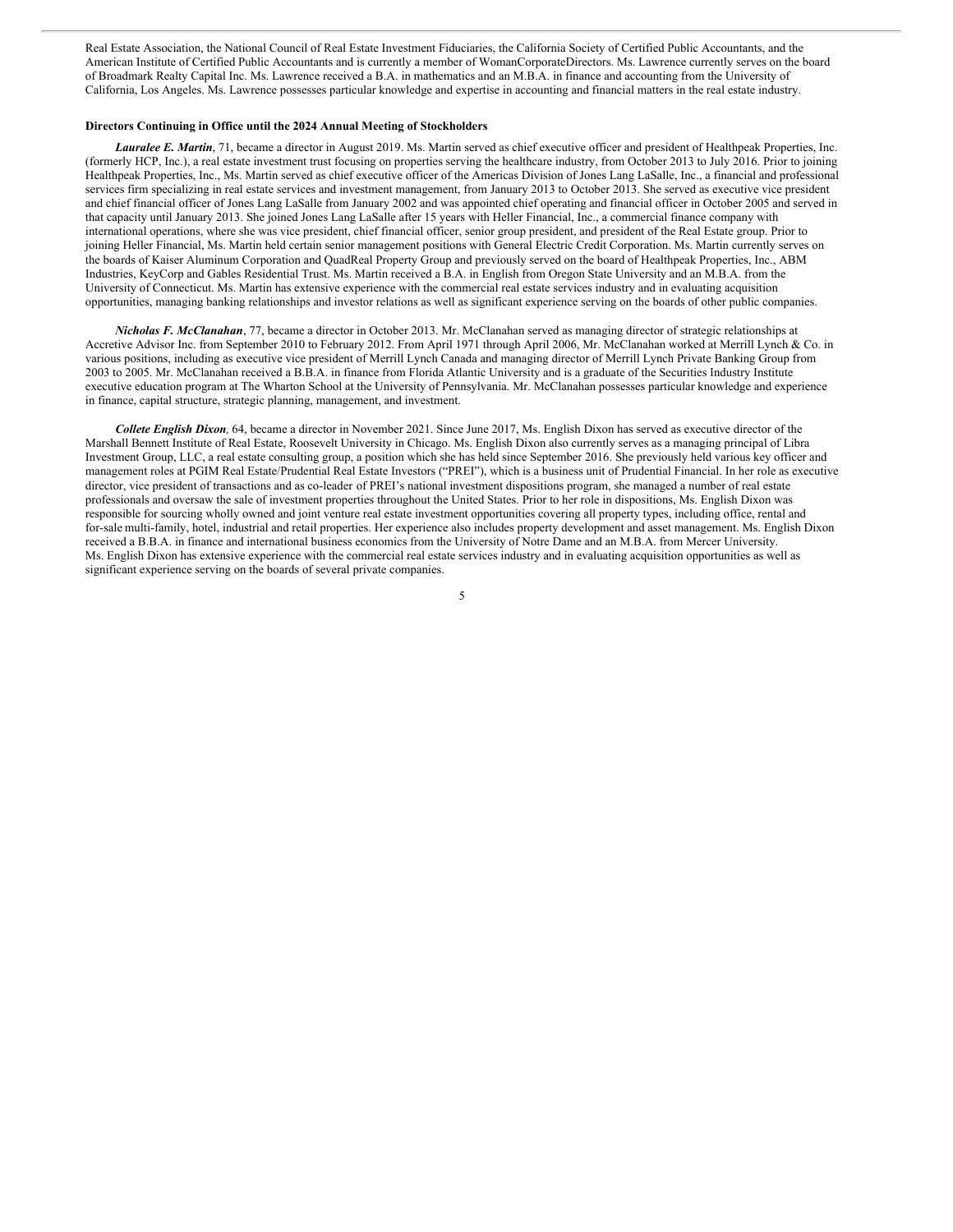# **CORPORATE GOVERNANCE**

The Board is committed to governance practices that promote long-term stockholder value and strengthen Board and management accountability to our stockholders, clients and other stakeholders. The following table highlights many of our key governance practices.

- 
- 
- Separate Chief Executive Officer and Board Chair positions Strong focus on pay-for-performance
- 
- Regular meetings of our independent directors without management present
- Three of our eight directors are female and/or diverse Clawback policy on executive compensation

# **Board Responsibilities and Structure**

Our Board oversees, counsels, and directs management in the long-term interests of the Company and our stockholders. Among other things, the Board's responsibilities include:

- selecting the Chief Executive Officer ("CEO") and other executive officers;
- overseeing the risks that the Company faces;
- reviewing and approving our major financial objectives and strategic and operating plans, and other significant actions;
- overseeing the conduct of our business and the assessment of our business and other enterprise risks to evaluate whether the business is being properly managed; and
- overseeing the processes for maintaining our integrity with regard to our financial statements and other public disclosures, and compliance with law and ethics.

The Board and its committees meet throughout the year on a set schedule, hold special meetings, and act by written consent from time to time as appropriate. The Board held 5 meetings in 2021.

The Board is divided into three classes. The Class III directors are George M. Marcus, Don C. Watters, and George T. Shaheen, who are nominated to be elected at the Annual Meeting. If elected, the terms of the Class III directors will expire at the 2025 Annual Meeting of Stockholders. The Class I directors are Norma J. Lawrence and Hessam Nadji, whose terms will expire at the 2023 Annual Meeting of Stockholders. The Class II directors are Lauralee E. Martin, Nicholas F. McClanahan, and Collete English Dixon, whose terms will expire at the 2024 Annual Meeting of Stockholders.

Our Bylaws do not dictate a particular Board structure, and the Board is free to determine whether or not to have a Chair of the Board and, if so, to select that Chair and our Chief Executive Officer in the manner it considers in our best interest. Currently, the Board has selected George M. Marcus to hold the position of Chair of the Board. Mr. Marcus' experience at the Company has afforded him intimate knowledge of the issues, challenges, and opportunities facing the Company's business. Accordingly, he is well positioned to focus the Board's attention on the most pressing issues facing the Company. The Board has appointed Don C. Watters as its Lead Independent Director. As Lead Independent Director, Mr. Watters oversees the executive sessions of the

- Six of our eight directors are independent Average Board tenure of six years since initial public offering (as of end of 2021)
- Lead Independent Director Annual Board and committee self-assessment process
	-
- Independent standing board committees Stock ownership guidelines for executive officers and directors
	- Policies prohibiting hedging, short selling and pledging of our common stock
	-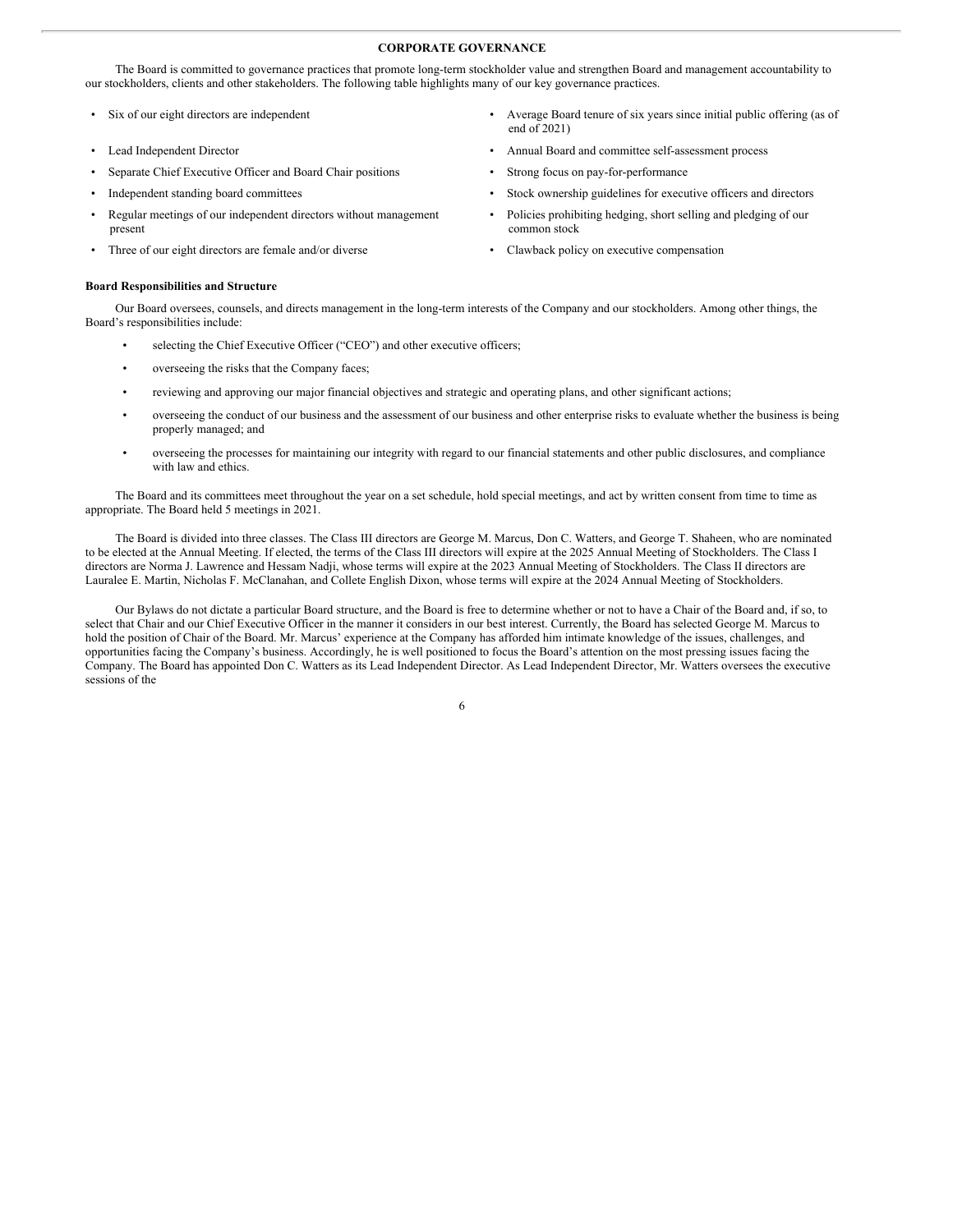independent directors and serves as a liaison between the independent directors and the Chair of the Board. The Board believes its administration of its risk oversight function has not affected the Board's leadership structure.

The duties of the Chair of the Board, Lead Independent Director, and Chief Executive Officer are set forth in more detail in the table below:

| <b>Chair of the Board</b>                                                                                                   | <b>Lead Independent Director</b>                                                                                                                                                                                                  | <b>CEO</b>                                                                                                                                                          |
|-----------------------------------------------------------------------------------------------------------------------------|-----------------------------------------------------------------------------------------------------------------------------------------------------------------------------------------------------------------------------------|---------------------------------------------------------------------------------------------------------------------------------------------------------------------|
| Presides over meetings of the Board<br>Presides over meetings of stockholders<br>Prepares the agenda for each Board meeting | Consults with the Chair as to an appropriate<br>schedule of Board meetings and provides<br>Chair with input as to the preparation of<br>meeting agendas                                                                           | In charge of the affairs of the Company,<br>subject to the overall direction and<br>supervision of the Board and its<br>committees                                  |
| In conjunction with the Compensation<br>Committee, evaluates the performance of the<br>CEO and reviews CEO compensation     | Consults with the Chair as to the quality,<br>quantity, and timeliness of the flow of<br>information from Company management to<br>the Board<br>Acts as principal liaison between the Chair<br>٠<br>and the independent directors | Consults and advises the Board and its<br>committees on the business and affairs<br>of the Company<br>Performs such other duties as may be<br>assigned by the Board |
|                                                                                                                             | Coordinates and presides over meetings of<br>٠<br>independent directors at which the Chair is<br>not present                                                                                                                      |                                                                                                                                                                     |

# **Director Independence**

The Board is currently composed of eight directors. Under the rules of the New York Stock Exchange (the "NYSE"), independent directors must comprise a majority of a listed company's board of directors.

The Board has undertaken a review of its composition, the composition of its committees, and the independence of each director. Based upon information requested from and provided by each director concerning his or her background, employment, and affiliations, including family relationships, the Board has determined that Collete English Dixon, Norma J. Lawrence, Lauralee E. Martin, Nicholas F. McClanahan, George T. Shaheen, and Don C. Watters, representing six of our eight directors who served during 2021, do or did not have a relationship that would interfere with the exercise of independent judgment in carrying out the responsibilities of a director and that each of these directors is "independent," as that term is defined under the applicable rules and regulations of the SEC and the listing requirements and rules of the NYSE. In making this determination, the Board considered the current and prior relationships that each non-employee director has or had with our Company and all other facts and circumstances the Board deemed relevant in determining their independence, including the beneficial ownership of our capital stock by each non-employee director.

#### *Transactions Considered in Independence Determinations*

In making its independence determinations, the Board considered any transactions that occurred since the beginning of 2021 between the Company and entities associated with the independent directors or members of their immediate family. All identified transactions are described below in "Certain Relationships and Related Party Transactions."

None of the non-employee directors are disqualified from "independent" status under the NYSE objective standards. In making its subjective determination that each of our non-employee directors, other than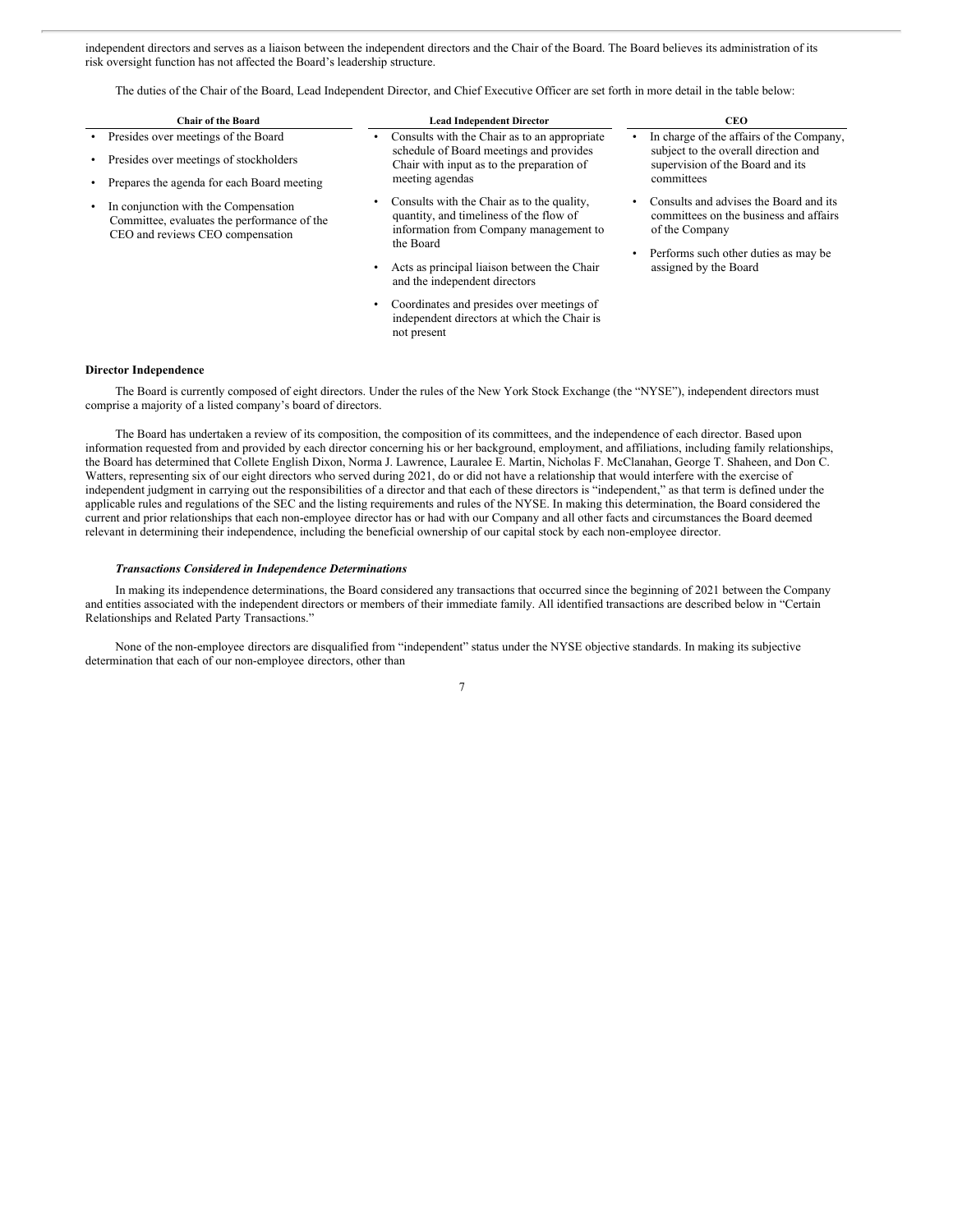Mr. Marcus, is independent, the Board considered the transactions in the context of the NYSE objective standards, the special standards established by the SEC for members of audit committees, and the SEC and NYSE standards for compensation committee members. Based on the foregoing, as required by the NYSE rules, the Board made a subjective determination that no relationships exist that, in the opinion of the Board, would impair these directors' independence.

# **Board Committees and Charters**

The Board delegates various responsibilities and authority to different Board committees. Committees regularly report on their activities and actions to the full Board. The Board currently has, and appoints the members of, a standing Audit Committee, Compensation Committee, Nominating and Corporate Governance Committee, and Executive Committee. Each of the Board committees has a written charter approved by the Board, and we post the charters on our web site at http://www.marcusmillichap.com*/*. Each committee can engage outside experts, advisors, and counsel to assist the committee in its work. The following table identifies the current committee members.

|                                           |       |              | Nominating<br>and Corporate | <b>Executive</b> |
|-------------------------------------------|-------|--------------|-----------------------------|------------------|
| Name                                      | Audit | Compensation | Governance                  | Committee        |
| Collete English Dixon                     |       |              |                             |                  |
| Norma J. Lawrence                         | Chair |              |                             |                  |
| George M. Marcus                          |       |              |                             | Chair            |
| Lauralee E. Martin                        |       |              |                             |                  |
| Nicholas F. McClanahan                    |       |              | Chair                       |                  |
| Hessam Nadji                              |       |              |                             |                  |
| George T. Shaheen                         |       |              |                             |                  |
| Don C. Watters                            |       | Chair        |                             |                  |
| Number of Committee Meetings Held in 2021 |       | 4            | 4                           |                  |

*Audit Committee*. Our Audit Committee currently consists of Norma J. Lawrence (Chair), Lauralee E. Martin, George T. Shaheen, and Don C. Watters. The Board has affirmatively determined that each of these directors meets the definition of "independent director" for purposes of the NYSE rules and the independence requirements of the Securities Exchange Act of 1934, as amended (the "Exchange Act"). The Board has also determined that Norma J. Lawrence and Lauralee E. Martin, each qualify as an "audit committee financial expert" under the applicable SEC rules and regulations and that they are "financially literate" as that term is defined by the NYSE corporate governance requirements. Our Audit Committee is responsible for:

- reviewing and approving the selection of our independent registered public accounting firm, and approving the audit andnon-audit services to be performed by our independent registered public accounting firm;
- monitoring the integrity of our financial statements and our compliance with legal and regulatory requirements as they relate to financial statements or accounting matters;
- reviewing the adequacy and effectiveness of our internal control policies and procedures;
- overseeing our internal audit function;
- discussing the scope and results of the audit with the independent registered public accounting firm, and reviewing with management and the independent registered public accounting firm, our interim and year-end operating results; and
- preparing the Audit Committee Report that the SEC requires in our annual proxy statement.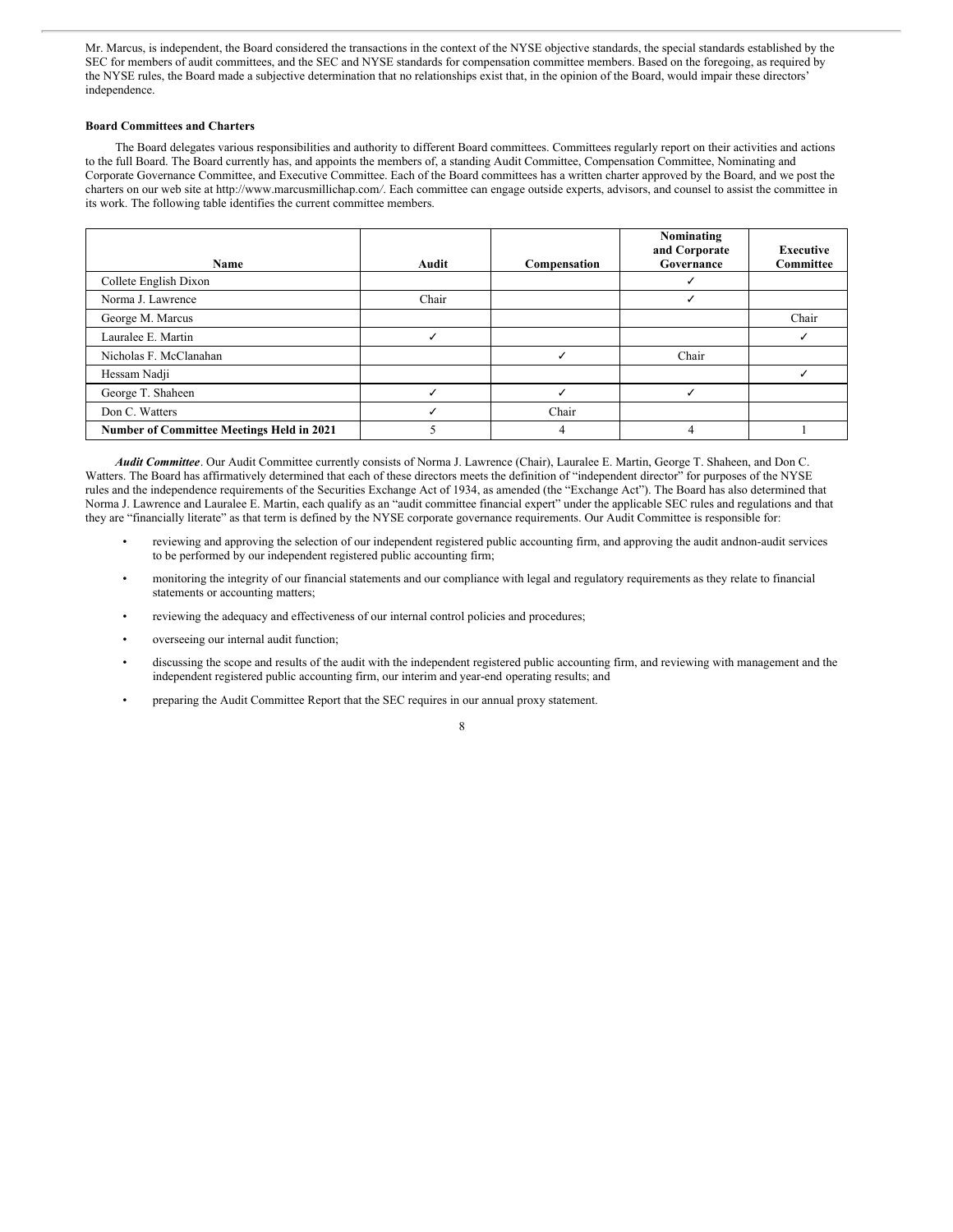*Compensation Committee*. Our Compensation Committee currently consists of Don C. Watters (Chair), Nicholas F. McClanahan, and George T. Shaheen. The Board has affirmatively determined that each of these directors meets the definition of "independent director" for purposes of the NYSE rules and the independence requirements of the Exchange Act. Our Compensation Committee is responsible for:

- overseeing our compensation policies, plans, and benefit programs;
- reviewing and approving for our executive officers: annual base salary, annual cash incentives, including the specific goals and amount, equity compensation, employment agreements, severance arrangements, and change in control arrangements, and any other benefits, compensation, or arrangements;
- administering our equity compensation plans; and
- preparing the Compensation Committee Report that the SEC requires in our annual proxy statement.

*Nominating and Corporate Governance Committee*. Our Nominating and Corporate Governance Committee currently consists of Nicholas F. McClanahan (Chair), Collete English Dixon, Norma J. Lawrence, and George T. Shaheen. The Board has affirmatively determined that each of these directors meets the definition of "independent director" for purposes of the NYSE rules and the independence requirements of the Exchange Act. Our Nominating and Corporate Governance Committee is responsible for:

- identifying, evaluating, and recommending to the Board for nomination candidates for membership on the Board;
- preparing and recommending to the Board corporate governance guidelines and policies; and
- identifying, evaluating, and recommending to the Board the chair and membership of each committee of the Board.

*Executive Committee*. Our Executive Committee currently consists of George M. Marcus, Lauralee E. Martin, and Hessam Nadji. The Executive Committee has all the powers of the Board except those powers reserved by law to the full Board or as limited by the Executive Committee Charter.

#### *Attendance at Board, Committee, and Annual Stockholders' Meetings*

We expect each director to attend every meeting of the Board and the committees on which he or she serves, and we encourage them to attend the annual meetings of the stockholders. None of our directors attended fewer than 75% of the total number of meetings of the Board and committees on which he or she serves that were held during the time that he or she served on the Board or such committees during 2021. Everyone who served as a director on the date of the 2021 Annual Meeting of Stockholders attended this meeting. We expect that all current directors will attend the upcoming Annual Meeting.

#### **The Board's Role in Risk Oversight**

Our Company faces a number of risks, including operational, economic, financial, legal, regulatory, and competitive risks. Our management is responsible for the day-to-day management of the risks we face. While our Board, as a whole, has ultimate responsibility for the oversight of risk management, it administers its risk oversight role in part through the Board committee structure, with the Audit, Compensation, and Nominating and Corporate Governance Committees being responsible for monitoring and reporting on the material risks associated with their respective subject matter areas.

The Board's role in our risk oversight process will include receiving regular reports from members of senior management, as well as external advisors, on areas of material risk to us, including operational, economic, financial, legal, regulatory, cybersecurity and competitive risks. The full Board (or the appropriate committee in the case of risks that are reviewed by a particular committee) will receive these reports from those responsible for the relevant risk in order to enable it to understand our risk exposures and the steps that management may take to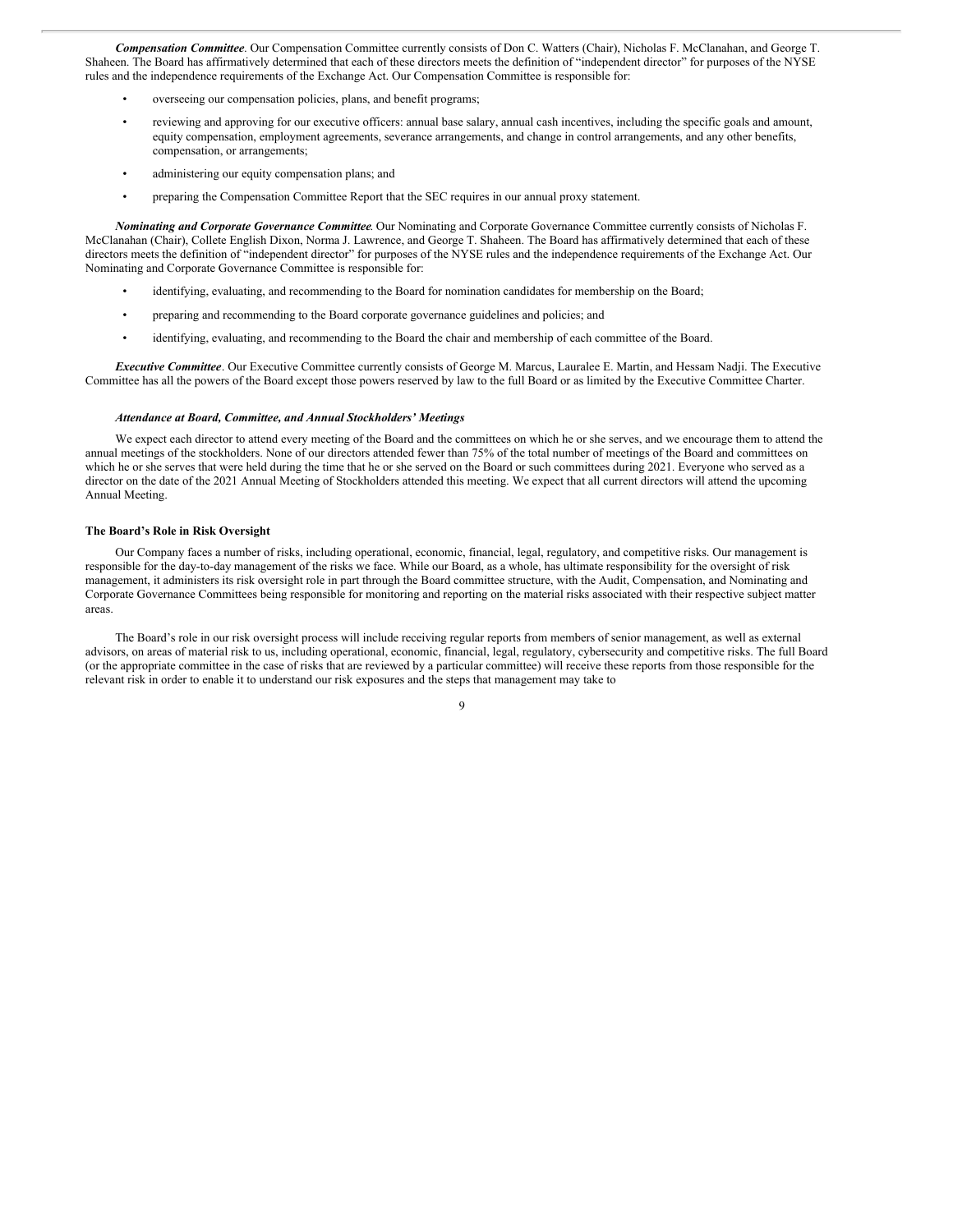monitor and control these exposures. When a committee receives the report, the chair of the relevant committee generally will provide a summary to the full Board at the next Board meeting. This will enable the Board and its committees to coordinate the risk oversight role. The Audit Committee assists the Board in oversight and monitoring of principal risk exposures related to financial statements, legal, regulatory, cybersecurity, and other matters, as well as related mitigation efforts and receives regular reports on such matters from the Company's Chief Information Officer and Chief Compliance Officer. The Compensation Committee will assess, at least annually, the risks associated with our compensation policies. The Nominating and Corporate Governance Committee will assist the Board in oversight of risks that we have relative to compliance with corporate governance standards.

#### **Information Security and Risk Oversight**

We maintain a comprehensive technology and information security program to ensure our technology platforms and systems are effective and prepared for information security risks, including regular oversight of our programs for security monitoring for internal and external threats to ensure the confidentiality and integrity of our information assets. We regularly perform evaluations of our information security program and continue to invest in our capabilities to keep the Company's, our employees', our independent contractors' and our clients' critical assets safe. Our Chief Information Officer is ultimately responsible for our information security program, which includes identifying threats, detecting potential attacks, and protecting all of our information assets. We have implemented information security monitoring capabilities designed to alert us to suspicious activity and developed an incident response program that includes periodic testing and is designed to restore business operations as quickly and as orderly as possible in the event of a breach. In addition, employees participate in ongoing mandatory annual trainings and receive communications regarding the cybersecurity environment to increase awareness throughout the firm. We also conduct enhanced information security trainings for specific specialized employee populations.

The Audit Committee, which is comprised entirely of independent directors, has oversight of the Company's information security and other risks relevant to the Company's information technology controls and security. Our Chief Information Officer reports security incidents to the Audit Committee as they occur, if material, and provides an information technology and cybersecurity update to the Audit Committee on a quarterly basis.

#### **Managing COVID-19 Risks**

We are committed to protecting the health and safety of our employees, investment sales and financing professionals, clients and their families, while at the same time focusing on our clients' success. In connection with the ongoing COVID-19 pandemic, we continue to implement measures such as increased sanitizing, physical distancing and remote work arrangements, with the goal of protecting our employees, investment sales and financing professionals and clients. We continue to follow the local guidelines in cities where our offices are located. We have taken multiple measures to support our investment sales and financing professionals' ability to generate and execute business remotely. Such measures include multiple technological solutions, intensified internal training and education, as well as a significant increase in client outreach and investor education webcasts.

Through regular updates and communications with management, the Board has actively participated in overseeing ourCOVID-19 response by monitoring the impact of COVID-19 on our financial position and results of operations, understanding how management is assessing the impact, and considering the nature and adequacy of management's responses, including health safeguards, business continuity, internal communications, and infrastructure.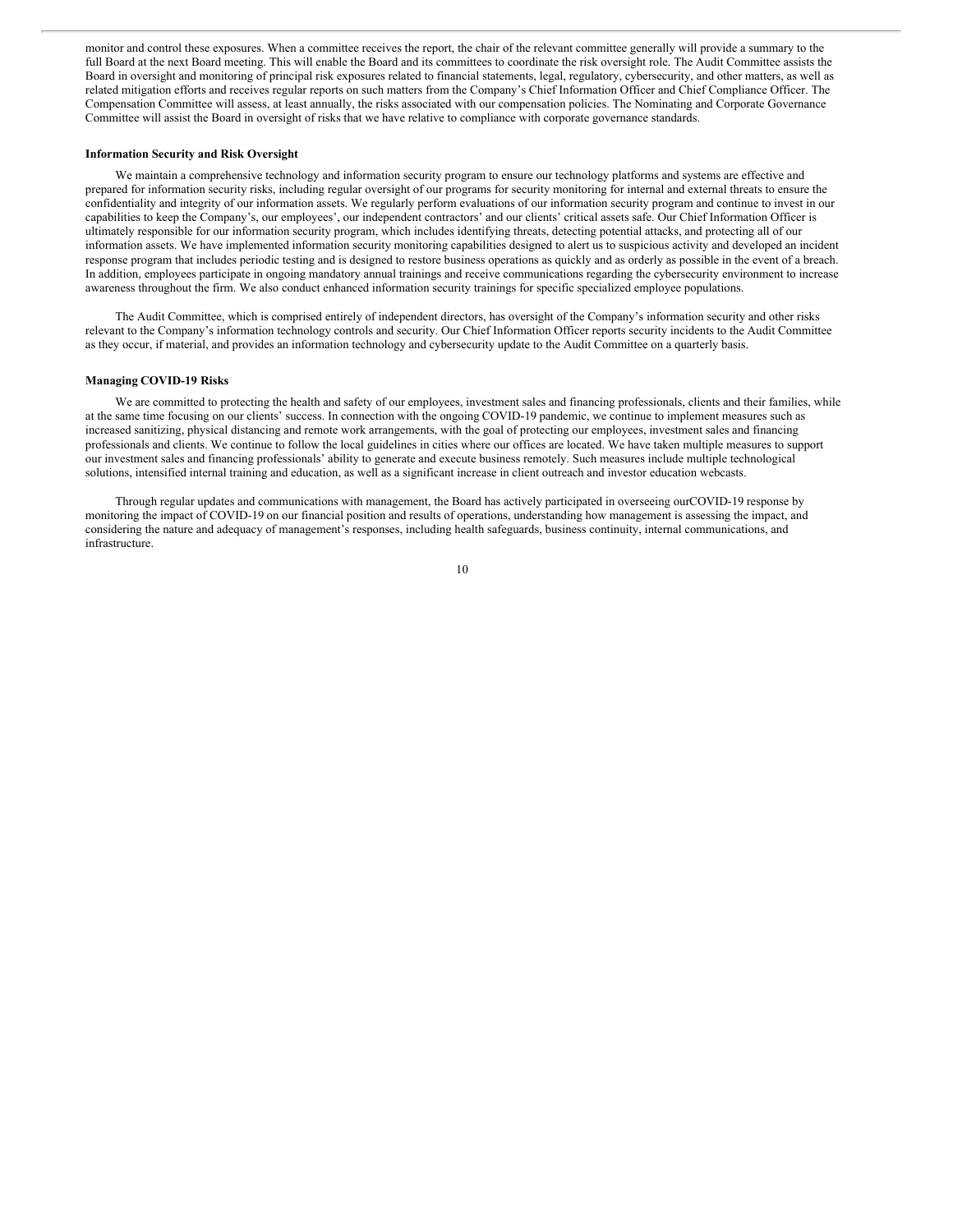# **Corporate Governance Guidelines**

We are committed to having sound corporate governance practices and have adopted formal Corporate Governance Guidelines to enhance our effectiveness. Having such principles is essential to running our business efficiently and maintaining our integrity in the marketplace. A copy of our Corporate Governance Guidelines is available on our website at https://ir.marcusmillichap.com/corporate-governance/governance-documents.

#### **Code of Ethics**

We strive to conduct our business with the highest integrity and standards of ethics and governance that support our values. This includes promoting fair labor practices, upholding human rights, and compliance with legal requirements, including those that address bribery and corruption. This also includes implementing policies, practices, and trainings that convey our expectations and values and meet stakeholder needs.

As part of this effort, we adopted a Code of Ethics. The Code of Ethics does not attempt to identify every possible category of ethical and legal behavior, but instead sets forth our clear expectations for ethical and honest behavior. We are committed to legal compliance, fair dealing, and addressing internal and external ethical concerns, which we do in part through our Ethics Hotline, which allows for anonymous reporting and direct communication with the Company's Compliance Officer. Our expectations for ethics are further embedded into our practices through cross-discipline education and trainings, which are provided at the individual, office, and company-wide levels.

Our Code of Ethics can be found at https://ir.marcusmillichap.com/corporate-governance/governance-documents. Any amendments to the Code of Ethics, or any waivers of their requirements required to be disclosed pursuant to SEC or NYSE requirements, will be disclosed on the website.

# **Human Capital**

We consider our relationship with our employees and independent contractors to be good, and we endeavor to offer reasonable and equitable employment opportunities to create a workplace that is welcoming, diverse, inclusive, equitable, safe, engaged and respectful of all people. We take recruiting, development, training, and the retention of talent very seriously to help drive long-term value. Our regional managers are dedicated to recruiting, training, developing and supporting our investment sales and financing professionals.

## *Recruiting*

We seek to attract talent by offeringin-depth training to our employees and independent investment sales and financing professionals, as well as competitive salaries and benefit programs for our employees and competitive commissions and business support for our independent investment sales and financing professionals, and through our reputation as the top broker within the \$1 to \$10 million private client market segment.

#### *Development and Training*

We appointed a National Director of Development and Training in October 2021 to provide an even greater focus on the training and development of our investment sales and financing professionals. In addition, our regional managers provide extensive training/development to our salesforce, including classroom training, coaching, mentoring, workshops and working with and supporting our professionals.

#### *Retaining Talent*

We address retention by offering sales awards programs to recognize, retain and motivate our top investment sales and financing professionals; through our affiliation with International Council of Shopping

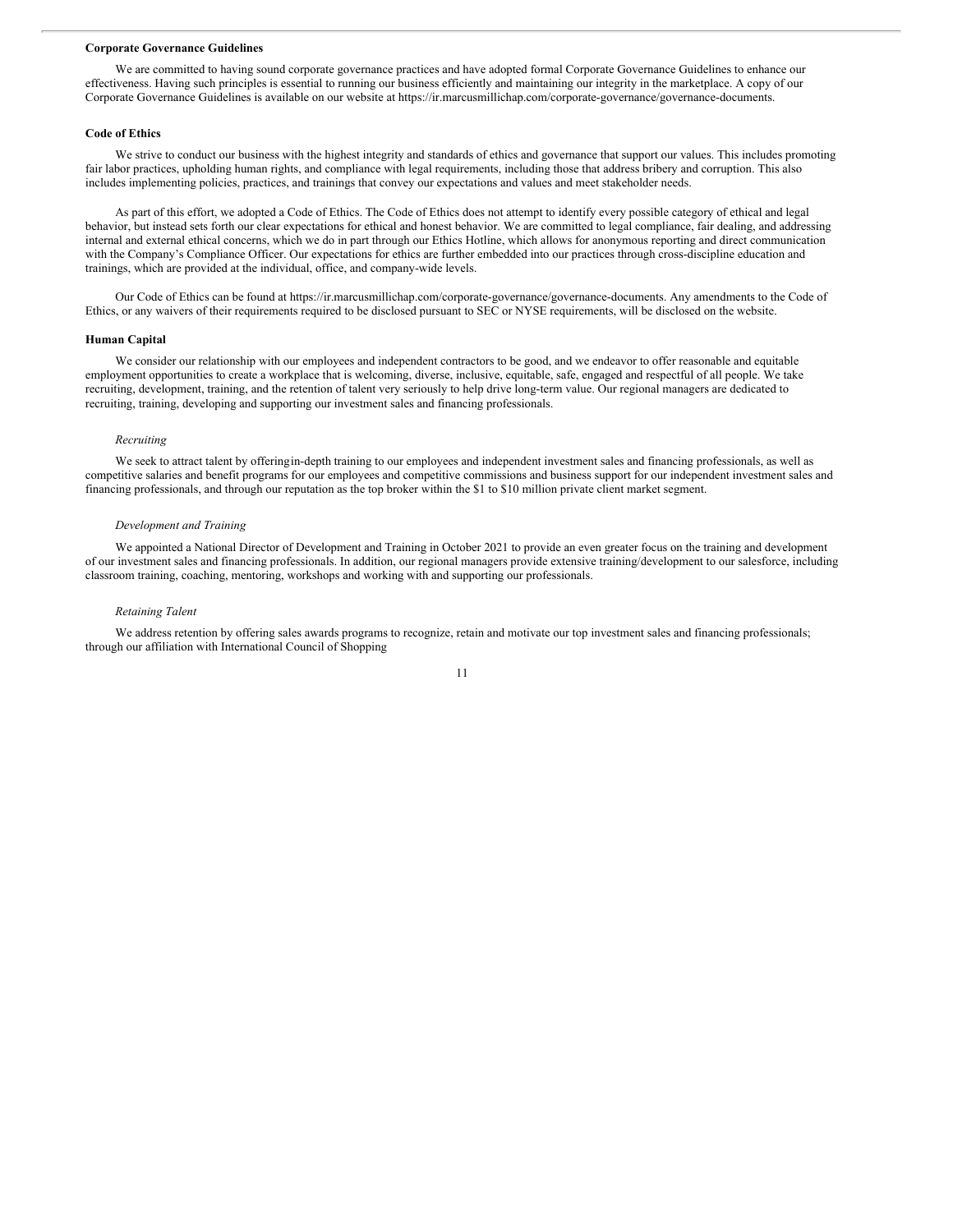Centers, National Association for Industrial and Office Parks and National Multifamily Housing Council; providing business support from our various functional groups; providing the opportunity to earn additional commissions after meeting certain annual financial thresholds for more senior investment sales and financing professionals; and providing competitive base salaries and bonus opportunities for employees.

#### *Diversity, Equity and Inclusion*

We strive to create a company culture that embraces, supports and promotes a diverse and inclusive workforce across all levels of the organization where people feel respected, valued, and heard. We are committed to and value an environment that recognizes and upholds the human rights of both our employees and our independent investment sales and financing professionals. To lead this effort, we have created the role of Head of Diversity, Equity and Inclusion, a Senior Director level position, reporting directly to our executive officers. We continue to implement internal initiatives to increase diversity in our workforce and strengthen an inclusive culture.

# *Employee Health, Wellbeing, Safety and Workforce Engagement*

We are committed to protecting the health and safety of our employees, investment sales and financing professionals, clients and their families, while at the same time focusing on our clients' success. We also monitor and measure employee satisfaction and engagement through embedded management, human resource and legal departments. The Company is committed to maintaining an environment where open, honest communications are the expectation, not the exception, and where employees feel comfortable approaching supervisors or management with questions and concerns regarding potential violations of standards or policies that may have occurred.

# **Environmental and Sustainability**

We recognize that operating our business in an environmentally sustainable manner is important to our success. For this reason, we are exploring ways to address the impact our business has on climate change, reduce carbon emissions, increase energy efficiency, reduce waste and limit our consumption of natural resources.

#### *Climate Measures*

As an organization, we have made a commitment to identifying, mitigating and managing risks associated with climate change. In addition, although we do not own or manage real property, we recognize the impact our activities, as well as those of our clients and vendors, may have on the planet and seek to reduce these impacts. We have enacted policies designed to manage our environmental impact and support our clients in their effort to achieve their own sustainability initiatives.

#### *Resource Consumption*

We are similarly focused on reducing our waste and energy usage. In addition to the use of reusable materials, the reduction of waste, and the smarter use of energy, we have pivoted to the use of technology such as online deal rooms and e-signing vendors to reduce paper waste and have partnered with e-waste recycling vendors to recycle our physical technology equipment or disposed of it in an environmentally sound manner.

We are committed to leasing office space in LEED Certified, Energy Star Rated and BOMA Best Gold buildings where appropriate and are working with our current landlords to make environmentally sustainable improvements. Thirty-three of our current offices are located in such buildings and we expect this percentage to increase as leases expire and new space is acquired. Additionally, we facilitate remote work where appropriate and have invested in best of class tools to allow our team to work at the highest levels outside the office, thereby reducing the carbon footprint associated with a regular commute.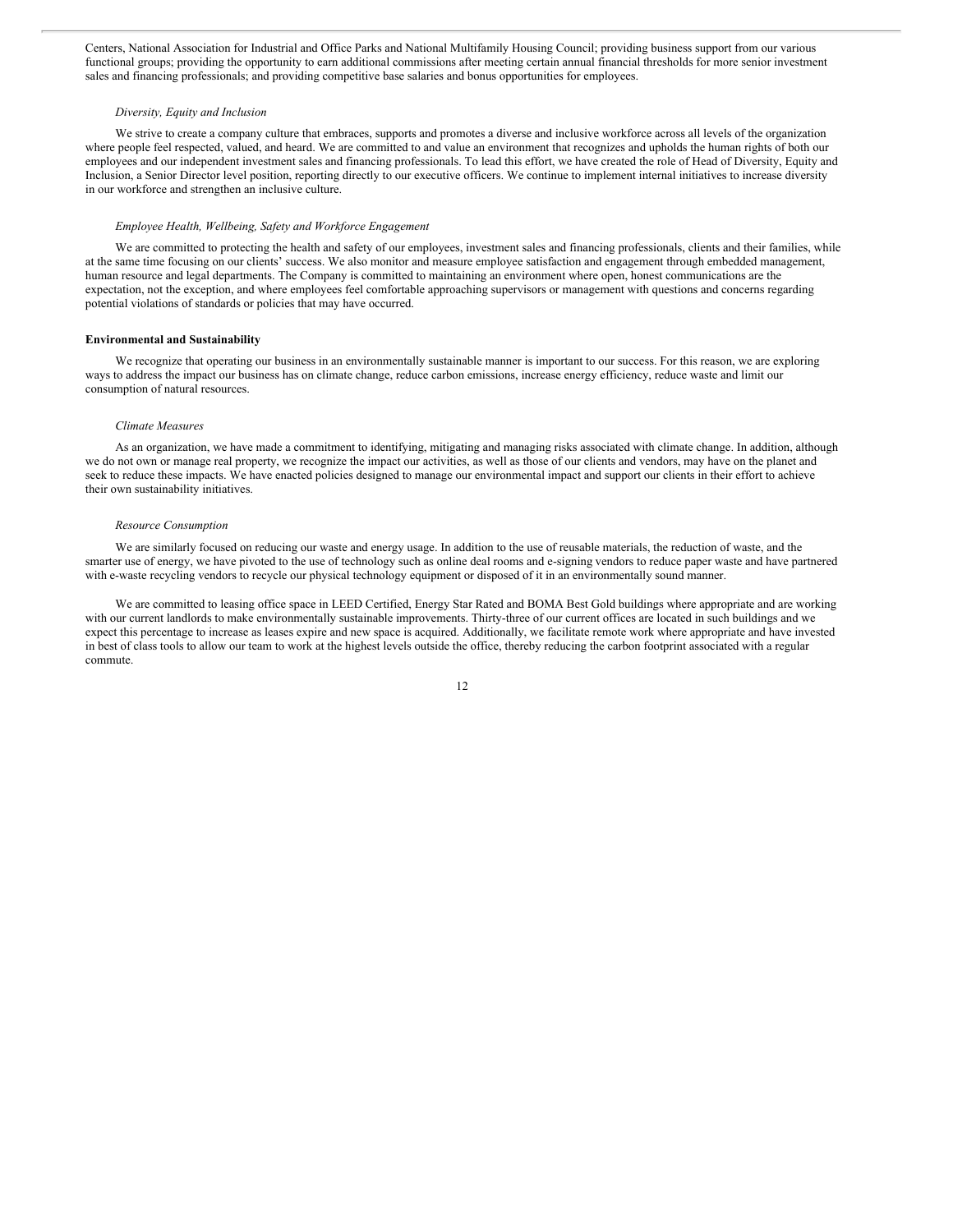We plan to regularly evaluate our sustainability policies and practices to identify potential opportunities for further sustainability improvements and promote the sustainability initiatives of our team and vendors.

More information on our environmental and sustainability policy can be found at: https://www.marcusmillichap.com/about-us/environmental-and-sustainability-policy

# **Commitment to People and Community—Corporate Responsibility**

Marcus & Millichap maintains a Commitment to People and Community—Corporate Responsibility Policy. This policy memorializes this commitment to our employees, our community, and our stakeholders. This commitment includes:

- creating a workplace that is welcoming, diverse, inclusive, equitable, safe, engaged, and respectful of all people;
- promoting growth through opportunity and professional development; and
- driving business success by supporting our employees, our community, and other stakeholders.

More information on our corporate social responsibility and human rights policy can be found at: https://www.marcusmillichap.com/corporateresponsibility-policy.

# **Communications from Stockholders and Other Interested Parties to Directors**

The Board recommends that stockholders and other interested parties initiate communications with the Board, any committee of the Board, or any individual director in writing to the attention of our Corporate Secretary at our principal executive office at 23975 Park Sorrento, Suite 400, Calabasas, CA 91302. This process will assist the Board in reviewing and responding to stockholder communications in an appropriate manner. The Board has instructed our Corporate Secretary to review such correspondence and, at his discretion, not to forward items if he deems them to be of a commercial or frivolous nature or otherwise inappropriate for the Board's consideration.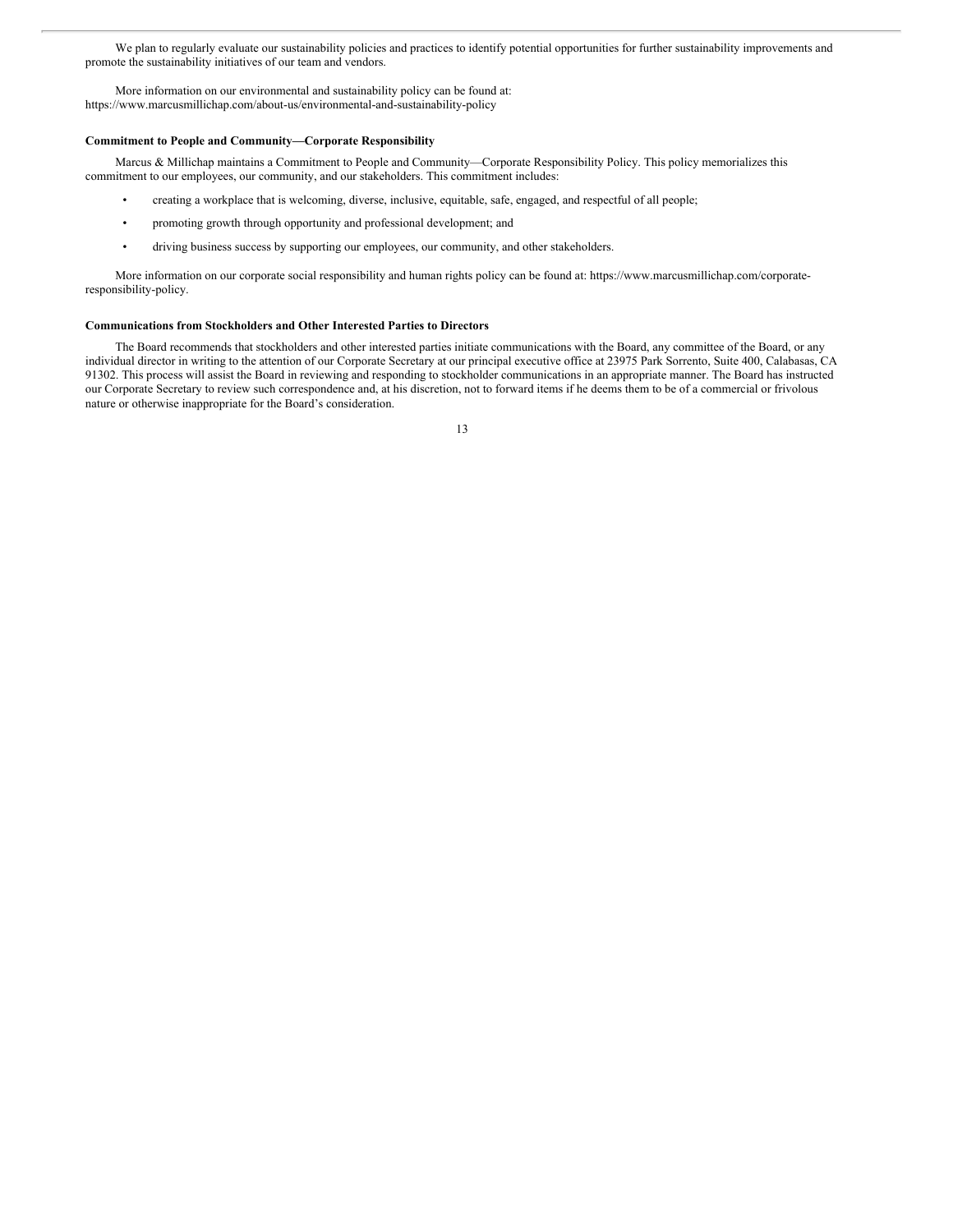# **PROPOSAL 2: RATIFICATION OF APPOINTMENT OF INDEPENDENT REGISTERED PUBLIC ACCOUNTING FIRM FOR 2022**

Ernst & Young LLP has served as our independent registered public accounting firm since 2013. The Audit Committee has once again selected Ernst & Young LLP as our independent registered public accounting firm for the year ending December 31, 2022. As a matter of good corporate governance, the Audit Committee is submitting its appointment to our stockholders for ratification. If the appointment of Ernst & Young LLP is not ratified by the majority of the shares of our common stock present or represented at the Annual Meeting and entitled to vote on the proposal, the Audit Committee will review its future appointment of an independent registered public accounting firm in light of that vote result.

The Audit Committee pre-approves and reviews audit and non-audit services performed by our independent registered public accounting firm, as well as the fees charged for such services. In its pre-approval and review of non-audit service fees, the Audit Committee considers, among other factors, the possible effect of the performance of such services on the auditor's independence. For additional information concerning the Audit Committee and its activities with the independent registered public accounting firm, see "Corporate Governance" and "Audit Committee Report" in this Proxy Statement.

We expect that a representative of Ernst & Young LLP will attend the Annual Meeting, and the representative will have an opportunity to make a statement if he or she so chooses. The representative will also be available to respond to appropriate questions from stockholders.

# **Fees Billed by Independent Registered Public Accounting Firm**

The following table shows the fees and related expenses for audit and other services provided by Ernst & Young LLP in 2020 and 2021. The services described in the following fee table were approved in conformity with the Audit Committee's pre-approval process.

|                           | 2021             | 2020      |
|---------------------------|------------------|-----------|
| <b>Audit Fees</b>         | \$1,088,182      | \$970,436 |
| <b>Audit-Related Fees</b> |                  |           |
| Tax Fees                  | _                |           |
| All Other Fees            | 150,000          | $\sim$    |
| Total                     | \$1,238,182<br>– | \$970,436 |

*Audit Fees.* This category includes fees for (i) the audit of our annual consolidated financial statements, (ii) reviews of our quarterly condensed consolidated financial statements, and (iii) services that are normally provided by our independent auditors in connection with statutory and regulatory filings or engagements.

*Audit-Related Fees*. This category includes fees for assurance and related services that are reasonably related to the performance of the audit or review of our consolidated financial statements and are not reported under "Audit Fees." These services include, but are not limited to, consultations concerning financial accounting and reporting standards, and audits in connection with acquisitions.

*Tax Fees*. This category includes fees for professional services for tax compliance, tax advice, and tax planning. These services include assistance regarding federal, state, and international tax compliance, assistance with tax reporting requirements and audit compliance, tax planning, consulting, and assistance on business restructuring.

*All Other Fees*. This category includes fees for products and services other than the services reported above. No such fees were incurred in 2020. In 2021, these services included cyber security consultation and impact analysis and ESG framework development and materiality assessment.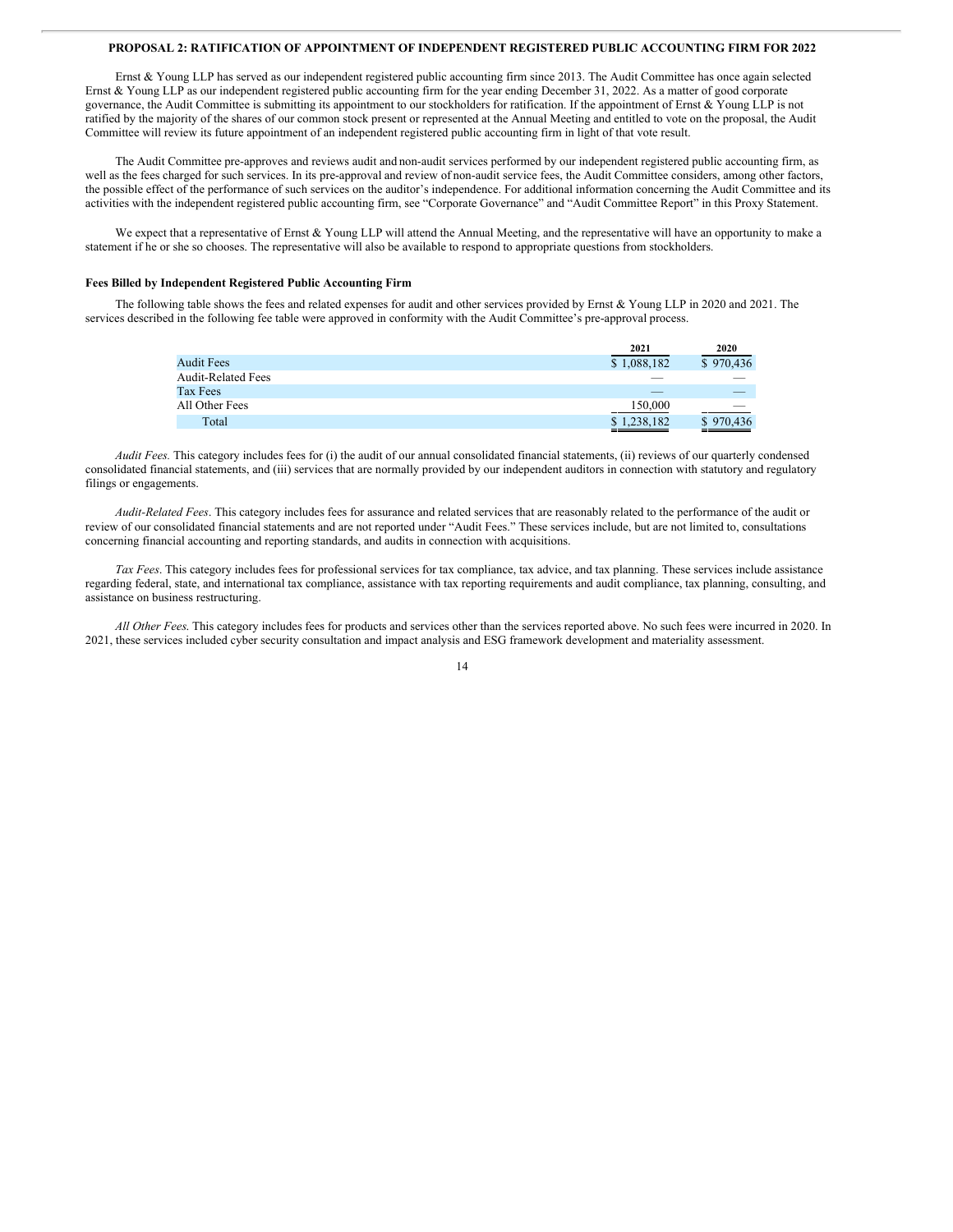The Audit Committee determined that Ernst & Young LLP's provision of these services, and the fees that we paid for these services, are compatible with maintaining the independence of the independent registered public accounting firm. The Audit Committee pre-approved all services that Ernst & Young LLP provided for 2020 and 2021 in accordance with the pre-approval policy discussed above.

# **Recommendation of the Board**

# **THE BOARD RECOMMENDS THAT YOU VOTE "FOR" THE RATIFICATION OF THE APPOINTMENT OF ERNST & YOUNG LLP AS OUR INDEPENDENT REGISTERED PUBLIC ACCOUNTING FIRM FOR 2022.**

# **AUDIT COMMITTEE REPORT**

The Audit Committee of the Board consists of the four directors whose names appear below. The Audit Committee is composed exclusively of directors, who are independent under the NYSE listing standards and the SEC rules.

The Audit Committee's general role is to assist the Board in monitoring the Company's financial reporting process and related matters. Its specific responsibilities are set forth in its charter.

The Audit Committee has reviewed the Company's audited financial statements for the year ended December 31, 2021 and met with management, as well as with representatives of Ernst & Young LLP, the Company's independent registered public accounting firm, to discuss the financial statements. The Audit Committee also discussed with members of Ernst & Young LLP, the matters required to be discussed by the applicable Public Company Accounting Oversight Board and SEC requirements.

In addition, the Audit Committee received the written disclosures and the letter from Ernst & Young LLP required by applicable requirements of the Public Company Accounting Oversight Board regarding the independent accountant's communications with the Audit Committee concerning independence, and discussed with members of Ernst & Young LLP, its independence.

Based on these discussions, the financial statement review, and other matters it deemed relevant, the Audit Committee recommended to the Board that the Company's audited financial statements for the year ended December 31, 2021 be included in the Company's Annual Report on Form 10-K for 2021.

> *Norma J. Lawrence (Chair) Lauralee E. Martin George T. Shaheen Don C. Watters*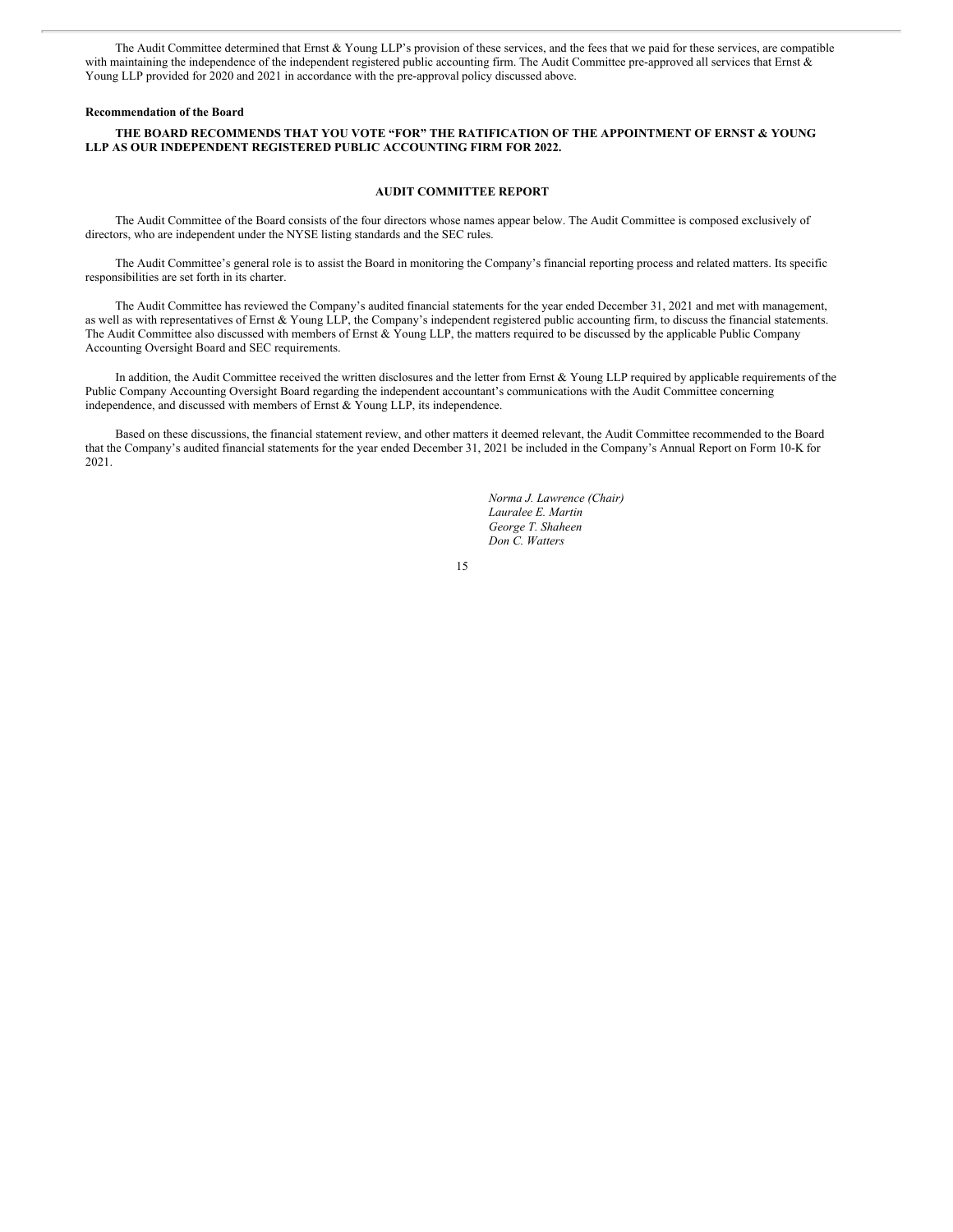# **PROPOSAL 3: ADVISORY VOTE TO APPROVE EXECUTIVE COMPENSATION**

In accordance with the requirements of Section 14A of the Exchange Act and the related rules of the SEC, our stockholders have the opportunity to cast an advisory vote to approve the compensation of our named executive officers as disclosed pursuant to the SEC's compensation disclosure rules, including the Compensation Discussion and Analysis, the compensation tables, and the narrative disclosures that accompany the compensation tables (a "say-on-pay" vote).

Our executive compensation program is designed to reward performance in a simple and effective way. We believe the compensation paid to our named executive officers for 2021 appropriately reflects and rewards their contributions to our performance and is aligned with the long-term interests of our stockholders.

We encourage stockholders to read the Compensation Discussion and Analysis, beginning on page 16 of this Proxy Statement, which describes the details of our executive compensation program and the decisions made by the Compensation Committee in 2021.

Stockholders are being asked to approve the following resolution at the Annual Meeting:

"RESOLVED, that the compensation paid to the named executive officers, as disclosed in this Proxy Statement pursuant to the SEC's executive compensation disclosure rules (which disclosure includes the Compensation Discussion and Analysis, the compensation tables, and the narrative disclosures that accompany the compensation tables), is hereby approved."

As an advisory vote, this proposal is not binding on the Company, the Board, or the Compensation Committee. However, the Board and the Compensation Committee value the opinions expressed by stockholders in their votes on this proposal and will consider the outcome of the vote when making future compensation decisions regarding named executive officers.

We currently conduct annual advisory votes on executive compensation, and we expect to conduct the next advisory vote on executive compensation at our 2023 Annual Meeting of Stockholders.

**THE BOARD RECOMMENDS THAT YOU VOTE "FOR" THE APPROVAL OF THENON-BINDING RESOLUTION TO APPROVE EXECUTIVE COMPENSATION.**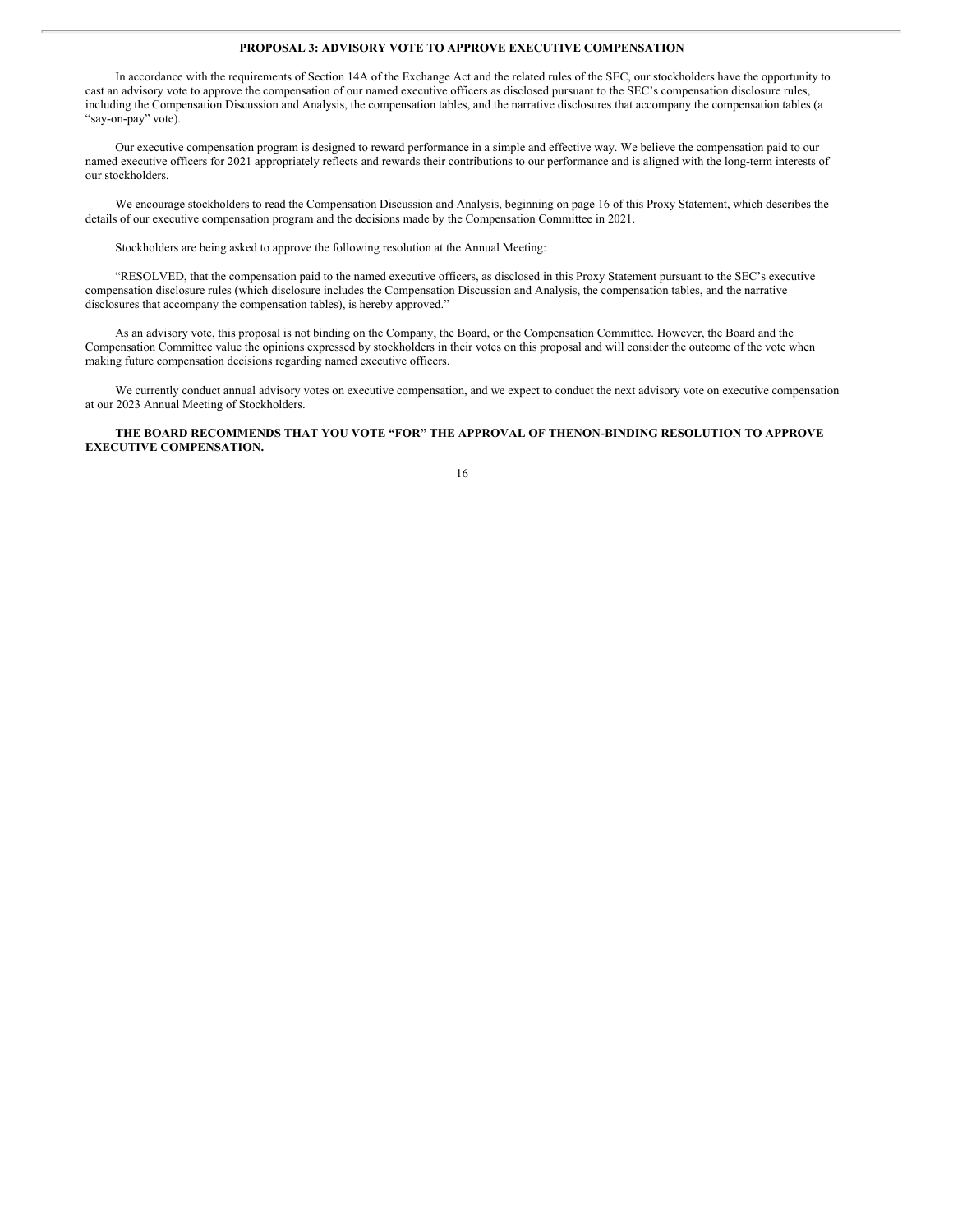# **COMPENSATION DISCUSSION AND ANALYSIS**

In this Compensation Discussion and Analysis, we discuss our compensation philosophy and executive compensation program, as well as describe and analyze the compensation actions and decisions for our named executive officers for 2021 (each, an "NEO"). For the fiscal year ended December 31, 2021, our NEOs and their designated titles are as follows:

- Hessam Nadji, President and Chief Executive Officer
- Steven F. DeGennaro, Executive Vice President and Chief Financial Officer
- Richard Matricaria, Executive Vice President and Chief Operating Officer, Western Division(1)
- John David Parker, Executive Vice President and Chief Operating Officer, Eastern Division(1)
- Gregory A. LaBerge, Senior Vice President, Chief Administrative Officer

(1) Messrs. Matricaria and Parker were promoted to their positions effective May 4, 2021.

# **2021 Business Overview**

In 2021, we saw significant year-over-year improvements across many of our key business results. Transaction velocity was particularly strong in the second half of the year as investors were highly motivated to close transactions. Equally important, our executive team effectively leveraged this momentum, and the Company closed an unprecedented number of deals despite reduced support personnel and hampered physical operations. Our executive team's commitment and loyalty to the firm during the pandemic was followed by an incredible work ethic to capitalize on the opportunity we had in 2021 and generate exceptional results.

Such improvements were also a product of the many initiatives we have implemented across our business over the past five years. These included growing our core private client business, expanding into larger transactions, securing accretive acquisitions, continually investing in our proprietary technology and further developing our financing capabilities.

We maintain an unwavering commitment to deliverbest-in-class services for our clients, utilizing our strong capital position to further strengthen our internal resources and enhance growth opportunities externally in the coming years.

Below are certain of our key business results for 2021:

- Total revenues increased by 80.8% to \$1.3 billion
- Net income increased to \$142.5 million, or \$3.55 per common share, diluted, in 2021 compared to \$42.8 million, or \$1.08 per common share, diluted in 2020
- Adjusted EBITDA increased nearly threefold to \$213.0 million in 2021 compared to \$75.7 million(1) in 2020
- Brokerage commissions increased by 84.9% to \$1.2 billion
	- Private client brokerage revenue increased by 64.5% to \$694.0 million
	- Middle market and larger transaction brokerage revenue more than doubled to \$446.3 million
- Financing fees increased by 55.5% to \$109.7 million
- (1) GAAP to Non-GAAP reconciliation is disclosed on page 47 of the Company's 2021 Annual Report on Form10-K, which was filed with the SEC on March 1, 2022.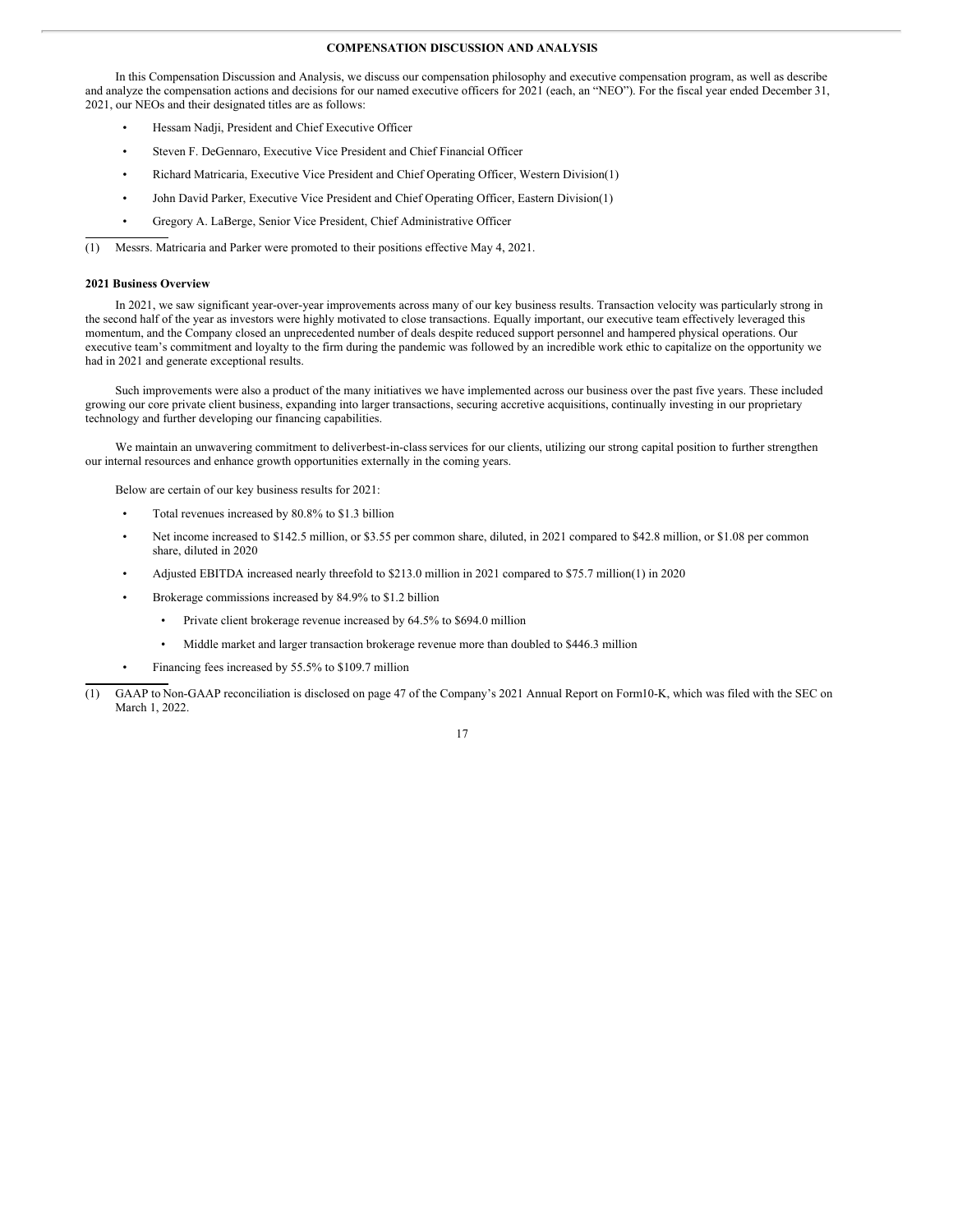#### **Alignment of CEO Compensation and Company Performance**

We designed our 2021 incentive compensation to motivate and reward executive performance. Highlighting the alignment between our executive pay and Company performance, the following charts show the total direct compensation ("TDC") of our Chief Executive Officer as compared to the Company's total shareholder return ("TSR"), revenue, net income and pre-tax net income for the past three years.



\* Assumes \$100 invested on 12/31/2018



*CEO Compensation and TSR Alignment*

This chart indicates the total direct compensation of Hessam Nadji, our President and Chief Executive Officer, for each of 2019, 2020 and 2021, as reported in the 2021 Summary Compensation Table. The increase in Mr. Nadji's compensation for 2021 was primarily driven by an increase in the amount of annual cash incentives that he earned based on the Company's strong performance in 2021, as further described below. As the chart illustrates, our CEO compensation is strongly aligned with TSR.

# *Revenue*

Revenue increased from \$0.8 billion in 2019 to \$1.3 billion in 2021, at a compound annual growth rate ("CAGR") of 27%.

18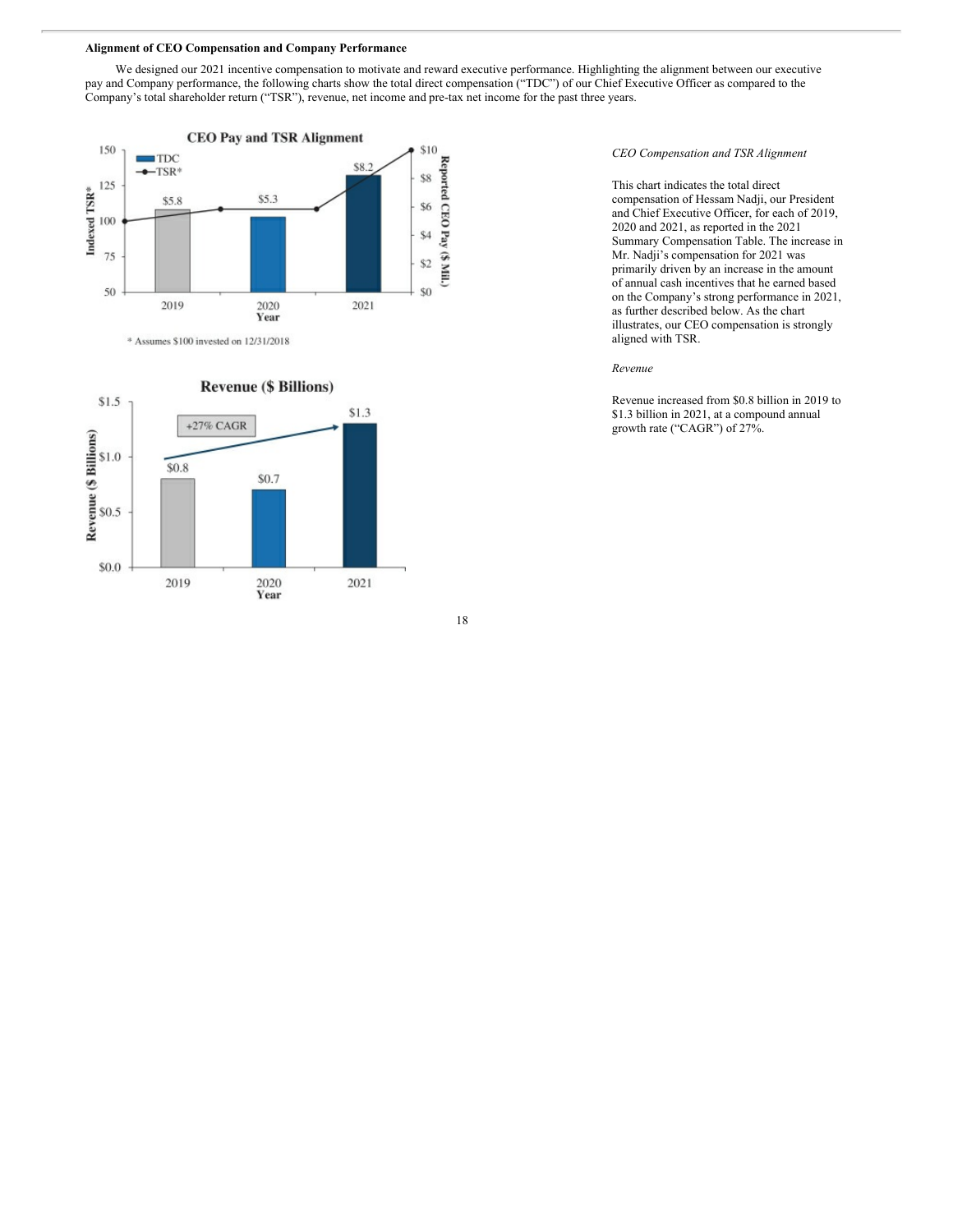

# *Net Income*

# Net income increased from \$76.9 million in 2019 to \$142.5 million in 2021, at a CAGR of 36%.

*Pre-Tax Net Income Relative to Annual Incentive Targets*

Pre-tax net income, which we use as a financial metric in our annual incentive plan, increased from \$107.5 million in 2019 to \$193.3 million in 2021, at a CAGR of 34%. We have set our annual incentive targets significantly above our prior year actual results each year.

# **Compensation Philosophy**

Our executive compensation program is intended to achieve the following objectives:

- Attract and incentivize talented individuals to lead and manage our business
- Align our executive officers' compensation with our business objectives and the interests of our stockholders
- Reward our executive officers fairly over time based on actual performance and retain those individuals who continue to meet our high expectations

# **Executive Summary**

*Base Salary.* In light of the uncertainty and adverse economic impacts of theCOVID-19 pandemic, in 2020, the Compensation Committee implemented a temporary salary reduction program for the Company's executive officers and other members of the leadership team, reducing Mr. Nadji's base salary rate by 25% and the base salary rates of the Company's other NEOs by 20%. In February 2021, after considering the Company's performance to date and expected trends, the Compensation Committee restored each NEO's base salary rate to the rate in effect prior to the temporary reduction, effective January 1, 2021, except in the case of Mr. Nadji, who requested that his salary reduction remain in effect. In May 2021, after further considering the Company's performance to date and expected trends, the Compensation Committee restored Mr. Nadji's base salary rate to the rate in effect prior to the temporary reduction, effective April 1, 2021. In 2021, none of the NEOs received an increase to their 2020 pre-reduction base salary rate.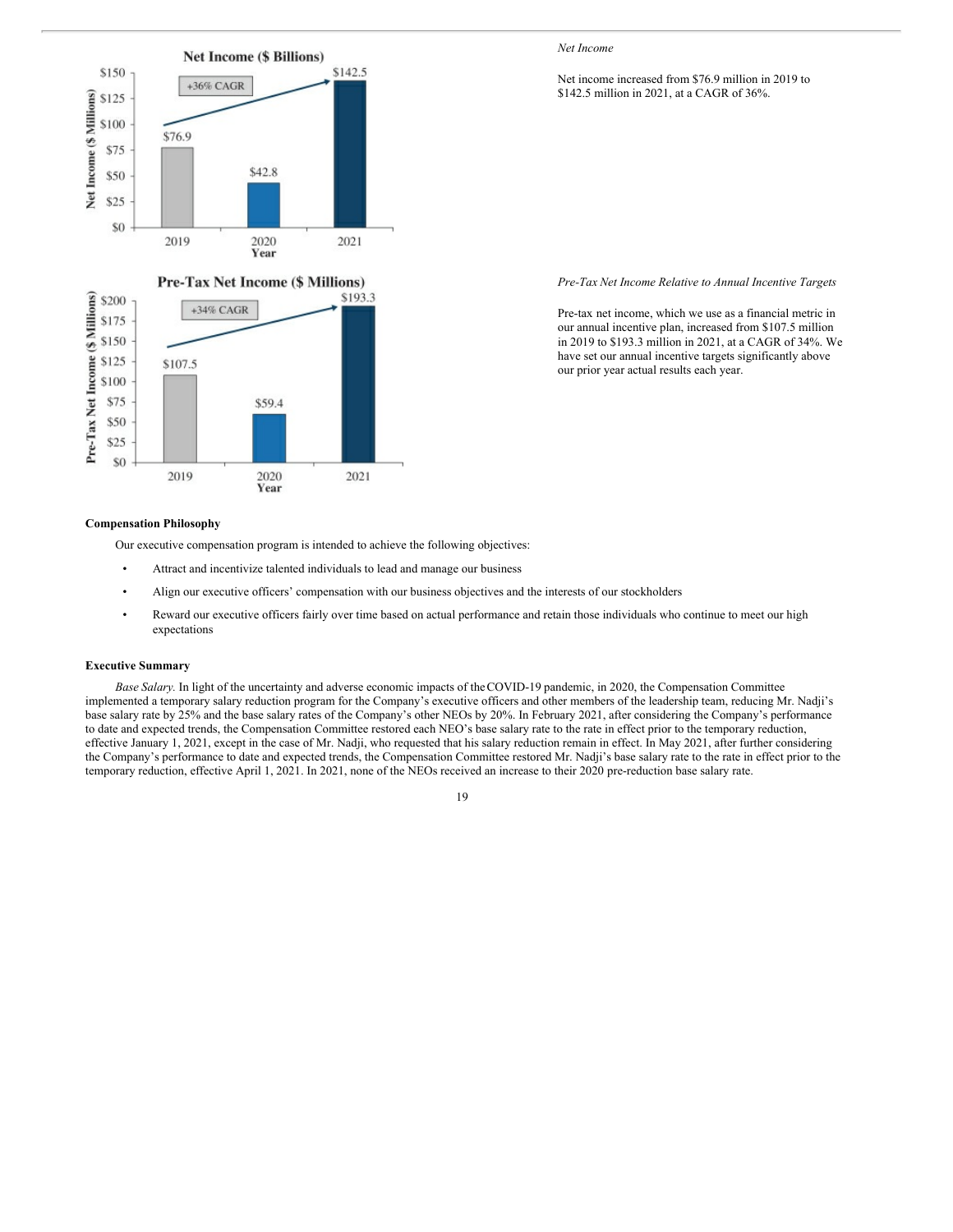*Annual Cash Incentives.* For 2021, each of our NEOs had the opportunity to earn cash incentive awards based on the achievement of financial and non-financial goals approved by the Compensation Committee, as described in more detail in "Annual Cash Incentives" below. Actual 2021 financial performance far exceeded the target goal, and each of the named executive officers far exceeded target goals for each of their individual/strategic performance measures. As a result, annual cash incentives were earned at 200% of target. These awards are disclosed in the Non-Equity Incentive Plan column of the Summary Compensation Table.

Further, because our actual 2021 results were 242% of our 2021 annual incentive planpre-tax net income target and given the performance of many of our NEOs far exceeded our expectations and directly contributed to our strong overall results for 2021, the Compensation Committee determined to award certain of our NEOs, an additional discretionary bonus equal to 25% of their target annual incentive opportunity for 2021. This bonus is disclosed in the Bonus column of the Summary Compensation Table. Please see "Annual Cash Incentives" below for more information.

*Long-Term Incentives.* In February 2021, Messrs. Nadji, Matricaria, Parker, and LaBerge were each granted 92,000, 11,822, 13,246 and 5,068 restricted stock units ("RSUs"), respectively, which vest over five years, subject to the applicable NEO's continuous service through each applicable vesting date. Messrs. Matricaria and Parker were also granted 10,000 RSUs each in May 2021 in connection with their promotion to the positions of Chief Operating Officer, Western Division and Chief Operating Officer, Eastern Division, and Mr. DeGennaro was granted 7,500 RSUs in August 2021. Please see "Long-Term Incentives" below for more information.

#### **Stockholder Advisory Vote on Executive Compensation**

The Compensation Committee is very interested in the ideas and any concerns of our stockholders regarding executive compensation. At last year's Annual Meeting of Stockholders, approximately 98% of votes cast (for or against) by stockholders supported the advisory vote on executive compensation. In evaluating our compensation practices in 2021, the Compensation Committee was mindful of the strong support our stockholders expressed for the Company's philosophy of linking compensation to operational objectives and the enhancement of stockholder value. As a result, no changes to the executive compensation program were made based on the results of the 2021 advisory vote.

# **Compensation Policies and Practices**

Our executive compensation program and corporate governance policies are designed to link pay with operational performance and increase in longterm stockholder value while striking a responsible balance between risk and reward. To accomplish these objectives, we have adopted the following policies and practices over time:

| What We Do                                                                                       |   | What We Don't Do                                                                           |
|--------------------------------------------------------------------------------------------------|---|--------------------------------------------------------------------------------------------|
| $\vee$ Pay-for-performance philosophy and culture                                                |   | x Minimum guaranteed vesting for performance-based equity awards                           |
| $\checkmark$ More than two-thirds of our current NEOs' total target direct compensation $\times$ |   | Allow for pledging and hedging of company stock by executive officers,                     |
| is performance-based and/or at risk                                                              |   | directors, employees, and independent contractors                                          |
| $\checkmark$ Independent compensation committee                                                  |   | x Single trigger vesting of equity awards                                                  |
| $\checkmark$ Independent compensation consultant                                                 |   | x Excessive severance or change in control benefits                                        |
| $\checkmark$ Clawback policy for executive officers on cash and equity incentives                |   | x Payout or settlement of dividends and dividend equivalents on unvested<br>equity awards  |
| $\checkmark$ Responsible use of shares under our long-term incentive program                     |   | × Reprice, cash-out or exchange "underwater" stock options without<br>stockholder approval |
| $\checkmark$ Robust stock ownership requirements                                                 | × | Tax gross-ups                                                                              |
| $\checkmark$ Annual risk assessment of our compensation program                                  |   | x Executive pension plans or supplemental retirement plans                                 |
| $\checkmark$ Limited perquisites and personal benefits                                           |   |                                                                                            |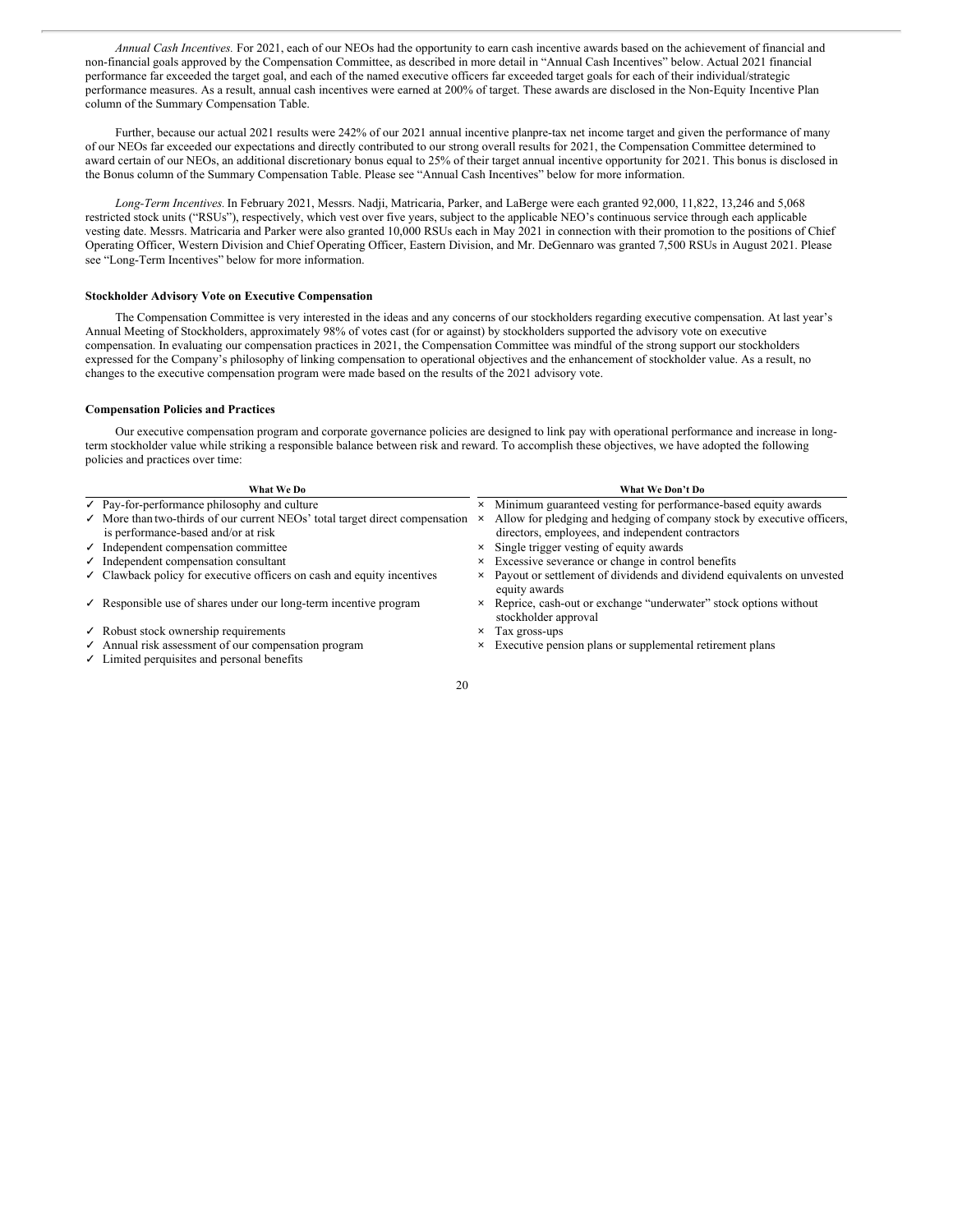# **Process for Determining Executive Compensation**

# *Role of Compensation Committee and Management*

The Compensation Committee has responsibility for administering and approving annually all elements of compensation for the Company's NEOs, with input from our management team and advice from the Compensation Committee's independent consultant, FW Cook.

At the start of the year, with the assistance of FW Cook and our management team, the Compensation Committee approves target pay opportunities for each current executive officer, including base salary, target annual incentive opportunity, and long-term equity awards. Our CEO develops recommendations for target pay opportunities for executives other than himself, informed by competitive market dynamics, the responsibilities and capabilities of each executive officer, internal fairness, past performance, and future potential. The CEO does not provide recommendations to the Compensation Committee for his own compensation. Our corporate performance and our CEO's individual performance is reviewed annually by the Chair of the Board, who then presents his recommendation regarding the CEO's target pay opportunities to our Compensation Committee for discussion. The Compensation Committee then makes the final determination on the target pay opportunities for our CEO.

At the start of the year, the Compensation Committee also determines the design of the incentive program, including performance measures, weightings, and goals, to ensure these programs support the Company's business objectives and strategic priorities. With respect to performance measures and goals, the annual operating plan initially established by management, and subsequently approved by our Board, is an important input into the Compensation Committee's decision-making process. Members of the management team attend Compensation Committee meetings but are not present for executive sessions. The Compensation Committee makes all final decisions with respect to compensation of our NEOs.

After the end of the year, the Compensation Committee determines the earned incentive amounts for each of our executive officers, based on a thorough review of Company and individual performance. In determining earned amounts, the Compensation Committee considers: (i) the CEO's evaluation of each executive officer other than himself, (ii) the Compensation Committee's qualitative evaluation of each executive officer's overall and corporate performance, (iii) the Chair of the Board's qualitative evaluation of our corporate performance and our CEO's individual performance, and (iv) the objective assessment of each executive officer's actual performance against pre-established goals and financial targets.

The Compensation Committee also approves compensation packages for new executive officers, which generally include an initial base salary, target annual incentive opportunity, and long-term equity award, and may include severance benefits. Such compensation packages are typically approved after consulting with FW Cook and our management team, including our CEO, and are informed by competitive market dynamics, the responsibilities associated with the position, and internal fairness.

#### *Role of Consultants*

The Compensation Committee has engaged FW Cook as its independent executive compensation advisor. FW Cook reports directly to the Compensation Committee and does no work for management that is not under the Compensation Committee's purview. FW Cook provides independent advice to the Compensation Committee on the reasonableness of executive compensation levels in comparison with typical market practices, and on the appropriateness of the compensation program structure in supporting the Company's business objectives. A representative of FW Cook attends meetings of the Compensation Committee, as requested, and communicates with the Compensation Committee Chair between meetings. The Compensation Committee assessed the independence of FW Cook pursuant to SEC rules and stock exchange listing standards and concluded that no conflicts of interest exist.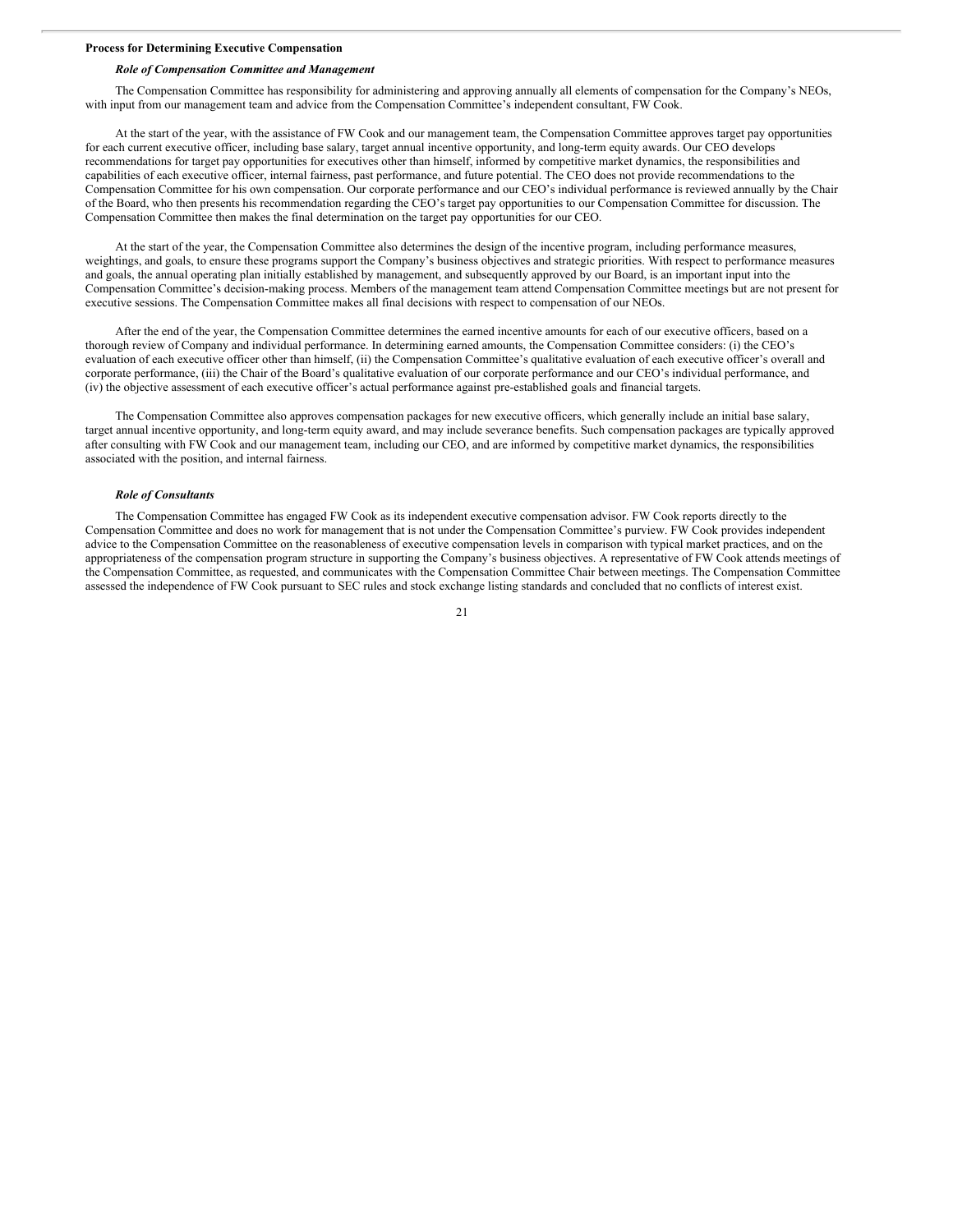#### *Role of Competitive Data*

Because there are no publicly traded commercial real estate services firms similar in size and complexity to us, development of an appropriate "peer group" of companies against which to compare pay levels and practices proves challenging. The Compensation Committee considers the incentive program design practices of competitor real estate services companies when determining the most appropriate design for our Company. However, the Compensation Committee does not benchmark individual executive pay levels to competitor real estate services companies because they are either much larger than us or they have significantly different organizational structures and business operations.

# **Elements of 2021 Compensation**

This section describes the elements of our executive officers', including NEOs', 2021 compensation, which consist of the following:

| <b>Direct Compensation</b>    | <b>Indirect Compensation</b> |
|-------------------------------|------------------------------|
| • Base Salary                 | • Employee Benefits          |
| • Annual Cash Incentives      |                              |
| • Long-Term Equity Incentives |                              |

In 2021, approximately 90% of our CEO's and about 76% on average of our other NEOs' target total direct compensation was"at-risk" and/or performance-based.



(1) Reflects target amounts and not amounts actually earned. Does not reflect COVID-19 related reduction in salary for Mr. Nadji or grants to Messrs. Matricaria and Parker related to their respective promotions.

# **Base Salary**

Base salary is a fixed component of our NEOs' compensation and does not vary with Company performance. Base salaries are set at levels intended to be competitive and commensurate with each executive officer's position, performance, skills, and experience to attract and retain the best talent. The Compensation Committee reviews base salaries for our executive officers annually and adjusts them, if needed, to reflect changes in market conditions or other factors, including changing responsibilities as our executive officers' positions evolve.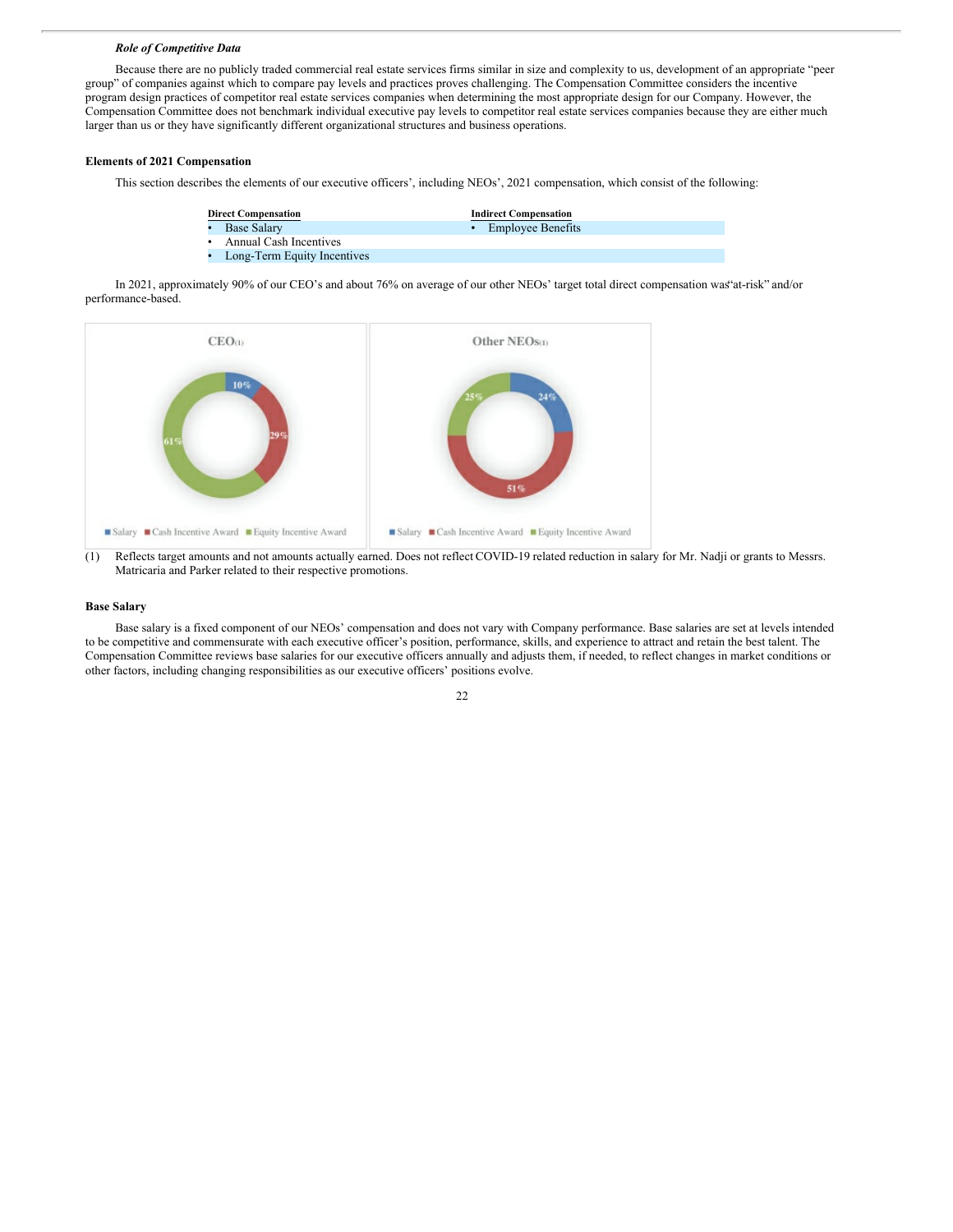In light of the uncertainty and adverse economic impact of theCOVID-19 pandemic on our business and financial results, and shareholders, in May 2020, the Compensation Committee implemented a temporary salary reduction program for the Company's executive officers and other members of the leadership team, which resulted in Mr. Nadji's base salary being reduced by 25% and the base salaries of the Company's other NEOs being reduced by 20%. Mr. DeGennaro participated in this temporary salary reduction program upon the commencement of his employment in August 2020 and his starting salary rate was reduced by 20%.

In February 2021, after considering the Company's performance to date and expected trends, the Compensation Committee restored each NEO's base salary rate to the rate in effect prior to the temporary reduction, effective January 1, 2021, except in the case of Mr. Nadji, who requested that his salary reduction remain in effect. In May 2021, after further considering the Company's performance to date and expected trends, the Compensation Committee restored Mr. Nadji's base salary to the rate in effect prior to the temporary reduction, effective April 1, 2021.

The table below sets forth our NEOs' 2021 base salary levels (after restoration topre-reduction levels). In 2021, none of the NEOs received an increase to his pre-reduction base salary rate.

|                     |    | 2021 Annual Base Salary      |
|---------------------|----|------------------------------|
|                     |    | (After Return to             |
| NEO                 |    | <b>Pre-Reduction Levels)</b> |
| Hessam Nadji        | \$ | 600,000                      |
| Steven F. DeGennaro | S  | 400,000                      |
| Richard Matricaria  | \$ | 350,000                      |
| John David Parker   | S  | 350,000                      |
| Gregory A. LaBerge  | \$ | 300,000                      |

# **Annual Cash Incentives**

In 2021, all of our executive officers participated in the 2021 Executive Short-Term Incentive Plan (the "Plan"). The Compensation Committee established certain financial and non-financial goals in February 2021, which are discussed in more detail below.

Annual cash incentives are designed to reward annual accomplishments againstpre-established financial and strategic goals. The Compensation Committee approved 2021 target short-term cash incentive award opportunities in the amounts set forth below for achievement against the pre-established goals at target. The target short-term cash incentive award opportunities were the same as 2020, except with respect to Mr. DeGennaro, who was not eligible to receive a short-term cash incentive award for 2020 pursuant to his employment agreement, and Mr. Matricaria, who received a target annual incentive opportunity increase in May 2021. In increasing Mr. Matricaria's target annual incentive opportunity, the Compensation Committee considered his current and projected duties and responsibilities, and his compensation relative to Mr. Parker, who was also appointed to serve as the Company's Chief Operating Officer, Eastern Division.

|                     | 2020 Target Annual |                              | 2021 Target Annual |                              |
|---------------------|--------------------|------------------------------|--------------------|------------------------------|
| NEO                 |                    | <b>Incentive Opportunity</b> |                    | <b>Incentive Opportunity</b> |
| Hessam Nadji        | S                  | 1.750,000                    | \$                 | 1.750,000                    |
| Steven F. DeGennaro |                    |                              | S                  | 600,000                      |
| Richard Matricaria  | S                  | 850,000                      | \$                 | 1,000,000(1)                 |
| John David Parker   | S                  | 1.000.000                    | \$                 | 1,000,000                    |
| Gregory A. LaBerge  | S                  | 350,000                      |                    | 400,000                      |

(1) Mr. Matricaria's 2021 target annual incentive opportunity was initially set at \$850,000 but was increased to \$1,000,000 in May 2021 in connection with his promotion to Chief Operating Officer, Western Division.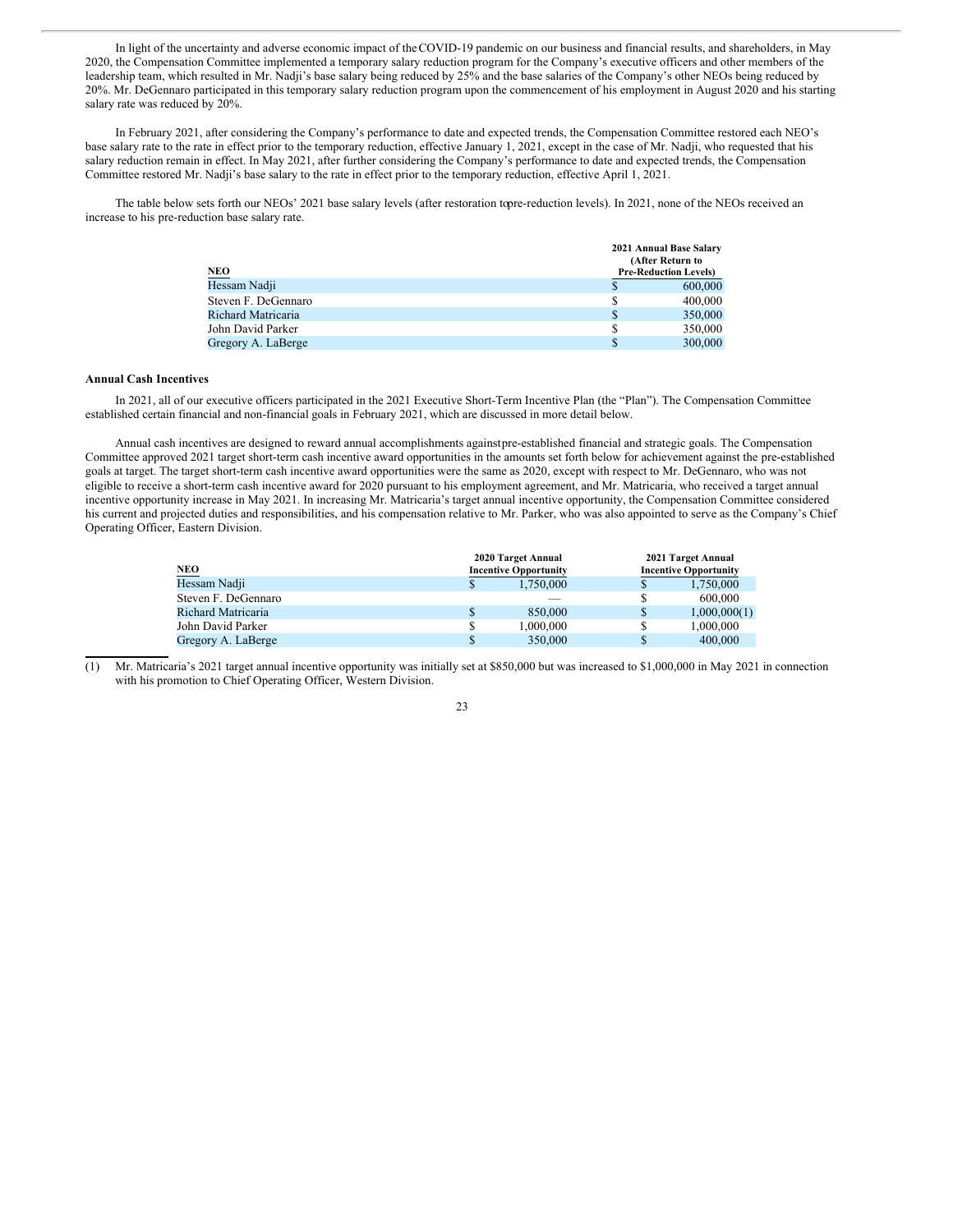Actual annual incentive awards could range from 0 to 200% of each NEO's target based on performance against the performance goals. In addition, the Compensation Committee retained the discretion to adjust awards based on the Company and each NEO's performance and any other factors as they deem appropriate.

*Financial and Individual Objectives for 2021.* Annual incentives for 2021 were based on a combination of financial and individual strategic performance goals.

The weightings between each performance category for each NEO were as follows:

|                     | <b>MMI Financial</b> | Individual/Strategic |
|---------------------|----------------------|----------------------|
| NEO<br>Hessam Nadji | Performance          | Performance          |
|                     | 50%                  | $50\%$               |
| Steven F. DeGennaro | 40%                  | 60%                  |
| Richard Matricaria  | 40%                  | 60%                  |
| John David Parker   | 40%                  | 60%                  |
| Gregory A. LaBerge  | 25%                  | 75%                  |

For 2021, the MMI financial performance target waspre-tax net income of \$80 million, which was considered to be an aggressive goal at the time the goal was approved, given the prior year's results and internal projections. The 2021 target pre-tax net income goal was set at a time when economic uncertainty related to the pandemic remained. Nonetheless, the 2021 target goal was set 33% higher than 2020 actual pre-tax net income.

Actual 2021 pre-tax net income was \$193.3 million, or 242% of thepre-established target level. While client demand increased during the second half of the year, it was our executive team's ability to leverage this momentum to close an unprecedented number of deals with reduced support personnel and hampered physical operations that drove achievement of all-time record financial results. The team's commitment and loyalty to the firm during the worst of the pandemic was followed by an incredible work ethic to capitalize on the opportunity in 2021 and generate exceptional results. These results were the culmination of key strategies deployed over the past several years to expand and strengthen the MMI platform.

Individual/strategic performance goals varied for each executive and related to the following:

| <b>NEO</b>          | <b>Individual/Strategic Performance Goals</b>                                                                                                                           |
|---------------------|-------------------------------------------------------------------------------------------------------------------------------------------------------------------------|
| Hessam Nadji        | Retention rate, recruiting, key platform improvements, and strategic initiatives                                                                                        |
| Steven F. DeGennaro | Financial services operational improvements, analyst expectation management, IR function management, and strategic<br>initiatives                                       |
| Richard Matricaria  | Retention rate, recruiting, listing inventory increases, design and rollout of internal and external campaign in apartment<br>market segment, and strategic initiatives |
| John David Parker   | Retention rate, recruiting, agent revenue increases, and strategic initiatives                                                                                          |
| Gregory A. LaBerge  | Retention rate, technology enhancements, marketing department improvements, strategic initiatives, and administrative<br>support improvements                           |

The Compensation Committee evaluated each NEO's performance against each strategic goal to make an overall determination of the aggregate achievement for each NEO. Based on this evaluation, the Compensation Committee determined that each NEO substantially met or exceeded most of their strategic goals. In addition, each NEO made significant contributions above and beyond their stated goals. Key performance highlights that were considered by the Compensation Committee in assessing the achievements of the NEOs included:

• The Company closed an unprecedented number of transactions even with reduced support personnel and hampered physical operations.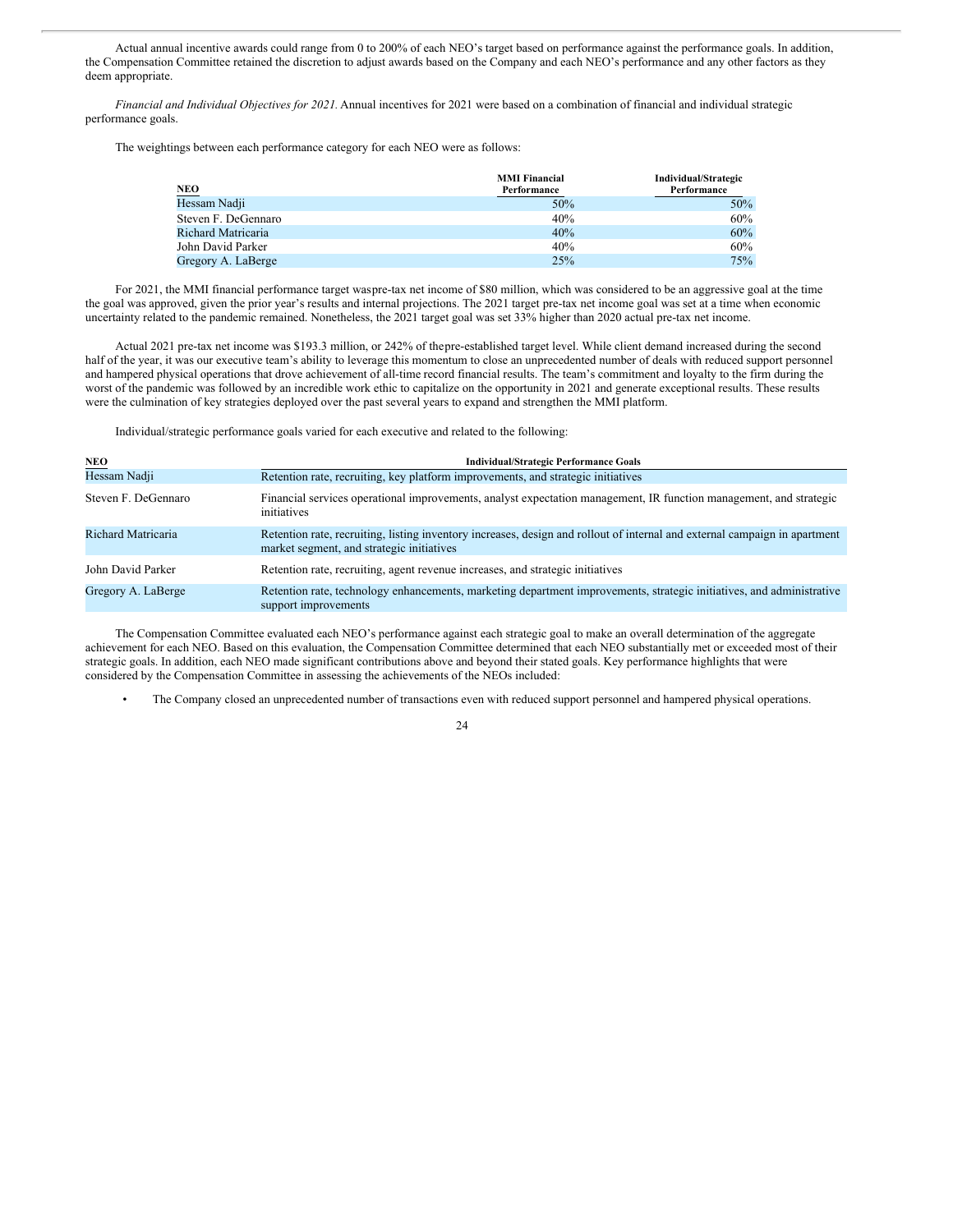- The Company experienced a significant increase in revenue despite a reduction in headcount.
- Nearly all the Company's acquired companies exceeded proforma expectations by a wide margin.
- The Company's year over year revenue growth and earnings per share growth significantly exceeded competitor real estate services companies on average.
- Market sales and brokerage transaction growth exceeded 2019 pre-pandemic levels by double digits.

Based on MMI's financial performance and the Compensation Committee's assessment of each NEO's individual performance against the pre-established strategic goals as well as the Compensation Committee's independent judgment and discretion as to each NEO's total contributions to the Company, the Compensation Committee awarded the annual incentives set forth in the table below, which reflected 200% of each NEO's target annual incentive opportunity.

| NEO                 |               | <b>Target Annual Incentive</b><br>Opportunity | <b>Actual Award</b><br>$\frac{6}{6}$ of Target) | <b>Actual Award</b><br>(S) |
|---------------------|---------------|-----------------------------------------------|-------------------------------------------------|----------------------------|
| Hessam Nadji        | ъ             | 1.750,000                                     | 200%                                            | 3,500,000                  |
| Steven F. DeGennaro | \$            | 600,000                                       | 200%                                            | 1.200.000                  |
| Richard Matricaria  | <sup>\$</sup> | 1,000,000(1)                                  | 200%                                            | 2,000,000                  |
| John David Parker   | \$            | 1.000.000                                     | 200%                                            | 2,000,000                  |
| Gregory A. LaBerge  |               | 400,000                                       | 200%                                            | 800,000                    |

<sup>(1)</sup> Mr. Matricaria's 2021 target annual incentive opportunity was initially set at \$850,000 but was increased to \$1,000,000 in May 2021 in connection with his promotion to Chief Operating Officer, Western Division.

Further, because our actual 2021 annual incentive plan pre-tax net income was 242% of the target goal of \$80 million and given the performance of many of our NEOs far exceeded our expectations and directly contributed to our strong overall results for 2021, the Compensation Committee determined to award each of Messrs. Nadji, DeGennaro, Matricaria and Parker an additional discretionary bonus equal to 25% of his target annual incentive opportunity for 2021, which is reflected in the "Bonus" column of the Summary Compensation Table.

#### **Sign-On Bonus for Mr. DeGennaro**

In connection with the commencement of his employment, Mr. DeGennaro received asign-on bonus of \$250,000 in February 2021, which may be recouped by the Company if he voluntarily departs without good reason or is terminated for cause before December 31, 2022. This bonus is disclosed in the Bonus column of the Summary Compensation Table in the 2020 row.

#### **Long**-**Term Incentives**

Our long-term incentive program generally consists of annual grants of RSUs, which align the interests of management with those of stockholders, promote retention of key talent, and reward total stockholder return performance. When determining the appropriate RSU grants for NEOs, the Compensation Committee considers each NEO's role, responsibilities, past performance, future potential, current level of ownership, and amount of unvested equity holdings.

After considering the Company's and each NEO's 2020 performance relative to the metrics set forth in the annual incentive plan for 2020, each NEO's current equity holdings in the Company, and the desire to promote long-term retention and alignment with the Company's stockholders, in February 2021, the Compensation Committee granted 92,000 RSUs to Hessam Nadji, 11,822 RSUs to Richard Matricaria, 13,246 RSUs to John David Parker, and 5,068 RSUs to Gregory A. LaBerge in connection with the annual compensation review process. In May 2021, Messrs. Matricaria and Parker also each received a grant of 10,000 RSUs in connection with their promotions and to further their alignment with stockholders. In addition, in August 2021,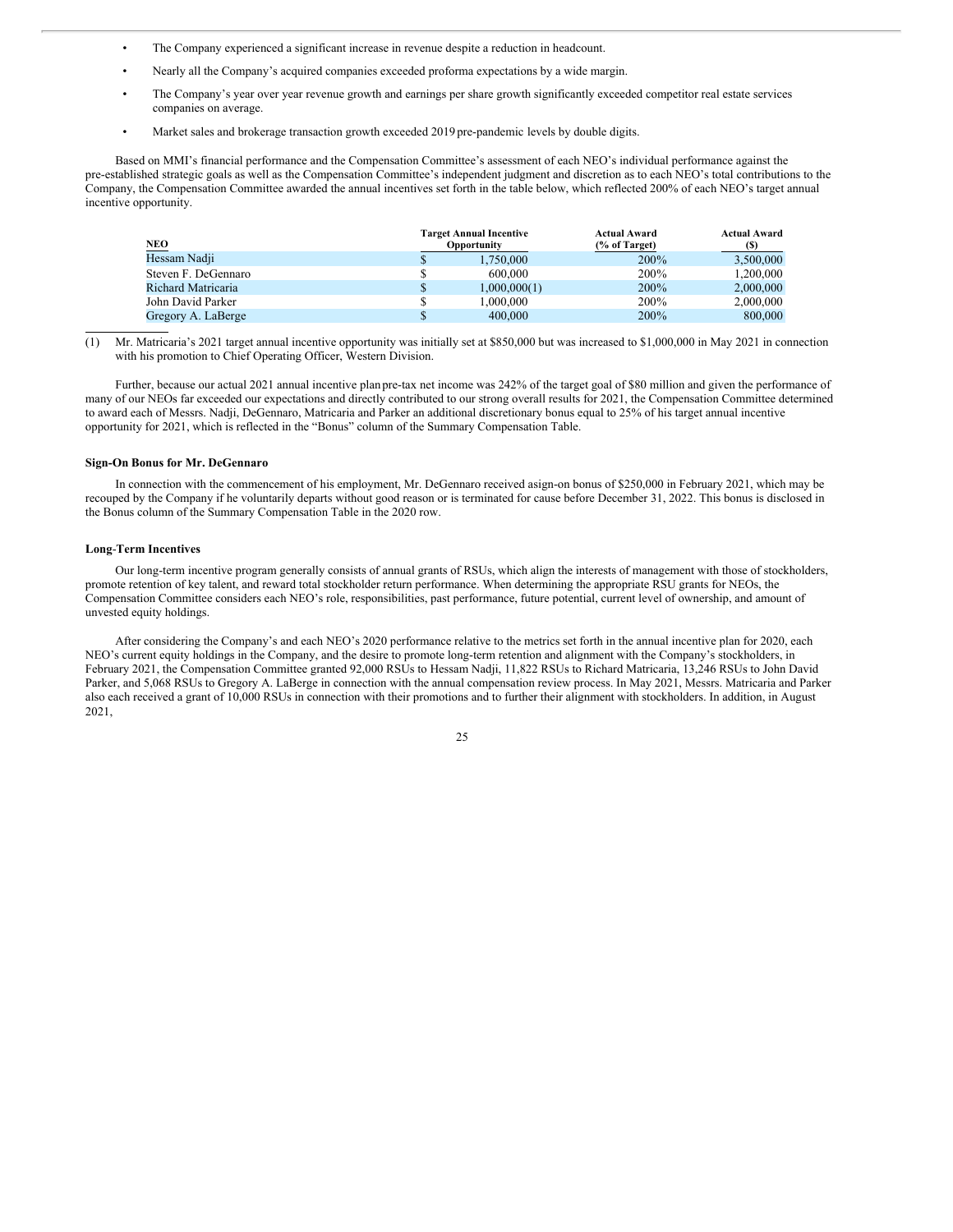Mr. DeGennaro was granted 7,500 RSUs, pursuant to the terms of his employment agreement and after considering the Company and his individual performance to date and his contributions toward the Company's progress in achieving its long-term goals. The grant date value of these RSU awards is disclosed in the Grants of Plan-Based Awards table.

Messrs. Nadji, DeGennaro, Matricaria, Parker, and LaBerge's RSUs vest in five equal annual installments, with the first vesting date beginning on (i) March 10, 2022 for Messrs. Nadji, Matricaria, Parker, and LaBerge's RSUs that were granted in February 2021, (ii) May 10, 2022 for Messrs. Matricaria and Parker's RSUs that were granted in May 2021, and (iii) August 10, 2022 for Mr. DeGennaro's RSUs that were granted in August 2021, subject to the applicable NEO's continuous service through each vesting date, except in certain limited circumstances involving a change in control. See "Severance and Change in Control Benefits" below for more information.

# **Policies for Compensation Risk Mitigation**

## *Recoupment Policy*

The Marcus & Millichap, Inc. Clawback Policy provides that in the event (i) the Company is required to restate any of its financial statements that have been filed with the SEC or (ii) any person who is or was a Section 16 Officer or a division manager of a subsidiary of the Company has engaged in misconduct, then the Compensation Committee may, in its sole discretion, after evaluating the associated costs and benefits and subject to applicable law, seek to recover all or any portion of any incentive-based compensation (including cash and equity awards, whether time or performance-based, and salary increases) granted or paid to or earned by any such person during the three-year period preceding the date on which the Company is required to prepare the restatement or in the case of misconduct, the three-year period preceding the date of the misconduct, as determined by the Board.

The Compensation Committee will amend the Clawback Policy, as necessary, to comply with the final SEC rules regarding the recoupment policy required by the Dodd-Frank Wall Street Reform and Consumer Protection Act.

#### *Hedging, Pledging and Insider Trading Policies*

Our Insider Trading Policy expressly bars hedging, derivative, or any other speculative transactions involving the Company's stock by all officers, employees, and independent contractor agents of the Company and its subsidiaries, all members of the Board, and any consultants, advisors, and contractors to the Company and its subsidiaries that the Company designates, as well as members of the immediate families and households of these persons. Such prohibited transactions include hedging or derivative transactions, such as "cashless" collars, forward contracts, equity swaps or other similar or related transactions, or any short sale, "sale against the box" or equivalent transaction involving the Company's stock or the stock of certain business partners. We also prohibit such covered persons from pledging Company stock to secure a loan, or from purchasing Company stock on margin (including in connection with exercising any Company stock options). In addition, we prohibit covered persons from purchasing or selling our securities while in possession of material, non-public information, or otherwise using such information for their personal benefit, and maintain a quarterlyblack-out window where applicable individuals may not trade. We may, in appropriate circumstances, permit transactions pursuant to a blind trust or a pre-arranged trading program that complies with Rule 10b5-1 to take place during periods in which the individual entering into the transaction may have material nonpublic information or during black-out periods.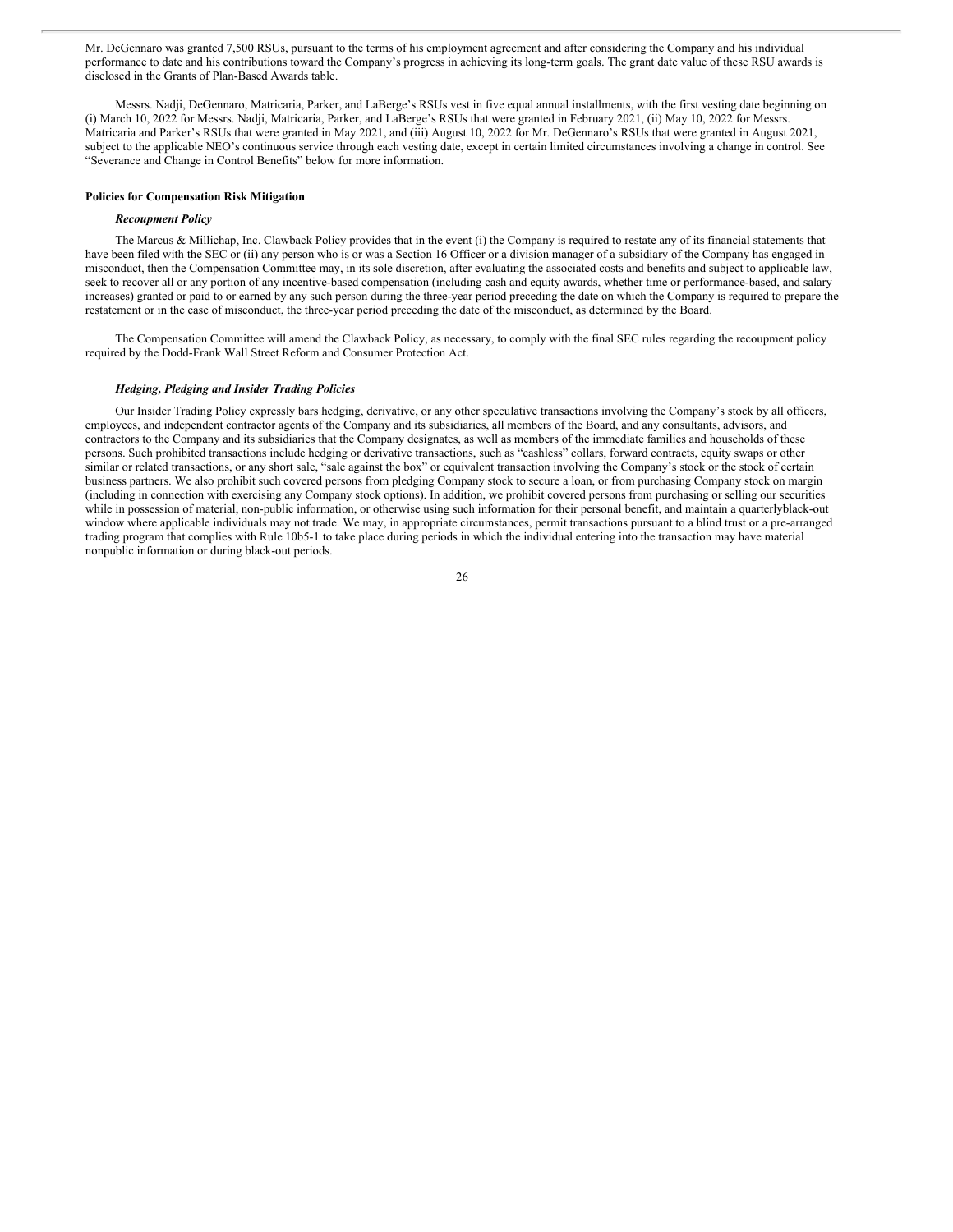#### *Indemnification Agreements*

These agreements indemnify our executive officers and the members of our Board of Directors, as well as those who act as directors and officers of other entities at our request, against expenses, judgments, fines, settlements, and other amounts, actually and reasonably incurred in connection with any proceedings arising out of their services to us and our subsidiaries.

#### **A Culture of Ownership**

In May 2021, after considering the recommendations of the Compensation Committee's independent consultant, FW Cook, the Compensation Committee revised the Company's stock ownership guidelines, which are designed to encourage our executive officers and other key employees, to achieve and maintain a significant equity stake in the Company and closely align their interests with those of our stockholders. The stock ownership guidelines call for each executive officer and key employee that is subject to the guidelines to own shares of our common stock (including directly owned shares, beneficially owned shares held indirectly by family members, trusts or otherwise, vested share units in a non-qualified deferral arrangement, shares held in the 401(k) plan, and unvested restricted shares and RSUs that vest solely on continued service) having a value equal to a multiple of their annual base salary within five years from the date they become subject to the share ownership guidelines as set forth below:

| Position                                  | <b>Ownership Requirement</b> |
|-------------------------------------------|------------------------------|
| Chief Executive Officer                   | 6x Base Salary               |
| Other NEOs and Senior Executives          | 3x Base Salary               |
| Division Managers and Specialty Directors | 2x Base Salary               |

If an executive officer or key employee is promoted to a position with a higher ownership requirement, he or she will have five years from such promotion to achieve the higher ownership level. Until these minimums are achieved, executive officers must retain 50% of the net after tax shares earned at exercise of stock options or stock appreciation rights, payment of performance shares/units, and vesting of restricted shares/RSUs, in each case, during the five-year initial compliance period and 100% thereafter.

The Compensation Committee conducts an annual review to assess compliance with the guidelines. Specifically, as of the last day of each fiscal year, the number of shares each executive officer is required to own is calculated based on the then-current annual salary and an average of the closing stock prices for the prior 60 trading days. This number of shares will be the required ownership level until the next annual calculation. At the end of 2021, each of our NEOs had satisfied his stock ownership guideline requirement, except for Steve DeGennaro, who became an NEO in 2021, and will be subject to the retention ratio described above until he owns the required amount.

Exceptions to the stock ownership guidelines may be made at the discretion of the Compensation Committee. It is expected that these instances will be rare. If an exception is granted in whole or in part, the Compensation Committee will, in consultation with the affected executive, develop an alternative stock ownership and holding requirement for such individual that reflects both the intention of the policy and such individual's particular circumstances.

# **Compensation Risk Assessment**

For 2021, FW Cook conducted a review of the compensation related risks associated with our executive compensation program as well as the Company's compensation practices for regional managers, staff employees, and independent contractor agents, which included the different levels of compensation for regional managers, the basic commission programs and splits available to independent contractor agents, and the equity award program available to agents, as well as the deferred commission program in which many agents participate. The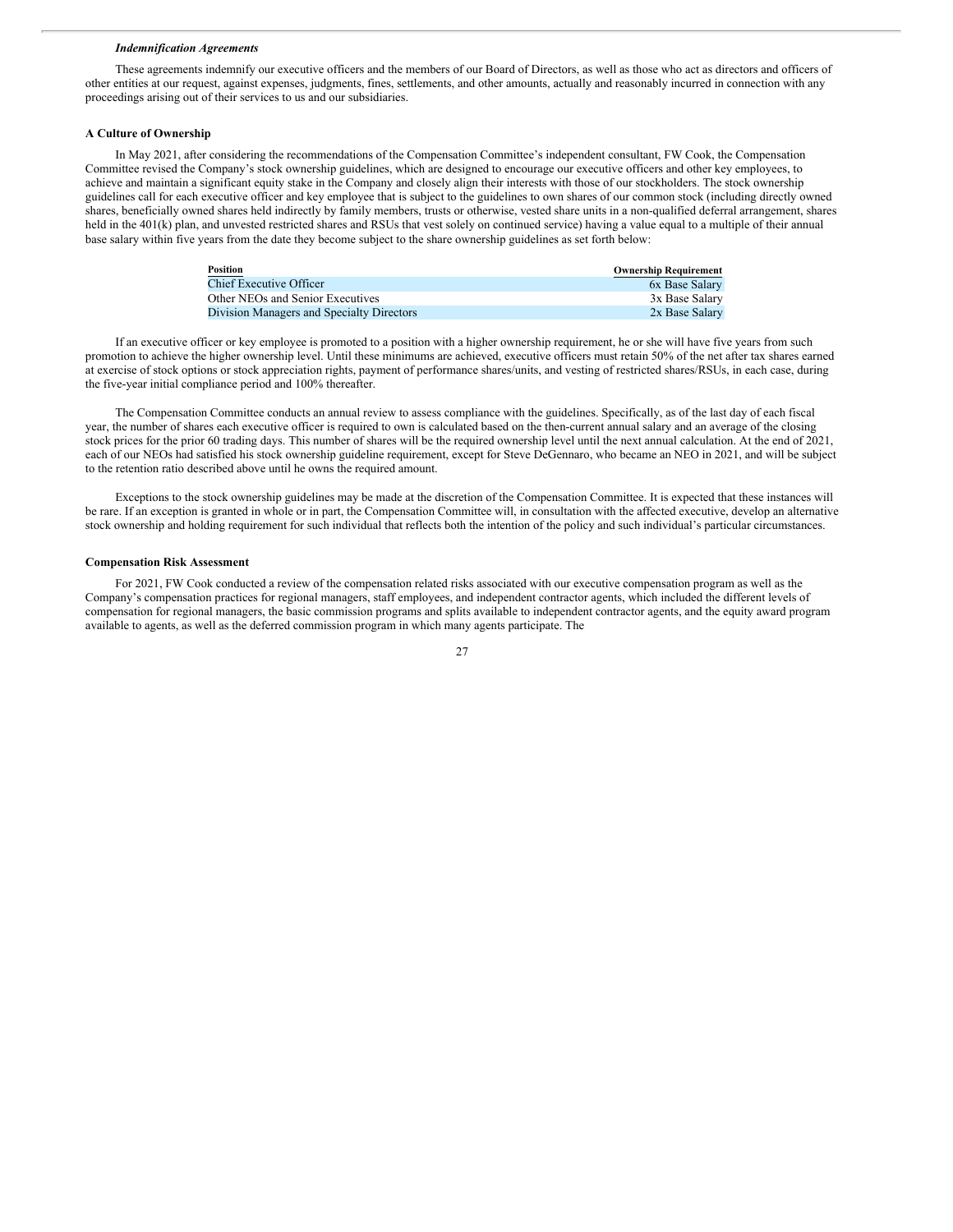risk assessment concluded that our compensation programs are well designed to encourage behaviors aligned with the long-term interests of our stockholders. FW Cook also found a reasonable balance in fixed versus variable pay, cash and equity, and appropriate mix of financial and non-financial metrics. Finally, it was determined that there are appropriate policies in place to mitigate compensation-related risk, including stock ownership guidelines for executives, insider-trading prohibitions, the recoupment policy, and independent Compensation Committee oversight of our executive compensation programs. Based on this information, the Compensation Committee concluded that our compensation programs do not create risks that are likely to have a material adverse effect on the Company.

#### **Other Compensation Practices and Policies**

#### *Benefits and Limited Perquisites*

Our benefits philosophy is to provide our executive officers, including our NEOs, with the same benefits available to all other employees, including health and welfare, retirement (which includes our 401(k) plan that provides for matching contributions), and life insurance benefits.

In addition to these Company-wide benefits, our NEOs are offeredCompany-paid automobile allowances. We believe that it is important to compensate our executive officers for all expenses incurred while traveling for work to allow our NEOs to concentrate on their responsibilities and our future success. However, this benefit was suspended effective May 1, 2020 as part of the Company's efforts to reduce expenses given the uncertainty and adverse economic impacts of the COVID-19 pandemic and reinstated on April 1, 2021.

# *Deferred Compensation*

Our NEOs are eligible to voluntarily defer base salary and annual cash incentives through the Marcus & Millichap, Inc. Deferred Compensation Plan (the "NQDC Plan"). This is a standard management benefit plan offered by many public companies to provide executives tax-planning flexibility. In addition, Mr. Nadji holds fully vested cash-settled stock appreciation rights ("SARs"), which were granted before our initial public offering that constitute deferred compensation as they are cash-settled awards only payable upon death, a long-term disability of three months or longer, a mutual termination, a termination other than for cause, a resignation, or a change in control. The specific benefits and a more detailed description of features of these arrangements are set forth in the section entitled "Non-Qualified Deferred Compensation" below. In 2021, Mr. DeGennaro enrolled in the NQDC Plan and elected to defer receipt of 21% of the cash award he earned under the Executive Incentive Plan in respect of his service in 2021. None of our other NEOs participated in the NQDC Plan in 2021.

#### **Policy Regarding Deduction Limit**

Section 162(m) of the Internal Revenue Code (the "Code") places a limit of \$1 million on the amount of compensation that we may deduct as a business expense in any year with respect to certain of our most highly paid executive officers. While the Compensation Committee considers the deductibility of compensation as one factor in determining executive compensation, the Compensation Committee retains the discretion to award and pay compensation that is not deductible as it believes that it is in the best interests of our stockholders to maintain flexibility in our approach to executive compensation and to structure a program that we consider to be the most effective in attracting, motivating and retaining key executives.

# **Severance and Change in Control Benefits**

In August 2021, after considering the recommendations of FW Cook, the Compensation Committee approved a change in control policy, which is designed to align the interests of management and stockholders when considering the long-term future for the Company. The primary purpose of these arrangements is to keep our executive officers and key employees focused on pursuing all corporate transaction activity that is in the best interests of our stockholders regardless of whether those transactions may result in their own job loss.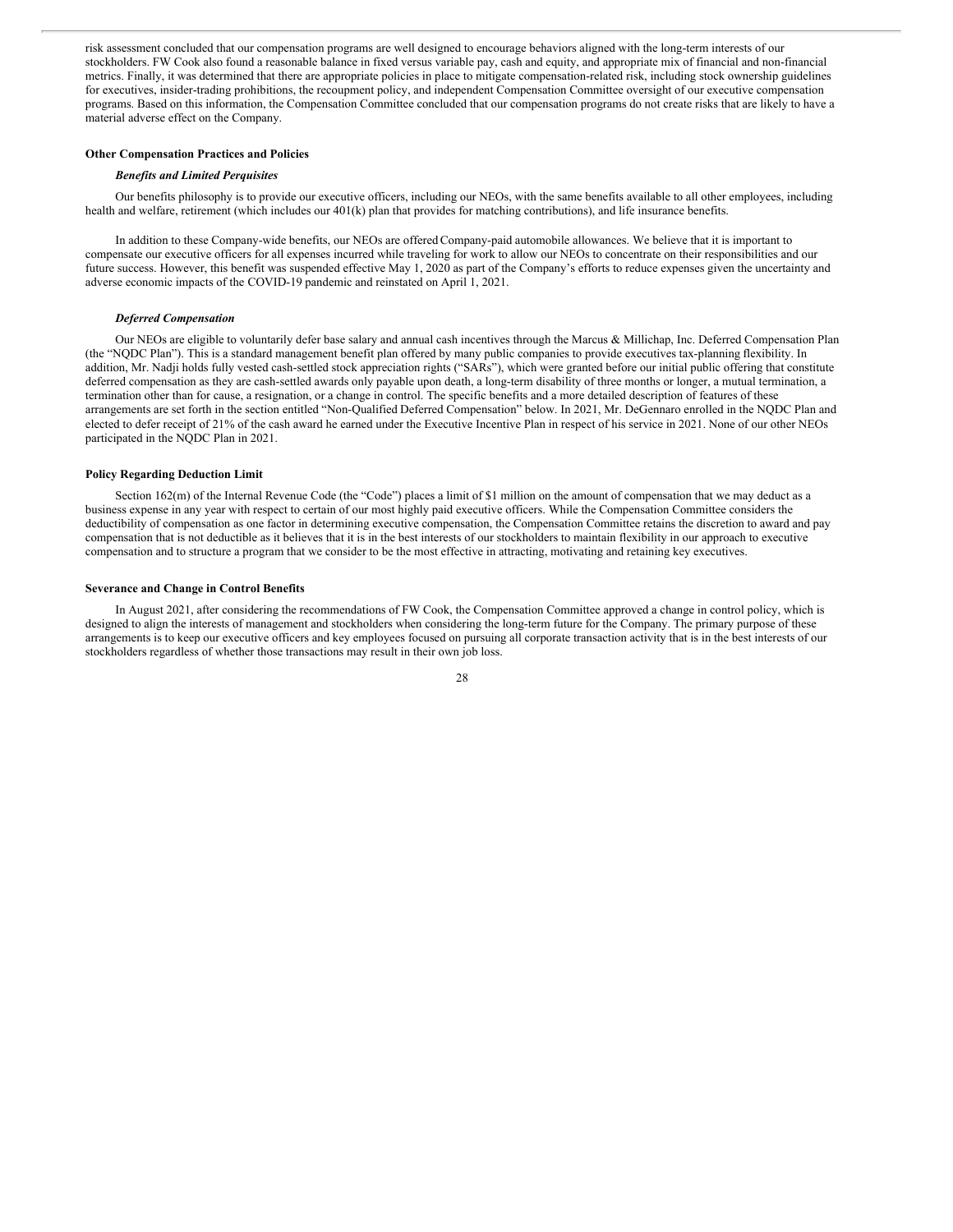The change in control policy provides that if an executive officer's employment is terminated by the Company without "cause" or an executive officer resigns for "good reason" (each as defined in the change in control policy), in each case, within 12 months following the change in control, then the executive will be entitled to receive the following severance payments and benefits: (1) a lump sum payment equal to 12 months' base salary; (2) a lump sum equal to the target annual incentive opportunity for the year of termination (or if less, the target annual incentive opportunity for the year immediately preceding the year of termination); (3) acceleration of vesting of all outstanding and unvested RSUs; (4) COBRA premium reimbursement for up to 12 months; and (5) up to \$25,000 toward appropriate executive-level outplacement or job search assistance. Further, we will seek to mitigate any potential employer liability and avoid future disputes or litigation by requiring a departing executive officer to sign a separation and release agreement acceptable to us as a condition to receiving post-employment compensation payments or benefits.

The change in control policy does not provide for a"gross-up" or other reimbursement payment for any tax liability that the executive officer may owe as a result of the application of Sections 280G or 4999 of the Code, and we have not agreed and are not otherwise obligated to provide any executive officer with such a "gross-up" or other reimbursement.

In addition, in August 2021, the Compensation Committee approved an amended and restated death and disability policy, which is designed to align with typical market practices. The policy provides that upon a termination of service due to death or disability, in each case, after at least one year of service, then vesting of all of the executive officer's outstanding and unvested RSUs will accelerate. In addition, in the event of termination of service due to disability after at least one year of service, the executive officer will be entitled to receive COBRA premium reimbursement for up to 12 months.

Our Amended and Restated 2013 Omnibus Equity Incentive Plan (the "Equity Plan") also provides that in the event of a merger or change in control (as defined in the Equity Plan) in which the surviving corporation does not assume or continue outstanding awards granted under the Equity Plan or substitute similar awards for such awards, the vesting of such awards (including awards held by the NEOs) will fully accelerate. This is a change in control benefit that many companies provide.

Finally, Mr. DeGennaro's employment agreement provides that in the event that Mr. DeGennaro resigns for good reason or is terminated without cause by the Company, and complies with certain post-termination obligations, Mr. DeGennaro will receive cash severance benefits in an amount equal to six months of his base salary and 50% of the last annual cash incentive that he earned. Mr. DeGennaro's employment agreement also provides for certain change in control severance benefits that were superseded by the change in control policy.

# **Compensation Committee Report**

The Compensation Committee has reviewed and discussed the "Compensation Discussion and Analysis" section of this Proxy Statement with the Company's management. Based on that review and those discussions, the Compensation Committee recommended to the Board of Directors that the "Compensation Discussion and Analysis" section be included in this Proxy Statement and incorporated by reference into the Company's Annual Report on Form 10-K for 2021.

> *Don C. Watters (Chair) Nicholas F. McClanahan George T. Shaheen*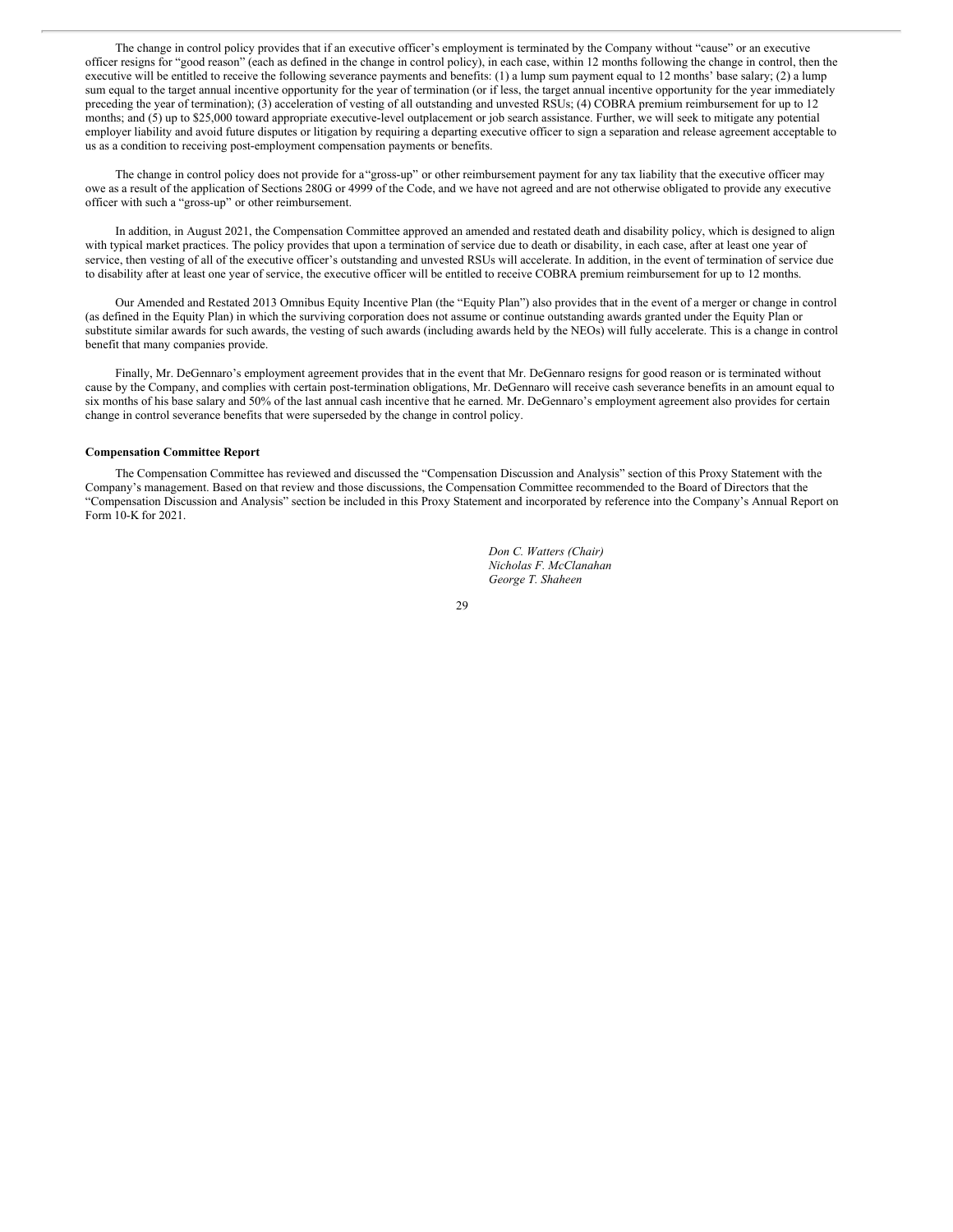#### **Compensation Committee Interlocks and Insider Participation**

The members of the Compensation Committee during 2021 were: Don C. Watters, Nicholas F. McClanahan, and George T. Shaheen. No member of this committee was at any time during 2021 or at any other time an officer or employee of the Company, and no member of this committee had any relationship with the Company requiring disclosure under Item 404 of Regulation S-K. No executive officer of the Company has served on the board of directors or compensation committee of any other entity that has or has had one or more executive officers who served as a member of the Compensation Committee during 2021.

# **Executive Compensation Tables**

The following table provides information regarding certain compensation awarded to, or earned by, our NEOs for 2019, 2020, and 2021.

# **Summary Compensation Table**

| <b>Name and Principal Position</b><br>Hessam Nadji<br>President and Chief Executive Officer              | Fiscal<br>Year<br>2021<br>2020 | Salary<br>$($ S) $(1)$<br>562,500<br>501,731 | <b>Bonus</b><br>$($ (\$) $(2)$<br>437,500<br>$\hspace{0.1mm}-\hspace{0.1mm}$ | <b>Stock</b><br>Awards<br>() (3)<br>3,597,200<br>3,376,400 | Non-<br>Equity<br><b>Incentive</b><br>Plan<br>Compensation<br>$($ (\$)(4)<br>3,500,000<br>1,205,000 | Change in<br><b>Pension Value</b><br>and Non-<br>qualified<br><b>Deferred</b><br>Compensation<br><b>Earnings</b><br>$($ (\$)(5)<br>114,077<br>146,863 | All<br>Other<br>Compensation<br>$($ )(6)<br>13,500<br>27,510 | Total<br>(S)<br>8,224,777<br>5,257,504 |
|----------------------------------------------------------------------------------------------------------|--------------------------------|----------------------------------------------|------------------------------------------------------------------------------|------------------------------------------------------------|-----------------------------------------------------------------------------------------------------|-------------------------------------------------------------------------------------------------------------------------------------------------------|--------------------------------------------------------------|----------------------------------------|
| Steven F. DeGennaro<br><b>Executive Vice President and Chief Financial</b><br>Officer(7)                 | 2019<br>2021<br>2020           | 600,000<br>400,000<br>131,076                | $\overline{\phantom{m}}$<br>150,000<br>250,000                               | 3,629,400<br>294,600<br>201,075                            | 1,362,375<br>1,200,000                                                                              | 167,635                                                                                                                                               | 27,815<br>17,500                                             | 5,787,225<br>2,062,100<br>582,151      |
| Richard Matricaria<br>Executive Vice President and Chief Operating<br>Officer, Western Division(8)       | 2021                           | 350,000                                      | 250,000                                                                      | 822,340                                                    | 2,000,000                                                                                           |                                                                                                                                                       | 11,013                                                       | 3,433,353                              |
| John David Parker<br><b>Executive Vice President and Chief Operating</b><br>Officer, Eastern Division(8) | 2021                           | 350,000                                      | 250,000                                                                      | 878,019                                                    | 2,000,000                                                                                           |                                                                                                                                                       | 7,237                                                        | 3,485,256                              |
| Gregory A. LaBerge<br>Senior Vice President, Chief Administrative<br>Officer                             | 2021<br>2020<br>2019           | 298,125<br>260,692<br>250,000                | $\qquad \qquad -$<br>$\qquad \qquad -$<br>$\overline{\phantom{0}}$           | 198,159<br>246,472<br>77,164                               | 800,000<br>251,125<br>279,913                                                                       |                                                                                                                                                       | 15,000<br>20,380<br>86,944                                   | 1,311,284<br>778,669<br>694,021        |

(1) The amounts shown in this column represent the actual amount of salary earned during the applicable year by each NEO. For 2020 and in the case of Mr. Nadji, for 2020 and 2021, such amounts reflect reductions in salary rates undertaken in response to the uncertainty and adverse economic impacts of the COVID-19 pandemic.

(2) The amounts shown in this column for 2021 represent a discretionary bonus equal to 25% of the NEO's 2021 target bonus opportunity.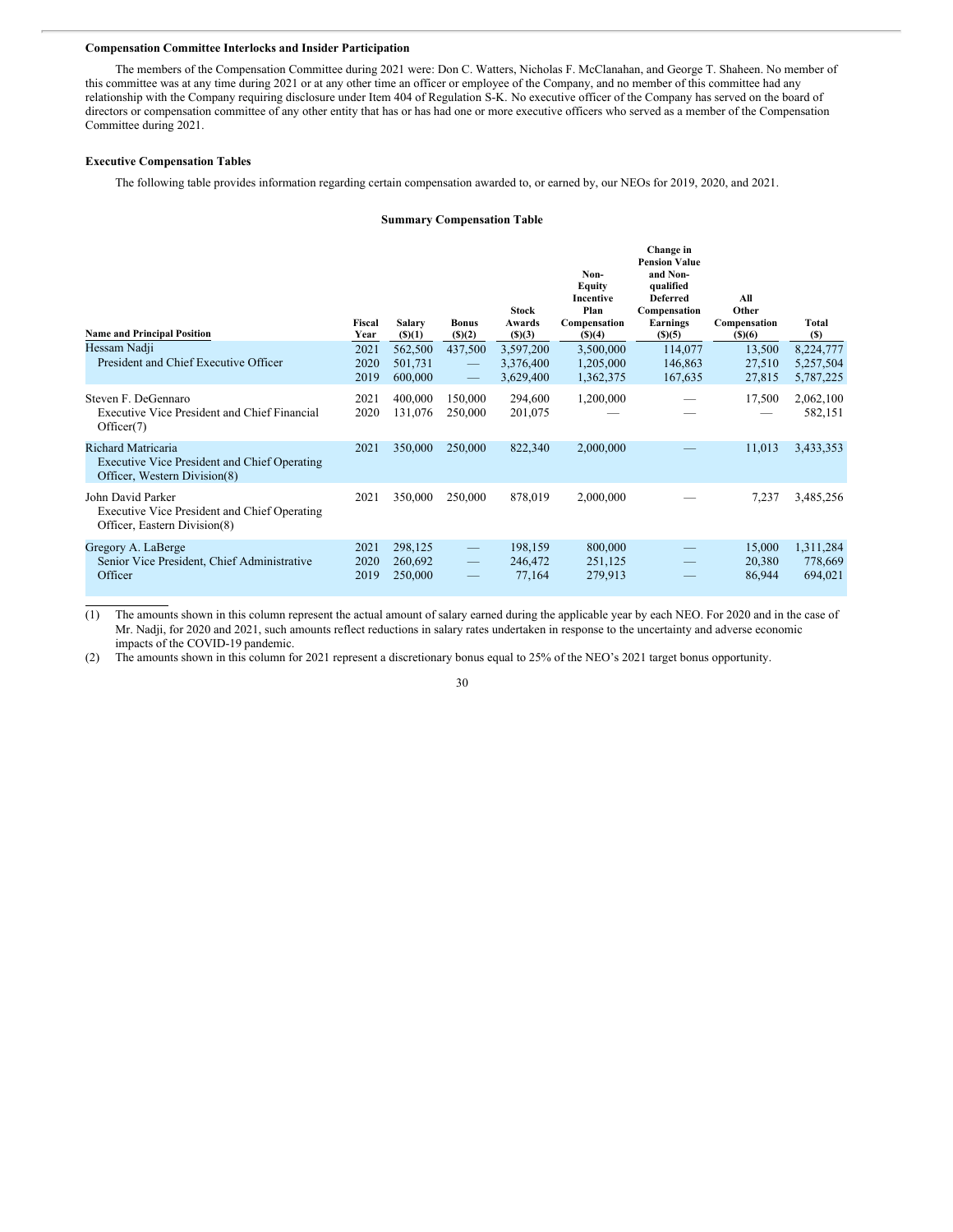- (3) The amounts shown in this column represent the aggregate grant date fair value of RSUs granted during the applicable year to certain of our NEOs, which was computed in accordance with ASC 718. The fair value of these awards was calculated based on the fair market value of our common stock on the accounting measurement date multiplied by the number of shares subject to the award and may not represent the actual value that may be realized.
- (4) The amounts listed in this column reflect the cash awards paid under the Company's Executive Incentive Plan for performance in the applicable year. See the "Compensation Discussion and Analysis" section for a more complete description of how the cash incentive awards were determined for 2021.
- (5) The amounts listed in this column include the interest on Mr. Nadji's cash-settled SARs for 2021:

|                                | <b>Increased Value</b> | <b>Aggregate Value of</b> |
|--------------------------------|------------------------|---------------------------|
|                                | of SARs during         | <b>SARs as of Fiscal</b>  |
| <b>Named Executive Officer</b> | <b>Fiscal Year (S)</b> | Year End (\$)             |
| Hessam Nadji                   | 114.077                | 4.007.450                 |

For further information regarding the SARs, please refer to the discussion under the heading "Nonqualified Deferred Compensation."

(6) The following table reflects the breakout of the items and amounts included in this column for 2021:

|                        | Nadji (\$) | DeGennaro (\$) | Matricaria (S) | Parker (\$)    | LaBerge (\$) |
|------------------------|------------|----------------|----------------|----------------|--------------|
| Auto Benefit           | 13.500     | 13.500         | 7.013          | 3.237<br>ر __  | 15.000       |
| $401(k)$ Match         | --         | 4.000          | 4.000          | 4.000          | -            |
| <b>Total for Other</b> | 13,500     | 1/500          | 11.013         | 7.227<br>ر ے ، | 15,000       |

(7) Mr. DeGennaro became an NEO in 2020. As a result, the above table reflects Mr. DeGennaro's compensation in respect of 2020 and 2021.

(8) Messrs. Matricaria and Parker became NEOs in 2021. As a result, the above table reflects each of their compensation in respect of 2021.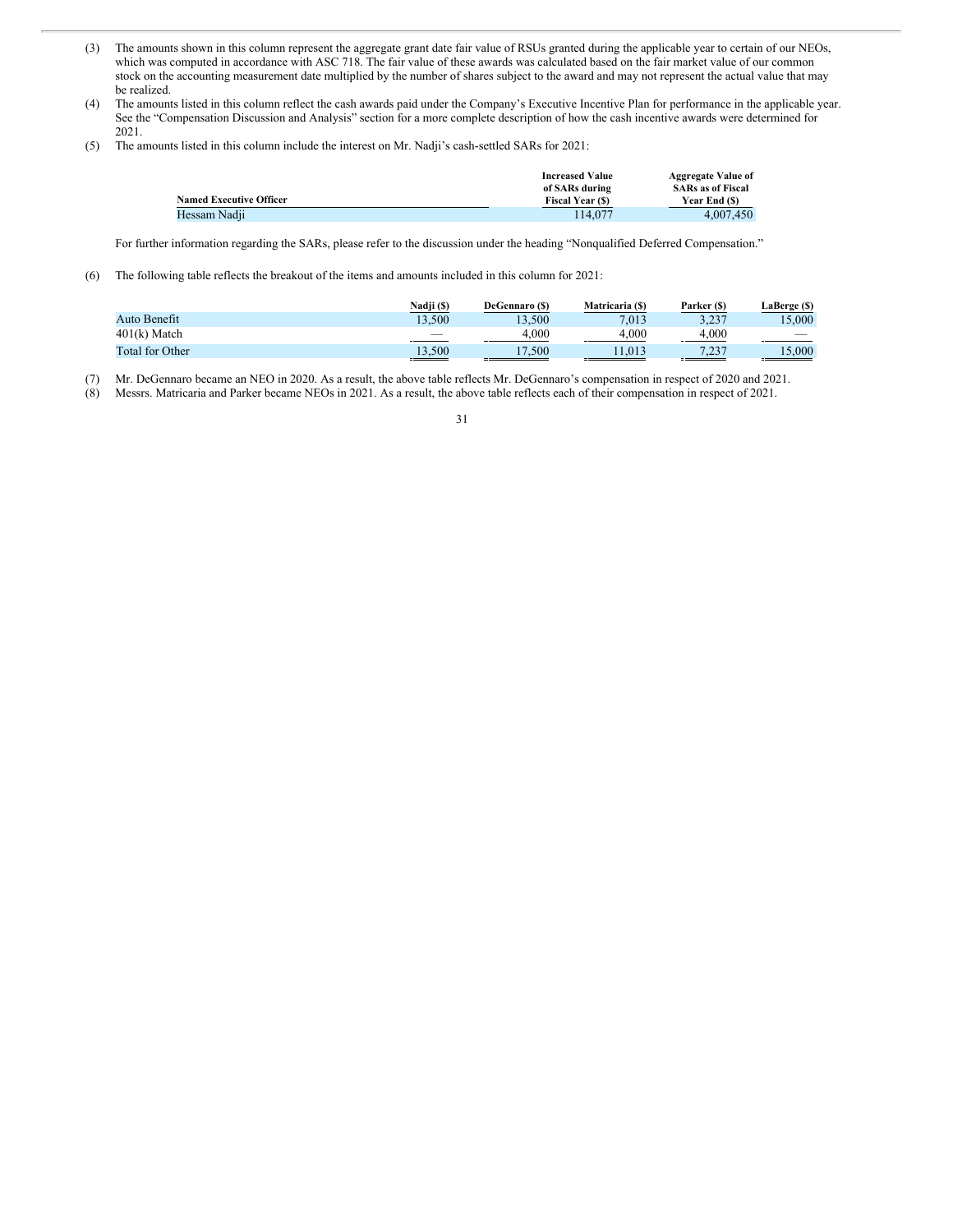#### **Grants of Plan Based Awards Table**

The following table provides information regarding the incentive awards granted to the NEOs for 2021.

|                      |                              |                         | <b>Estimated Future Payouts Under</b><br><b>Non-Equity Incentive</b><br>Plan Awards(1) | All<br>Other<br><b>Stock</b><br>Awards: |                                                                                  |                                                                                 |
|----------------------|------------------------------|-------------------------|----------------------------------------------------------------------------------------|-----------------------------------------|----------------------------------------------------------------------------------|---------------------------------------------------------------------------------|
| Name<br>Hessam Nadji | Grant<br>Date<br>N/A         | <b>Threshold</b><br>(S) | <b>Target</b><br>(S)<br>1,750,000                                                      | <b>Maximum</b><br>(S)<br>3,500,000      | <b>Number</b><br>of<br><b>Shares</b> of<br>Stock or<br><b>Units</b><br>$(\#)(2)$ | Grant<br>Date<br><b>Fair Value</b><br>of Stock<br>Awards<br>$($ S $)$ $($ 3 $)$ |
|                      | 2/11/2021                    |                         |                                                                                        |                                         | 92,000                                                                           | 3,597,200                                                                       |
| Steven F. DeGennaro  | N/A<br>8/3/2021              |                         | 600,000                                                                                | 1,200,000                               | 7,500                                                                            | 294,600                                                                         |
| Richard Matricaria   | N/A<br>2/11/2021<br>5/4/2021 |                         | 1,000,000                                                                              | 2,000,000                               | 11,822<br>10,000                                                                 | 462,240<br>360,100                                                              |
| John David Parker    | N/A<br>2/11/2021<br>5/4/2021 |                         | 1,000,000                                                                              | 2,000,000                               | 13,246<br>10,000                                                                 | 517,919<br>360,100                                                              |
| Gregory A. LaBerge   | N/A<br>2/11/2021             |                         | 400,000                                                                                | 800,000                                 | 5,068                                                                            | 198,159                                                                         |

(1) The Compensation Committee established certain financial andnon-financial goals in February 2021, which are discussed in more detail in the "Compensation Discussion and Analysis."

(2) Messrs. Nadji, DeGennaro, Matricaria, Parker, and LaBerge's RSUs vest in five equal annual installments, with the first vesting date beginning on (i) March 10, 2022 for Messrs. Nadji, Matricaria, Parker, and LaBerge's RSUs that were granted in February 2021, (ii) May 10, 2022 for Messrs. Matricaria and Parker's RSUs that were granted in May 2021, and (iii) August 10, 2021 for Mr. DeGennaro's RSUs that were granted in August 2021, subject to the applicable NEO's continuous service through each vesting date, except in certain limited circumstances involving termination of service and/or a change in control. See "Severance and Change in Control Benefits" below for more information.

(3) The amounts shown in this column represent the aggregate grant date fair value of the RSUs granted in 2021 to certain of our NEOs, which was computed in accordance with ASC 718. The fair value of these awards was calculated based on the fair market value of our common stock on the accounting measurement date multiplied by the number of shares subject to the award and may not represent the actual value that may be realized.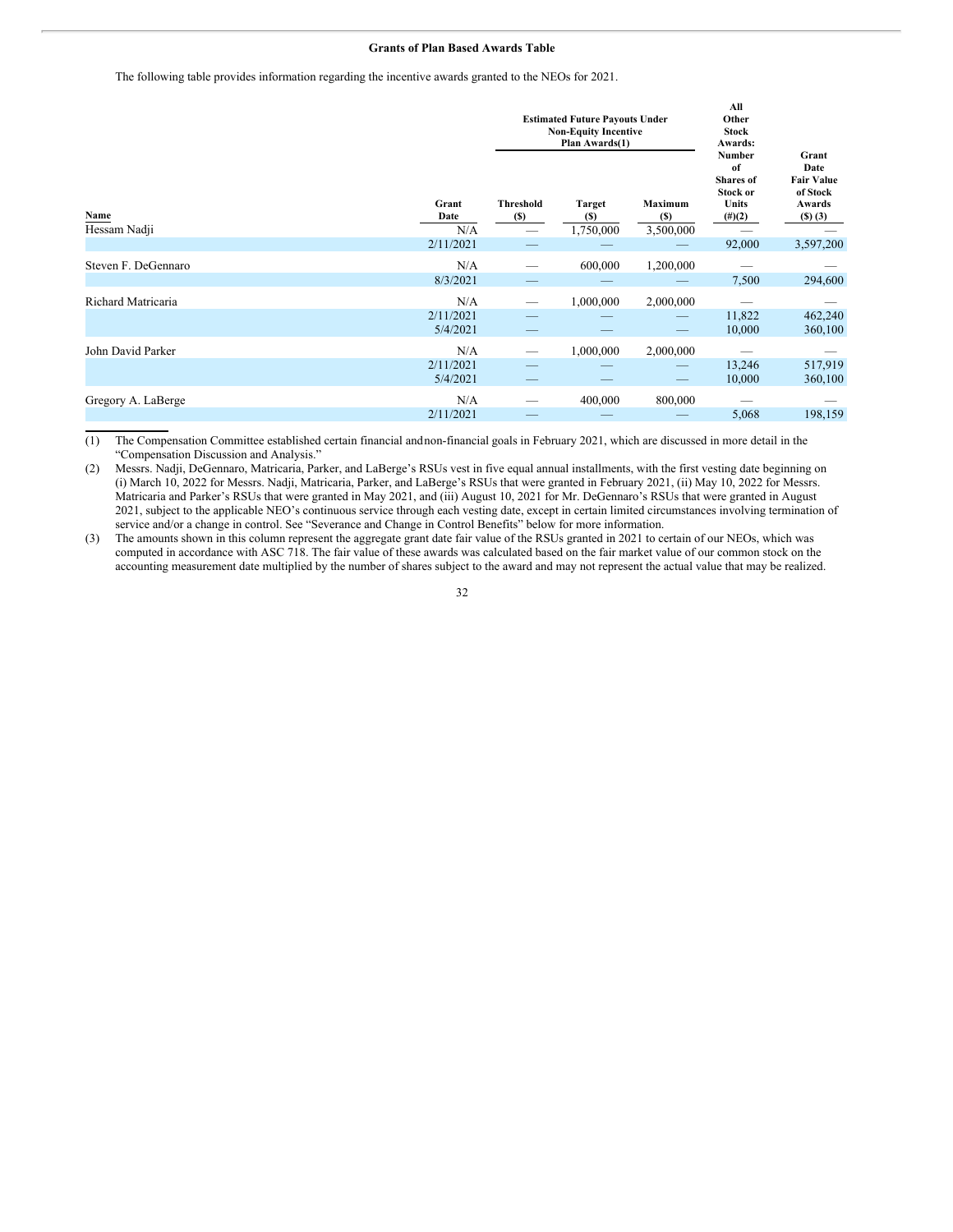The following table provides information about outstanding equity awards as of December 31, 2021 for the NEOs. None of the NEOs hold any stock options.

## **Outstanding Equity Awards at Fiscal Year End**

| Name                | Number of<br>shares or<br>units of stock<br>that have not<br>vested<br>$($ # $)$              | Market value<br>of shares or<br>units of stock<br>that have not<br>vested<br>$($ (\$)(1) |
|---------------------|-----------------------------------------------------------------------------------------------|------------------------------------------------------------------------------------------|
| Hessam Nadji        | 6,000(2)<br>55,200(3)<br>73,600(4)<br>92,000(5)                                               | 308,760<br>2,840,592<br>3,787,456<br>4,734,320                                           |
| Steven F. DeGennaro | 6,000(6)<br>7,500(7)                                                                          | 308,760<br>385,950                                                                       |
| Richard Matricaria  | 175(8)<br>997(9)<br>2,588(10)<br>4,120(3)<br>9,000(11)<br>7,500(4)<br>11,822(5)<br>10,000(12) | 9,006<br>51,306<br>133,178<br>212,015<br>463,140<br>385,950<br>608,360<br>514,600        |
| John David Parker   | 2,364(9)<br>4,022(10)<br>5,336(3)<br>9,000(11)<br>8,824(4)<br>13,246(5)<br>10,000(12)         | 121,651<br>206,972<br>274,591<br>463,140<br>454,083<br>681,639<br>514,600                |
| Gregory A. LaBerge  | 437(9)<br>1,003(10)<br>1,174(3)<br>2,441(4)<br>4,000(13)<br>5,068(5)                          | 22,488<br>51,614<br>60,414<br>125,614<br>205,840<br>260,799                              |

(1) Based upon the closing price of our common stock of \$51.46 on December 31, 2021.

(2) Mr. Nadji was awarded 15,000 RSUs, effective March 27, 2018, which vest in five equal annual installments with 20% of such shares vesting beginning on April 10, 2019. The vesting of the RSUs is subject to Mr. Nadji's continuous service through each vesting date, except in certain limited circumstances involving termination of service and/or a change in control. See "Potential Payments Upon Termination or Change in Control" below for more information.

(3) Messrs. Nadji, Matricaria, Parker, and LaBerge were awarded 92,000, 6,864, 8,892, and 1,956 RSUs, respectively, effective February 13, 2019, which in each case vest in five equal annual installments with 20% of such shares vesting beginning on March 10, 2020. The vesting of the RSUs is subject to the applicable NEO's continuous service through each vesting date, except in certain limited circumstances involving termination of service and/or a change in control. See "Potential Payments Upon Termination or Change in Control" below for more information.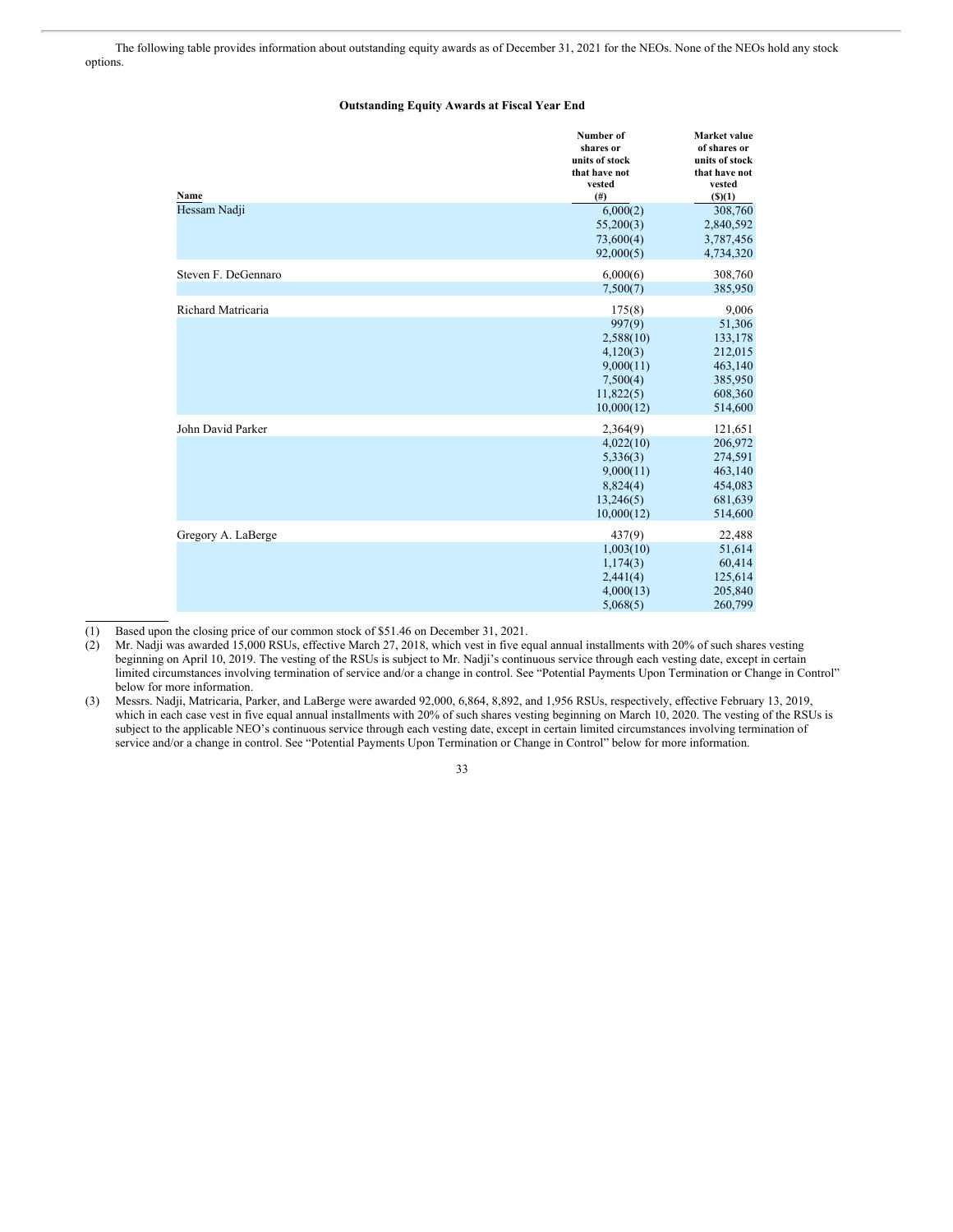- (4) Messrs. Nadji, Matricaria, Parker, and LaBerge were awarded 92,000, 9,374, 11,028, and 3,051 RSUs, respectively, effective February 11, 2020, which in each case vest in five equal annual installments with 20% of such shares vesting beginning on March 10, 2021. The vesting of the RSUs is subject to the applicable NEO's continuous service through each vesting date, except in certain limited circumstances involving termination of service and/or a change in control. See "Potential Payments Upon Termination or Change in Control" below for more information.
- (5) Messrs. Nadji, Matricaria, Parker, and LaBerge were awarded 92,000, 11,822, 13,246, and 5,068 RSUs, respectively, effective February 11, 2021, which in each case vest in five equal annual installments with 20% of such shares vesting beginning on March 10, 2022. The vesting of the RSUs is subject to the applicable NEO's continuous service through each vesting date, except in certain limited circumstances involving termination of service and/or a change in control. See "Potential Payments Upon Termination or Change in Control" below for more information.
- Mr. DeGennaro was awarded 7,500 RSUs, effective August 4, 2020, which vest in five equal annual installments with 20% of such shares vesting beginning on August 10, 2021. The vesting of the RSUs is subject to Mr. DeGennaro's continuous service through each vesting date, except in certain limited circumstances involving termination of service and/or a change in control. See "Potential Payments Upon Termination or Change in Control" below for more information.
- (7) Mr. DeGennaro was awarded 7,500 RSUs, effective August 3, 2021, which vest in five equal annual installments with 20% of such shares vesting beginning on August 10, 2022. The vesting of the RSUs is subject to Mr. DeGennaro's continuous service through each vesting date, except in certain limited circumstances involving termination of service and/or a change in control. See "Potential Payments Upon Termination or Change in Control" below for more information.
- Mr. Matricaria was awarded 871 RSUs, effective November 2, 2017, which vest in five equal annual installments with 20% of such shares vesting beginning on November 10, 2018. The vesting of the RSUs is subject to Mr. Matricaria's continuous service through each vesting date, except in certain limited circumstances involving termination of service and/or a change in control. See "Potential Payments Upon Termination or Change in Control" below for more information.
- (9) Messrs. Matricaria, Parker, and LaBerge were awarded 4,977, 11,816, and 2,181 RSUs, respectively, effective February 16, 2017, which in each case vest in five equal annual installments with 20% of such shares vesting beginning on February 16, 2018. The vesting of the RSUs is subject to the applicable NEO's continuous service through each vesting date, except in certain limited circumstances involving termination of service and/or a change in control. See "Potential Payments Upon Termination or Change in Control" below for more information.
- (10) Messrs. Matricaria, Parker, and LaBerge were awarded 6,470, 10,046, and 2,497 RSUs, effective February 26, 2018, respectively, which in each case vest in five equal annual installments with 20% of such shares vesting beginning on March 10, 2019. The vesting of the RSUs is subject to the applicable NEO's continuous service through each vesting date, except in certain limited circumstances involving termination of service and/or a change in control. See "Potential Payments Upon Termination or Change in Control" below for more information.
- (11) Messrs. Matricaria and Parker were each awarded 15,000 RSUs, effective May 2, 2019, which in each case vest in five equal annual installments with 20% of such shares vesting beginning on May 10, 2020. The vesting of the RSUs is subject to the applicable NEO's continuous service through each vesting date, except in certain limited circumstances involving termination of service and/or a change in control. See "Potential Payments Upon Termination or Change in Control" below for more information.
- (12) Messrs. Matricaria and Parker were each awarded 10,000 RSUs, effective May 4, 2021, which in each case vest in five equal annual installments with 20% of such shares vesting beginning on May 10, 2022. The vesting of the RSUs is subject to the applicable NEO's continuous service through each vesting date, except in certain limited circumstances involving termination of service and/or a change in control. See "Potential Payments Upon Termination or Change in Control" below for more information.
- (13) Mr. LaBerge was awarded 5,000 RSUs effective May 5, 2020, which vest in five equal annual installments with 20% of such shares vesting beginning on May 10, 2021. The vesting of the RSUs is subject to Mr. LaBerge's continuous service through each vesting date, except in certain limited circumstances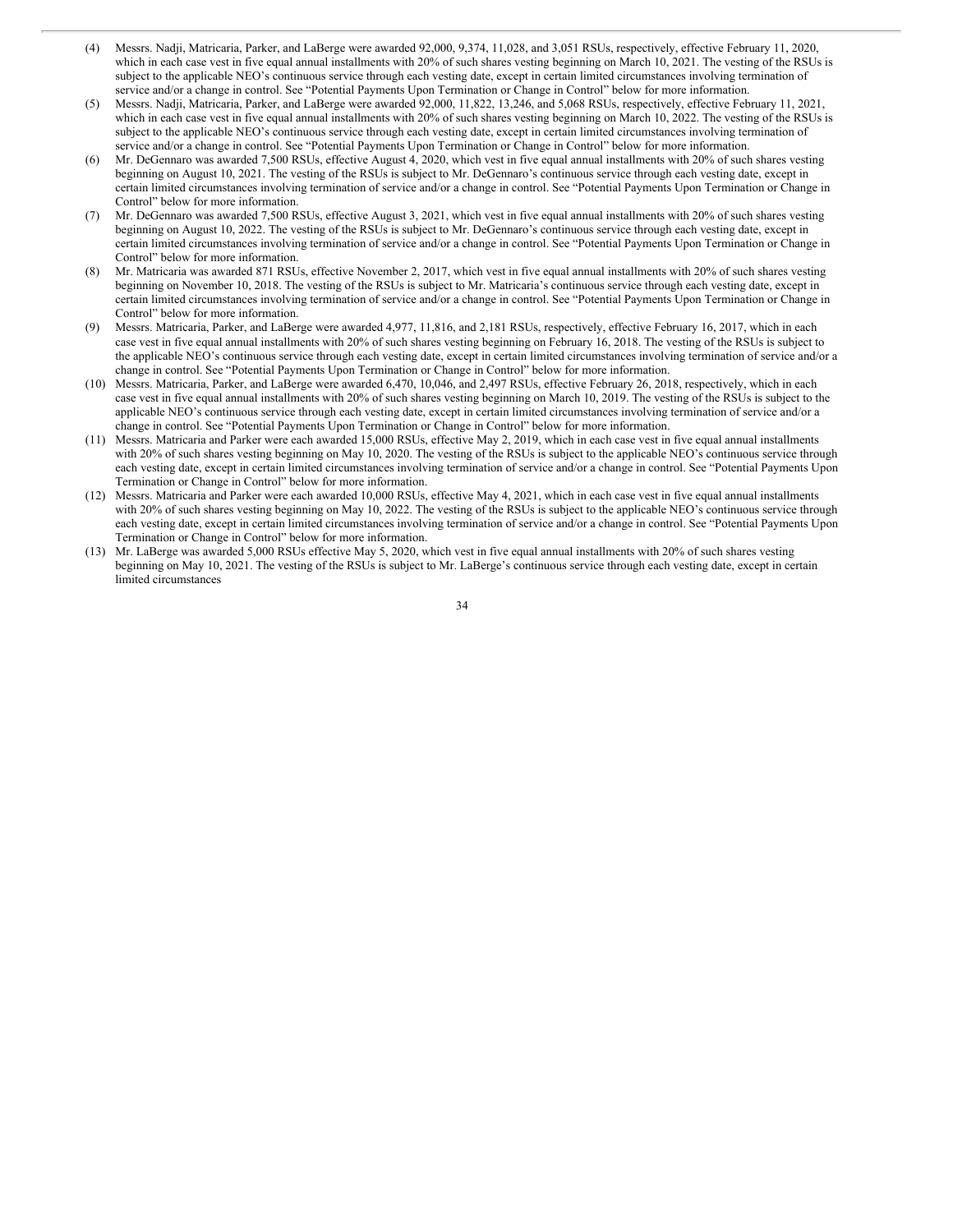involving termination of service and/or a change in control. See "Potential Payments Upon Termination or Change in Control" below for more information.

# **Option Exercises and Stock Vested Table**

The following table provides information about stock awards that vested during 2021 for the NEOs. None of the NEOs have been granted any stock options.

|                     |                                                      | <b>Stock Awards</b>                 |  |  |
|---------------------|------------------------------------------------------|-------------------------------------|--|--|
|                     | Number of<br><b>Shares</b><br>Acquired<br>on Vesting | <b>Value Realized</b><br>on Vesting |  |  |
| <b>Name</b>         | $(\#)(1)$                                            | (5)(2)                              |  |  |
| Hessam Nadji        | 39,800                                               | 1,334,344                           |  |  |
| Steven F. DeGennaro | 1,500                                                | 59,880                              |  |  |
| Richard Matricaria  | 10.120                                               | 363,792                             |  |  |
| John David Parker   | 13,387                                               | 479,854                             |  |  |
| Gregory A. LaBerge  | 6.935                                                | 254,296                             |  |  |

(1) Includes shares withheld to cover taxes.

(2) The value realized upon vesting was calculated by multiplying the number of shares acquired on vesting by the closing share price of the Company's common stock on the NYSE on the vesting date, except where such vesting date fell on a day that was not a trading day, in which case such value was calculated by multiplying the number of shares acquired on vesting by the closing share price on the first trading day immediately following the vesting date.

#### **Employment Agreements**

# *Hessam Nadji*

We entered into an employment agreement with Hessam Nadji, our President and Chief Executive Officer, effective March 31, 2016. The employment agreement has no specific term and constitutes at-will employment. Either the Company or Mr. Nadji may terminate the agreement at any time, with or without cause, upon 15 days' prior written notice. Mr. Nadji's base salary is \$600,000 and he is eligible to receive annual non-equity incentive compensation, subject to his continued employment through the payment date, as described in more detail in the Compensation Discussion and Analysis. Mr. Nadji is not entitled to any severance compensation under his employment agreement if his employment terminates for any reason. Mr. Nadji's employment agreement also includes terms concerning non-competition, non-solicitation, confidentiality, and arbitration.

# *Steven F. DeGennaro*

We entered into an employment agreement with Steven F. DeGennaro, our Executive Vice President and Chief Financial Officer, effective August 4, 2020. In accordance with his employment agreement, Mr. DeGennaro's base salary is currently \$400,000. Mr. DeGennaro also received a sign-on bonus of \$250,000 in February 2021, which may be recouped by the Company if he voluntarily departs without good reason or is terminated for cause before December 31, 2022. Commencing in 2021, Mr. DeGennaro became eligible to earn an annual cash incentive with a target amount of \$600,000.

Mr. DeGennaro's employment agreement provides that in the event that Mr. DeGennaro resigns for good reason or is terminated without cause by the Company, and complies with certain post-termination obligations, Mr. DeGennaro will receive cash severance benefits in an amount equal to six months of his base salary and 50% of the last annual cash incentive award that he earned. Mr. DeGennaro's employment agreement also provides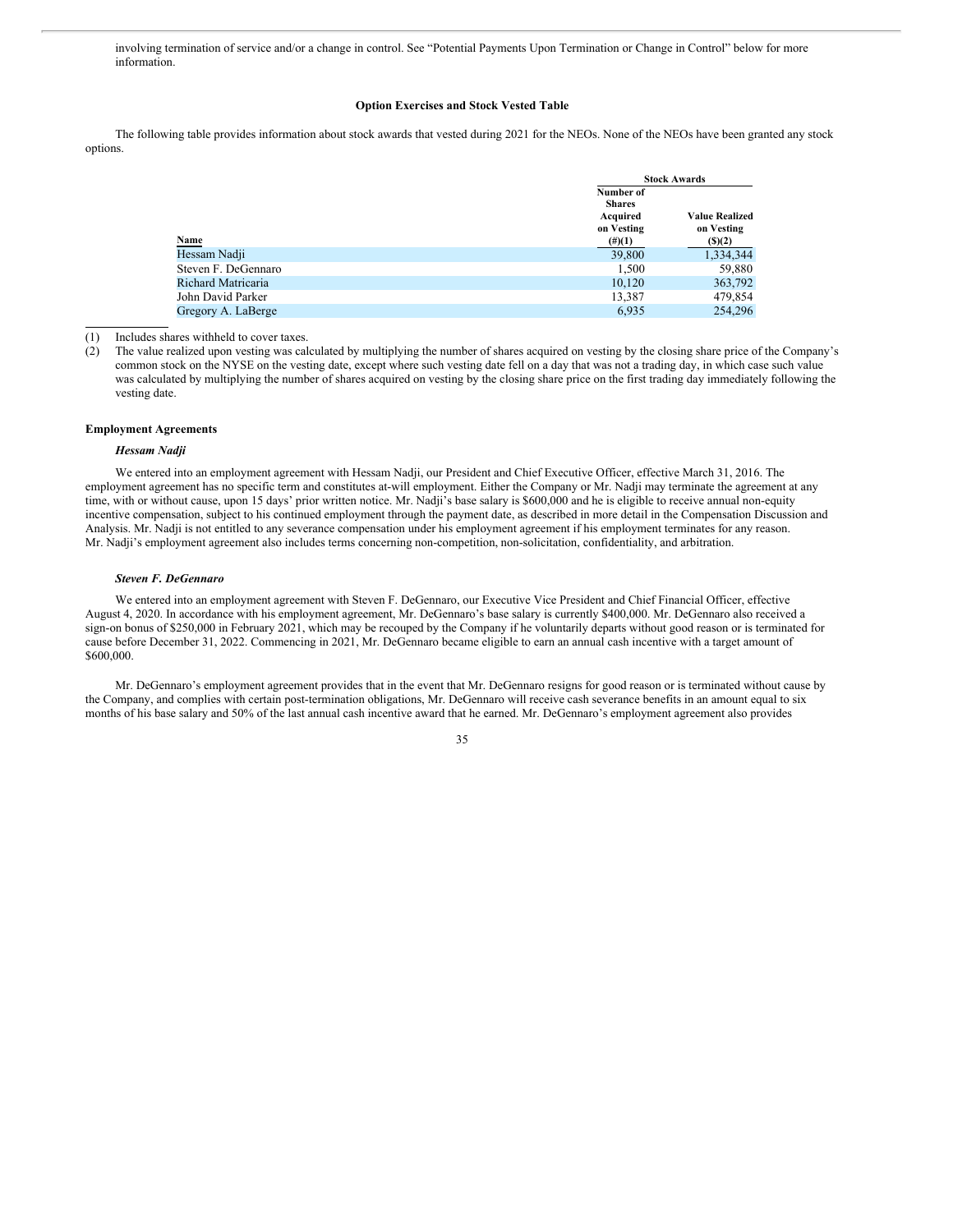for certain change in control severance benefits that were superseded by the change in control policy. Mr. DeGennaro's employment agreement also includes terms concerning non-competition, non-solicitation, confidentiality, and arbitration.

#### **Pension Benefits**

We do not maintain any defined benefit pension plans.

#### **Nonqualified Deferred Compensation**

The following table provides information regarding the contributions, earnings, and withdrawals during 2021, and account balances as of December 31, 2021 for our NEOs under the NQDC Plan and SARs:

#### **Nonqualified Deferred Compensation—Fiscal 2021**

| <b>Name</b><br>Hessam Nadji | Plan        | Executive<br><b>Contributions</b><br>in Last FY<br>(5)(1) | Registrant<br><b>Contributions</b><br>in Last FY<br>(S) | Aggregate<br>Earnings<br>in Last FY<br>(5)(2) | Aggregate<br>Withdrawals/<br><b>Distributions</b><br>(S) | Aggregate<br><b>Balance at</b><br><b>Last FYE</b><br>$($ (\$)(3) |
|-----------------------------|-------------|-----------------------------------------------------------|---------------------------------------------------------|-----------------------------------------------|----------------------------------------------------------|------------------------------------------------------------------|
|                             | <b>SARs</b> |                                                           | __                                                      | 114,077                                       | $\hspace{0.1mm}-\hspace{0.1mm}$                          | 4,007,450                                                        |
| Steven F. DeGennaro         | NODC Plan   | 250,000                                                   |                                                         |                                               | _                                                        | 250,000                                                          |
| Richard Matricaria          |             |                                                           |                                                         |                                               |                                                          |                                                                  |
| John David Parker           |             |                                                           |                                                         |                                               |                                                          |                                                                  |
| Gregory A. LaBerge          |             |                                                           |                                                         |                                               |                                                          |                                                                  |

(1) The amount reflected includes executive contributions of the cash award earned under the Executive Incentive Plan in respect of service in 2021, which is reported as "Non-Equity Incentive Plan Compensation" in the Summary Compensation Table for 2021.

(2) The SARs are included in the Summary Compensation Table because such earnings were determined to be preferential or above-market.The earnings on the SARs represent interest on the SAR Account Balances (as defined below) for 2021.

(3) A portion of these amounts were previously reported as compensation to the NEO in our Summary Compensation table for fiscal years prior to 2021: Hessam Nadji: SARs: \$1,504,496 in interest.

# *Deferred Compensation Plan*

The NQDC Plan is designed to allow a select group of management and highly compensated employees, including the Company's NEOs, to defer receipt of a specified percentage or amount of their base salaries (up to 25%) and annual cash incentives or supplemental bonuses (up to 100%). Further, the Company may make discretionary contributions on behalf of participants in the NQDC Plan, which will vest based on years of service with the Company. Such discretionary amounts will vest in full upon the participant's death, disability, or retirement. In 2021, Mr. DeGennaro enrolled in the NODC Plan and elected to defer receipt of 21% of the cash award he earned under the Executive Incentive Plan in respect of his service in 2021. None of our other NEOs participated in the NQDC Plan in 2021.

Amounts deferred by a participant and any employer contributions will be credited to a bookkeeping account maintained on behalf of each participant. These amounts will be periodically adjusted for earnings and/or losses at a rate that is equal to the various hypothetical investment funds (also referred to as measurement funds) selected by the plan administrator and elected by the participant. Participants may reallocate previously invested money among each of the available measurement funds.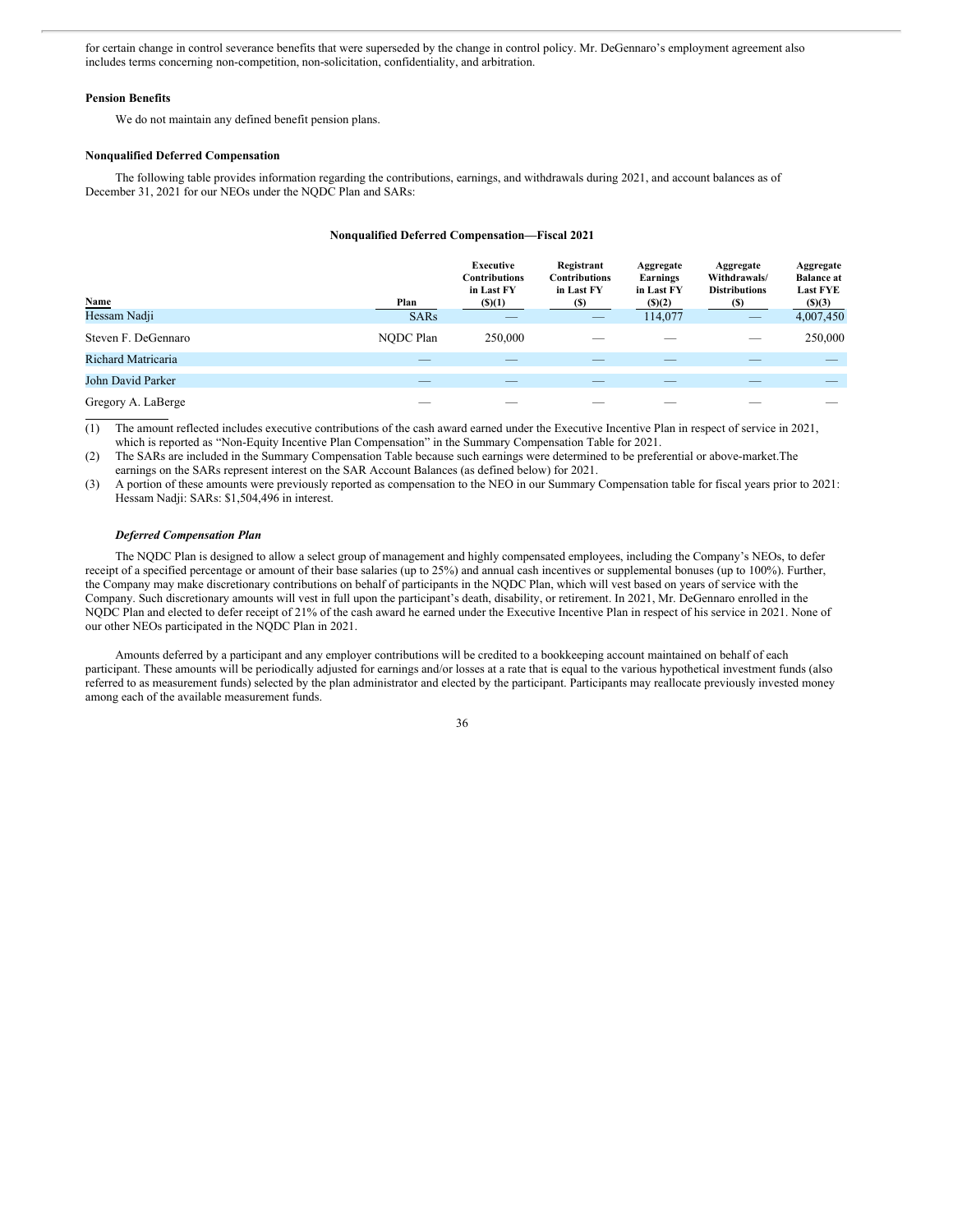Under the NQDC Plan, if a participant has attained age 50 or has 10 or more years of service with the Company, a participant will be permitted to elect a single lump-sum payment or quarterly installment payments for up to 15 years following termination of employment with respect to each year's deferrals, any discretionary company contributions, and any earnings associated with such amounts. Otherwise, such amounts will be paid out in a lump sum. Deferrals, but not discretionary Company contributions, also may be paid out prior to a participant's termination of employment in the event of a financial hardship or if the participant makes a short-term payout election. In the event of a participant's death or disability, such participant's benefits will be paid out in a single lump sum.

The Company elected to fund the NQDC Plan through company owned variable life insurance policies. The NQDC Plan is managed by a third-party institutional fund manager, and the deferred compensation and investment earnings are held as Company assets in a rabbi trust. The assets in the trust are restricted unless the Company becomes insolvent in which case the trust assets are subject to the claims of the Company creditors.

#### *Stock Appreciation Rights*

The SARs constitute deferred compensation as they are cash-settled awards only payable upon death, a long-term disability of three months or longer, a mutual termination, a termination other than for cause, a resignation, or a change in control. In connection with our initial public offering ("IPO"), all of the outstanding SARs were fully vested and frozen at a liability amount calculated as of March 31, 2013 (such liability value, the "SAR Account Balance"). The Company began to accrue interest starting on January 1, 2014 based on SAR Account Balances as of December 31, 2013. In 2020, the accrued interest credited to SAR Account Balances was based on an interest rate of 3.920%, which, in turn, was based on a 10-Year Treasury Note plus 200 basis points. Upon a termination other than for cause or a resignation other than by mutual agreement, the executive only receives 75% of the appreciation value on the vested portion.

Upon a payment event other than a change in control, the SAR Account Balance is paid to the NEO in 10 annual installments, with the first installment due within 30 days following the date of the event giving rise to the distribution or the last day of the calendar year in which the event giving rise to the distribution occurs, and the remaining portion of the account balance will be paid in cash within 30 days of each of the first nine anniversaries of the initial payment date. However, no amount payable on account of the NEO's termination of service which constitutes a "deferral of compensation" within the meaning of Section 409A will be paid unless and until the NEO has incurred a "separation from service" within the meaning of Section 409A. The account balance will continue to be credited with deemed earnings during the payment term until it is fully distributed. In the event of a change of control of the Company (as defined in the Equity Plan), the NEO's entire SAR Account Balance will be paid to the NEO upon the consummation of the change in control.

# **Potential Payments upon Termination or Change in Control**

#### *Current NEOs*

As described above, the change in control policy, the amended and restated death and disability policy, Mr. DeGennaro's employment agreement and Mr. Nadji's SARs provide for certain payments and/or benefits in the event of a qualifying termination or change in control. In addition, the Equity Plan provides that in the event of a merger or change in control (as defined in the Equity Plan) in which the surviving corporation does not assume or continue outstanding awards granted under the Equity Plan or substitute similar awards for such awards, the vesting schedule of such awards (including awards held by the NEOs) will fully accelerate.

#### *Estimated Termination and Change in Control Payments for Current NEOs*

The table below provides information regarding the estimated value that may be realized by each of the NEOs in the event of the following:

• Death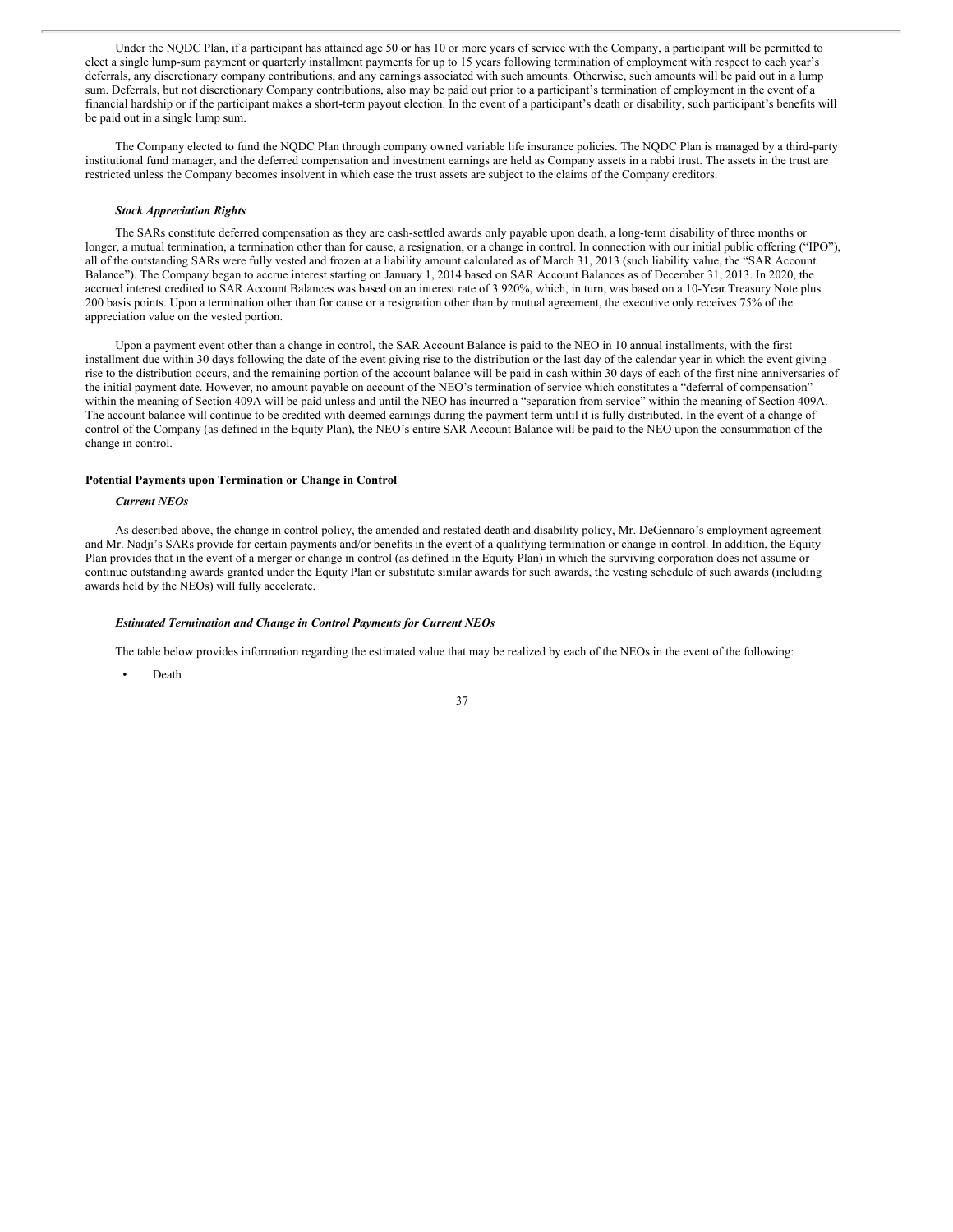- Disability
- Mutual termination
- Termination other than for cause
- Resignation other than by mutual agreement
- Resignation for good reason
- Change in control where equity awards are assumed or substituted
- Change in control where equity awards are not assumed or substituted
- Termination other than for cause or resignation for good reason in connection with a change in control

The table does not include any information regarding the benefits available generally to salaried employees, such as distributions under the Company's 401(k) plan.

The amounts shown below assume that the applicable termination event or change in control event occurred on December 31, 2021. The actual amounts that would be paid can only be determined at the time of the actual event. The amounts with respect to an NEO's SARs do not include any deemed earnings that would be credited during the payment term until his SAR Account Balance is fully distributed. The amounts with respect to the RSUs are based on the \$51.46 per share closing price of the Company's common stock on the NYSE on December 31, 2021.

| Name                | <b>Type of</b><br><b>Benefit</b> | Death<br>(S)             | <b>Disability</b><br>(S) | Mutual<br><b>Termination</b><br>(S) | <b>Termination</b><br>other than<br>for Cause<br>(S) | <b>Resignation</b><br>Other than<br>by Mutual<br>Agreement<br>(S) | <b>Resignation</b><br>for Good<br>Reason<br>(S)(1) | Change in<br>Control<br>Where<br>Awards are<br><b>Assumed</b><br>(S) | Change in<br>Control<br>Where<br>Awards are<br>Not<br><b>Assumed</b><br>(S) | <b>Termination</b><br>other than<br>for Cause or<br><b>Resignation</b><br>for Good<br><b>Reason</b> in<br>Connection<br>with a<br>Change in<br>Control<br>(S)(1) |
|---------------------|----------------------------------|--------------------------|--------------------------|-------------------------------------|------------------------------------------------------|-------------------------------------------------------------------|----------------------------------------------------|----------------------------------------------------------------------|-----------------------------------------------------------------------------|------------------------------------------------------------------------------------------------------------------------------------------------------------------|
| Hessam Nadji        | Cash Severance                   |                          |                          |                                     |                                                      |                                                                   |                                                    |                                                                      |                                                                             | 2,350,000                                                                                                                                                        |
|                     | <b>COBRA</b><br>Reimbursement    | 35,125                   | 35,125                   |                                     |                                                      |                                                                   |                                                    |                                                                      |                                                                             | 35,125                                                                                                                                                           |
|                     | Outplacement                     | $\qquad \qquad -$        |                          |                                     |                                                      |                                                                   |                                                    |                                                                      |                                                                             | 25,000                                                                                                                                                           |
|                     | <b>SARs Payout</b>               | 4,007,450                | 4,007,450                | 4,007,450                           | 3,005,588                                            | 3,005,588                                                         | 3,005,588                                          | 4,007,450                                                            | 4,007,450                                                                   | 3,005,588                                                                                                                                                        |
|                     | <b>RSU</b> Acceleration          | 11,671,128               | 11,671,128               |                                     |                                                      |                                                                   |                                                    |                                                                      | 11,671,128                                                                  | 11,671,128                                                                                                                                                       |
| Steven F. DeGennaro | Cash Severance<br><b>COBRA</b>   |                          |                          | $\overline{\phantom{0}}$            | 200,000(2)                                           | -                                                                 | 200,000(2)                                         |                                                                      | $\overline{\phantom{0}}$                                                    | 1,000,000                                                                                                                                                        |
|                     | Reimbursement                    | 25,962                   | 25,962                   |                                     |                                                      |                                                                   |                                                    |                                                                      |                                                                             | 25,962                                                                                                                                                           |
|                     | Outplacement                     | $\overline{\phantom{m}}$ | $\overline{\phantom{0}}$ |                                     |                                                      |                                                                   |                                                    |                                                                      | $\frac{1}{2}$                                                               | 25,000                                                                                                                                                           |
|                     | <b>RSU</b> Acceleration          | 694,710                  | 694,710                  |                                     | -                                                    | -                                                                 | -                                                  |                                                                      | 694,710                                                                     | 694,710                                                                                                                                                          |
| Richard Matricaria  | Cash Severance<br><b>COBRA</b>   |                          |                          |                                     |                                                      |                                                                   | $\overline{\phantom{a}}$                           | -                                                                    |                                                                             | 1,200,000(3)                                                                                                                                                     |
|                     | Reimbursement                    | 37,875                   | 37,875                   |                                     |                                                      |                                                                   |                                                    |                                                                      |                                                                             | 37,875                                                                                                                                                           |
|                     | Outplacement                     |                          |                          |                                     |                                                      |                                                                   |                                                    |                                                                      | -                                                                           | 25,000                                                                                                                                                           |
|                     | <b>RSU</b> Acceleration          | 2,377,555                | 2,377,555                |                                     |                                                      |                                                                   | $\overline{\phantom{0}}$                           |                                                                      | 2,377,555                                                                   | 2,377,555                                                                                                                                                        |
| John David Parker   | Cash Severance<br><b>COBRA</b>   |                          |                          | -                                   | -                                                    | -                                                                 | -                                                  | -                                                                    | -                                                                           | 1,350,000                                                                                                                                                        |
|                     | Reimbursement                    | 34,794                   | 34,794                   |                                     |                                                      |                                                                   | --                                                 |                                                                      |                                                                             | 34,794                                                                                                                                                           |
|                     | Outplacement                     | —                        | -                        |                                     |                                                      |                                                                   |                                                    |                                                                      | -                                                                           | 25,000                                                                                                                                                           |
|                     | RSU Acceleration                 | 2,716,676                | 2,716,676                |                                     | -                                                    | -                                                                 | $\overline{\phantom{a}}$                           | $\hspace{0.1mm}-\hspace{0.1mm}$                                      | 2,716,676                                                                   | 2,716,676                                                                                                                                                        |
| Gregory A. LaBerge  | Cash Severance<br><b>COBRA</b>   |                          |                          |                                     |                                                      |                                                                   |                                                    |                                                                      |                                                                             | 650,000(3)                                                                                                                                                       |
|                     | Reimbursement                    | 37,875                   | 37,875                   |                                     |                                                      |                                                                   |                                                    |                                                                      |                                                                             | 37,875                                                                                                                                                           |
|                     | Outplacement                     |                          |                          |                                     |                                                      |                                                                   |                                                    |                                                                      |                                                                             | 25,000                                                                                                                                                           |
|                     | <b>RSU</b> Acceleration          | 726,769                  | 726,769                  |                                     |                                                      |                                                                   |                                                    |                                                                      | 726,769                                                                     | 726,769                                                                                                                                                          |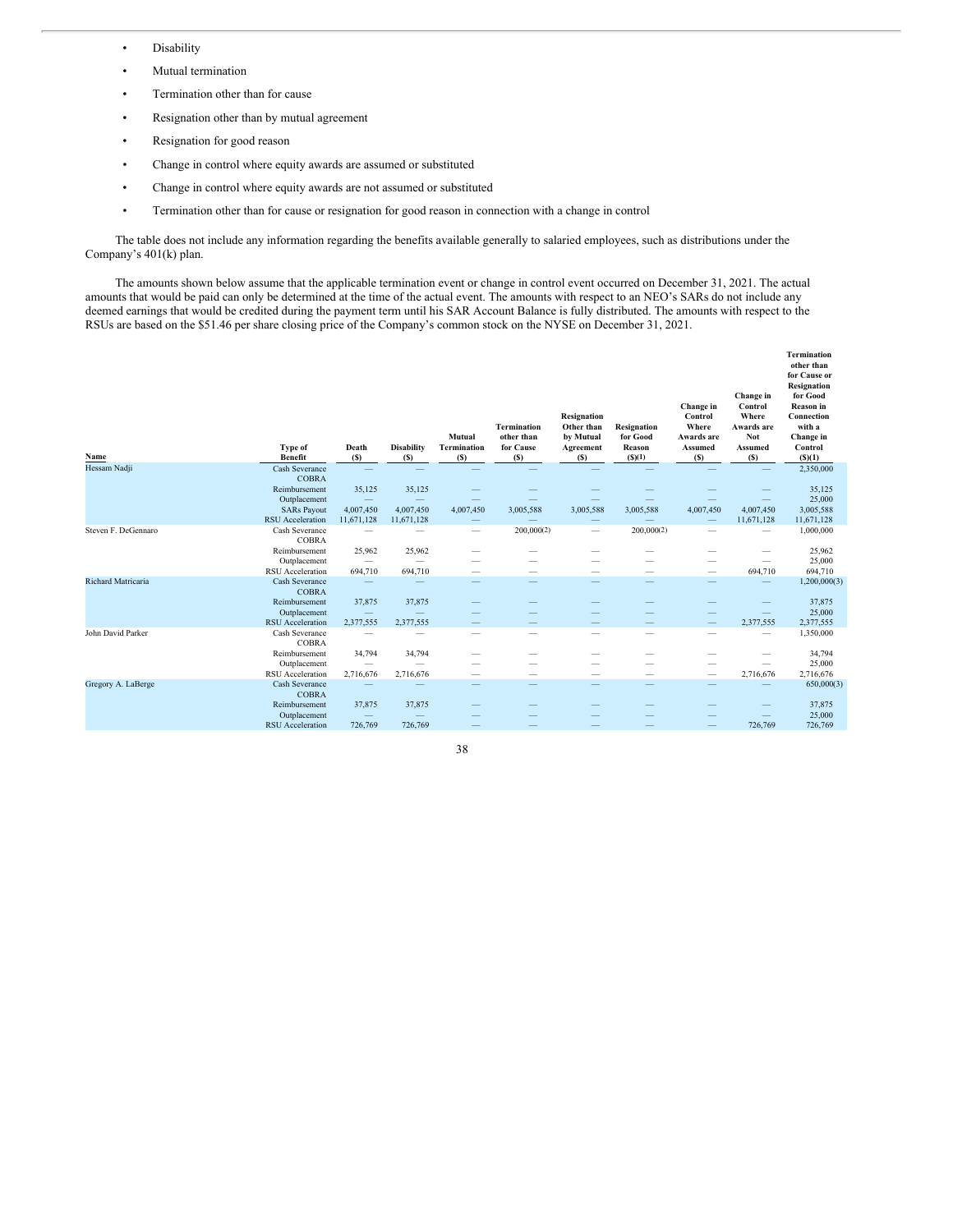- (1) Represents payments and benefits that would have been provided for under the Company's Change in Control Policy or any SARs held by the NEO.
- (2) Represents six months of Mr. DeGennaro's base salary as provided for in his employment agreement. Mr. DeGennaro did not earn an annual cash incentive award in 2020 and therefore, his severance would not have reflected any such amount.
- (3) Represents the sum of 12 months of the executive's base salary and 2020 target annual incentive opportunity as the Company's change in control policy provides for cash severance equal to the sum of 12 months' base salary and the lesser of the target annual incentive opportunity for the year of termination or the year immediately preceding the year of termination.

# **CEO Pay Ratio**

The annual total compensation of Hessam Nadji, our Chief Executive Officer, was \$8,224,777 in 2021, as reflected in the Summary Compensation Table above. Based on reasonable estimates, the median annual total compensation of all employees of the Company and its subsidiaries, excluding our Chief Executive Officer, was \$74,425 for 2021. Accordingly, for 2021, the ratio of the annual total compensation of our Chief Executive Officer to the median of the annual total compensation of all our other employees was 111 to 1. Most of our investment sales professionals are classified as independent contractors under state and U.S. Internal Revenue Service guidelines, so they are not included in the employee population, which would have had the effect of decreasing the pay ratio.

To identify the "median employee" from our employee population, we collected the total gross compensation earned during the12-month period ending November 30, 2021 by each person who was employed by the Company or one of its subsidiaries on November 30, 2021, other than those persons who were employed in Canada. We also annualized the salary of permanent employees who were employed on November 30, 2021 but commenced employment after December 1, 2020. As permitted by SEC rules, we excluded from our analysis all 28 of our employees who resided in Canada on November 30, 2021, which represented less than 5% of our employee population as a whole on such date. Our employee population on November 30, 2021, prior to taking into consideration this exclusion, consisted of 818 individuals. Our employee population on November 30, 2021, after taking into consideration this exclusion, consisted of 790 individuals.

We identified and calculated the elements of the median employee's annual total compensation for 2021 in accordance with the requirements of Item  $402(c)(2)(x)$  of Regulation S-K, resulting in annual total compensation of \$74,425. With respect to the annual total compensation of our CEO, we used the amount reported in the "Total" column for 2021 in our Summary Compensation Table included in this Proxy Statement.

### **Director Compensation**

# *Director Compensation Highlights*

- Emphasis on equity in the overall compensation mix.
- Equity grants under a fixed-value annual grant policy with one-year vesting.
- A robust stock ownership guideline set at five times the annual cash retainer to support stockholder alignment.
- Stockholder-approved annual director compensation limit on cash and equity awards tonon-employee directors.
- No performance awards, perquisites or special benefits.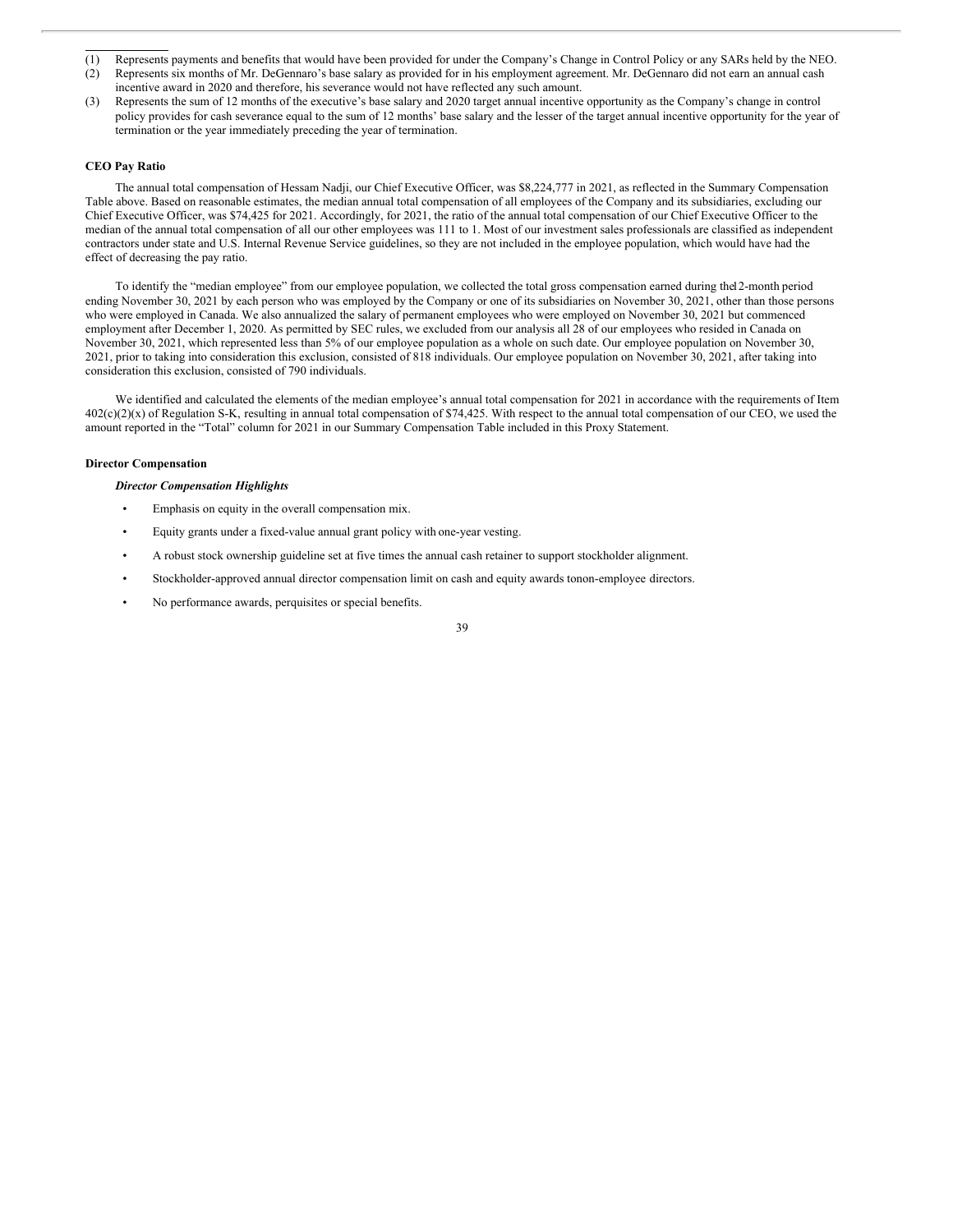#### *Director Compensation Policy*

Pursuant to the terms of our director compensation policy, eachnon-employee director typically receives annual cash fees for their services, payable quarterly in arrears, as follows:

- Board Member, including the Chairman—\$65,000 per year
- Chair of Audit Committee—an additional \$20,000 per year; other Audit Committee members—an additional \$10,000 per year
- Chair of Compensation Committee—an additional \$15,000 per year; other Compensation Committee members—an additional \$5,000 per year
- Chair of Nominating and Corporate Governance Committee—an additional \$10,000 per year; other Nominating and Corporate Governance Committee members—an additional \$5,000 per year
- Executive Committee Member—an additional \$10,000 per year for independent board members

Each non-employee director is also entitled to receive an annual restricted stock grant on the date of each annual meeting of stockholders equal to \$75,000 divided by the fair market value of our common stock on the date of grant. Annual grants made prior to November 2021 vest in full on the first anniversary of the date of grant. In November 2021, the Board, after consulting with the Compensation Committee, amended and restated our director compensation policy to provide that each annual restricted stock grant will vest in full on the earlier of the first anniversary of the date of grant and the next annual meeting of stockholders.

Further, prior to the amendment and restatement of our director compensation policy, we generally granted each newnon-employee director who is appointed to serve on the Board on a date other than on our annual meeting of stockholders, a restricted stock grant on the date of his or her appointment, which amount was determined by the Board in its sole discretion. Under the amended and restated director compensation policy, any new non-employee director will automatically receive a pro-rated annual restricted stock grant based on the number of months from the time thenon-employee director joins the board until the next annual meeting of stockholders. Such pro-rated annual restricted stock grants will vest in full on the date of the next annual meeting of stockholders.

As discussed above, the Compensation Committee approved a change in control policy in August 2021, which also provides that vesting of restricted stock awards held by our non-employee directors will fully accelerate upon a change in control, regardless of whether equity awards are otherwise assumed, continued or substituted. In addition, the Compensation Committee approved an amended and restated death and disability policy in August 2021, which provides for acceleration of vesting of all outstanding and unvested restricted stock awards held by our non-employee directors upon a termination of service due to death or disability, in each case, after at least one year of service.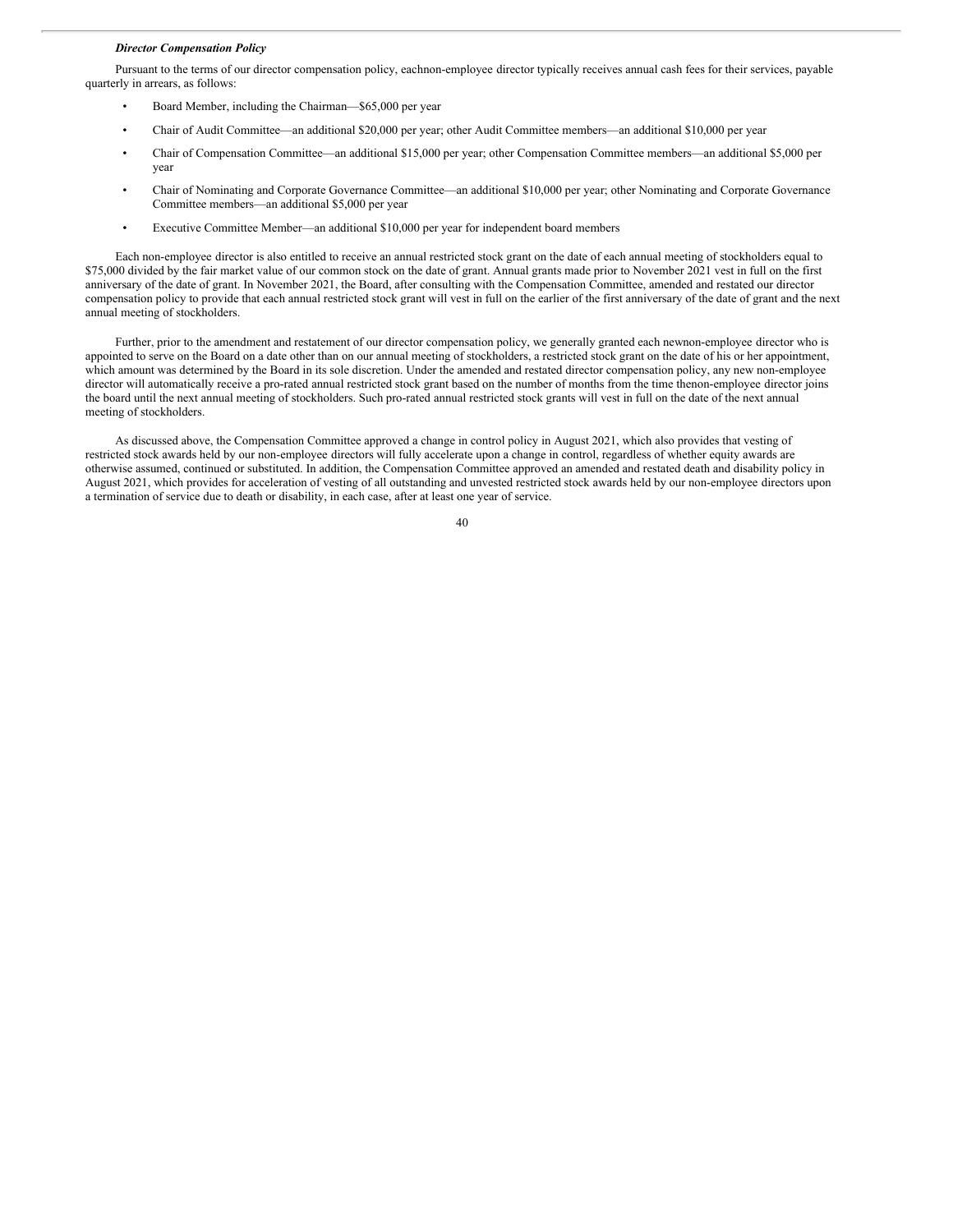# **Director Compensation Table**

The following table sets forth the total compensation for ournon-employee directors for the year ended December 31, 2021:

|                        |                       | <b>Stock</b> |              |            |  |
|------------------------|-----------------------|--------------|--------------|------------|--|
|                        | <b>Fees Earned or</b> | Awards       | All Other    |            |  |
|                        | Paid in Cash          | $($ (\$)(1)  | Compensation | Total      |  |
| Name                   | (S)                   | (2)          | (S)          | <u>(S)</u> |  |
| Collete English Dixon  | 16,250                | 37,495       |              | 53,745     |  |
| Norma J. Lawrence      | 90,000                | 74.973       | __           | 164,973    |  |
| George M. Marcus       | 71,250                | 74,973       |              | 146,223    |  |
| Lauralee E. Martin     | 85,000                | 74,973       |              | 159,973    |  |
| Nicholas F. McClanahan | 77.935                | 74,973       | __           | 152,908    |  |
| George T. Shaheen      | 85,000                | 74.973       |              | 159,973    |  |
| Don C. Watters         | 90,000                | 74,973       |              | 164,973    |  |

- (1) This column represents the aggregate grant date fair value of restricted stock granted in 2021, computed in accordance with ASC 718. On May 4, 2021, each non-employee director (other than Ms. English Dixon who was appointed to the Board on November 2, 2021) received a grant of 2,082 shares of restricted stock, which vests on the first anniversary of the date of grant, and the value represented here with respect to each such director's restricted stock grant is based on 2,082 shares multiplied by the closing price of \$36.01 on the grant date of May 4, 2021. On November 2, 2021, Ms. English Dixon received a grant of 831 shares of restricted stock, which vests on the date of the 2022 annual meeting of stockholders, and the value represented here with respect to Ms. English Dixon's restricted stock grant is based on 831 multiplied by the closing price of \$45.12 on the grant date of November 2, 2021. These amounts reflect our calculation of the value of these awards, and do not necessarily correspond to the actual value that may ultimately be realized by the directors.
- (2) As of December 31, 2021, each non-employee director (other than Ms. English Dixon) has 2,082 shares of restricted stock in the aggregate outstanding and subject to vesting and Ms. English Dixon has 831 shares of restricted stock in the aggregate outstanding and subject to vesting.

#### *Director Compensation Limit*

We have a stockholder-approved \$500,000 limit on the total value of cash and equity compensation that may be paid or granted to anon-employee director each fiscal year.

# **Director Stock Ownership Guidelines and Insider Trading Policy**

As described above, in May 2021, the Compensation Committee revised the Company's stock ownership guidelines, which are designed to encourage our executive officers and our non-employee directors, to achieve and maintain a significant equity stake in the Company and closely align their interests with those of our stockholders. The stock ownership guidelines call for each non-employee director to own shares of our common stock having a value equal to at least five times the non-employee director's regular annual cash board service retainer within five years from the date they become subject to the share ownership guidelines. Until these minimums are achieved, each non-employee director shall retain 50% of the shares that he or she earns upon vesting of his or her restricted shares during the five-year initial compliance period, and 100% thereafter.

As of March 8, 2022, all our directors have accumulated ownership of the required amount under the ownership guidelines, except for Ms. Martin and Ms. English Dixon who joined the Board in 2019 and 2021, respectively, and who will be subject to the retention requirement until they own the required amount.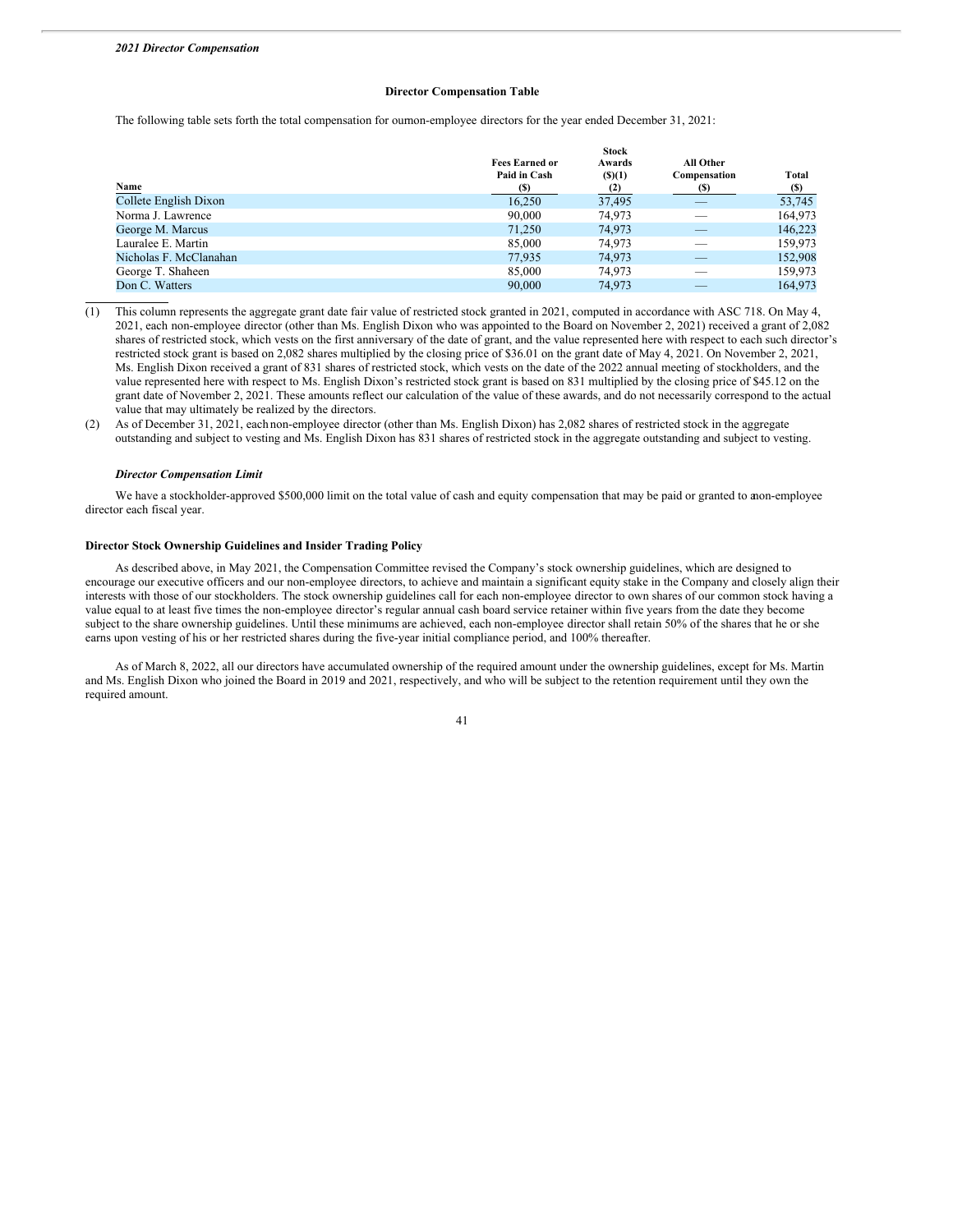In addition, our insider trading policy prohibits ournon-employee directors from engaging in hedging, derivative, or any other speculative transactions involving the Company's stock. See the "Compensation Discussion and Analysis" section for a more complete description of our stock ownership guidelines, stock sale policy and insider trading policy.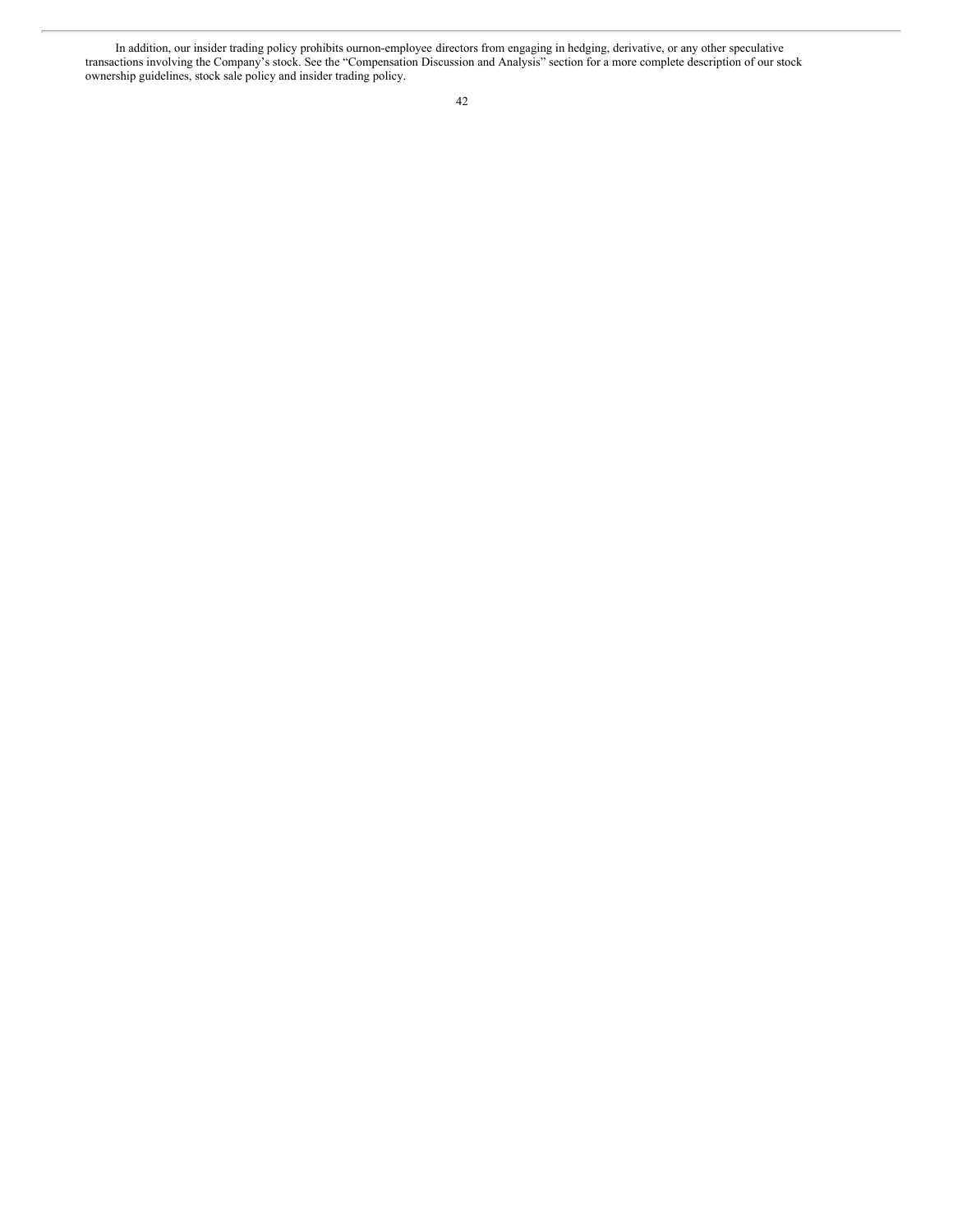# **PRINCIPAL STOCKHOLDERS**

The following table sets forth information regarding the beneficial ownership of our common stock as of March 8, 2022 with respect to:

- each of our directors and NEOs;
- all directors and executive officers as a group; and
- each person who is known to own beneficially more than 5% of our common stock.

In accordance with SEC rules, each listed person's beneficial ownership includes:

- all shares the stockholder actually owns beneficially or of record;
- all shares over which the stockholder has or shares voting or investment power; and
- all shares the stockholder has the right to acquire within 60 days.

Unless otherwise indicated, all shares are or will be owned directly, and the indicated person has or will have sole voting and/or investment power. Unless otherwise indicated, the address of each person listed in the table is c/o Marcus & Millichap, Inc., 23975 Park Sorrento, Suite 400, Calabasas, California 91302.

Beneficial ownership is determined in accordance with the rules of the SEC. The applicable percentage of ownership for each stockholder is based on 39,706,067 shares of common stock outstanding as of March 8, 2022.

|                                                                  | <b>Shares Beneficially Owned</b> |         |
|------------------------------------------------------------------|----------------------------------|---------|
| <b>Name of Beneficial Owner</b>                                  | <b>Number</b>                    | Percent |
| 5% Stockholders:                                                 |                                  |         |
| Phoenix Investments Holdings LLC(1)                              | 14,128,075                       | 35.6%   |
| BlackRock, Inc.(2)                                               | 5,978,433                        | 15.1%   |
| The Vanguard Group(3)                                            | 3,932,130                        | $9.9\%$ |
| <b>Named Executive Officers and Directors:</b>                   |                                  |         |
| Hessam Nadji(4)                                                  | 215,427                          | $\ast$  |
| Steven F. DeGennaro                                              | 981                              | $\ast$  |
| Gregory A. LaBerge(5)                                            | 14,918                           | $\ast$  |
| Richard Matricaria(6)                                            | 7,604                            | $\ast$  |
| John David Parker(7)                                             | 10,426                           | $\ast$  |
| Colette English Dixon                                            | 831                              | $\ast$  |
| Norma J. Lawrence(8)                                             | 21,975                           | $\ast$  |
| George M. Marcus(9)                                              | 15,100,479                       | 38.0%   |
| Lauralee E. Martin                                               | 7,134                            | *       |
| Nicholas F. McClanahan(10)                                       | 24,648                           | $\ast$  |
| George T. Shaheen                                                | 15,317                           | $\ast$  |
| Don C. Watters                                                   | 24,648                           | $*$     |
| All executive officers and directors as a group (12 persons)(11) | 14,603,298                       | 38.8%   |

Indicates beneficial ownership of less than 1%.

(1) George M. Marcus owns substantially all the membership interests of Phoenix Investments Holdings LLC ("Phoenix"). Mr. Marcus has voting and dispositive power with respect to the shares held by Phoenix of which Ionian Investments Manager LLC is the managing member, for which Mr. Marcus serves as the managing member. The address of Phoenix is 777 S. California Avenue Palo Alto, CA 94304.

(2) Based on information set forth in a Schedule 13G filed with the SEC on January 27, 2022. BlackRock, Inc. has sole power to vote 5,581,882 of these shares and sole power to dispose of 5,978,433 of these shares. The address of BlackRock, Inc. is 55 East 52nd Street, New York, NY 10055.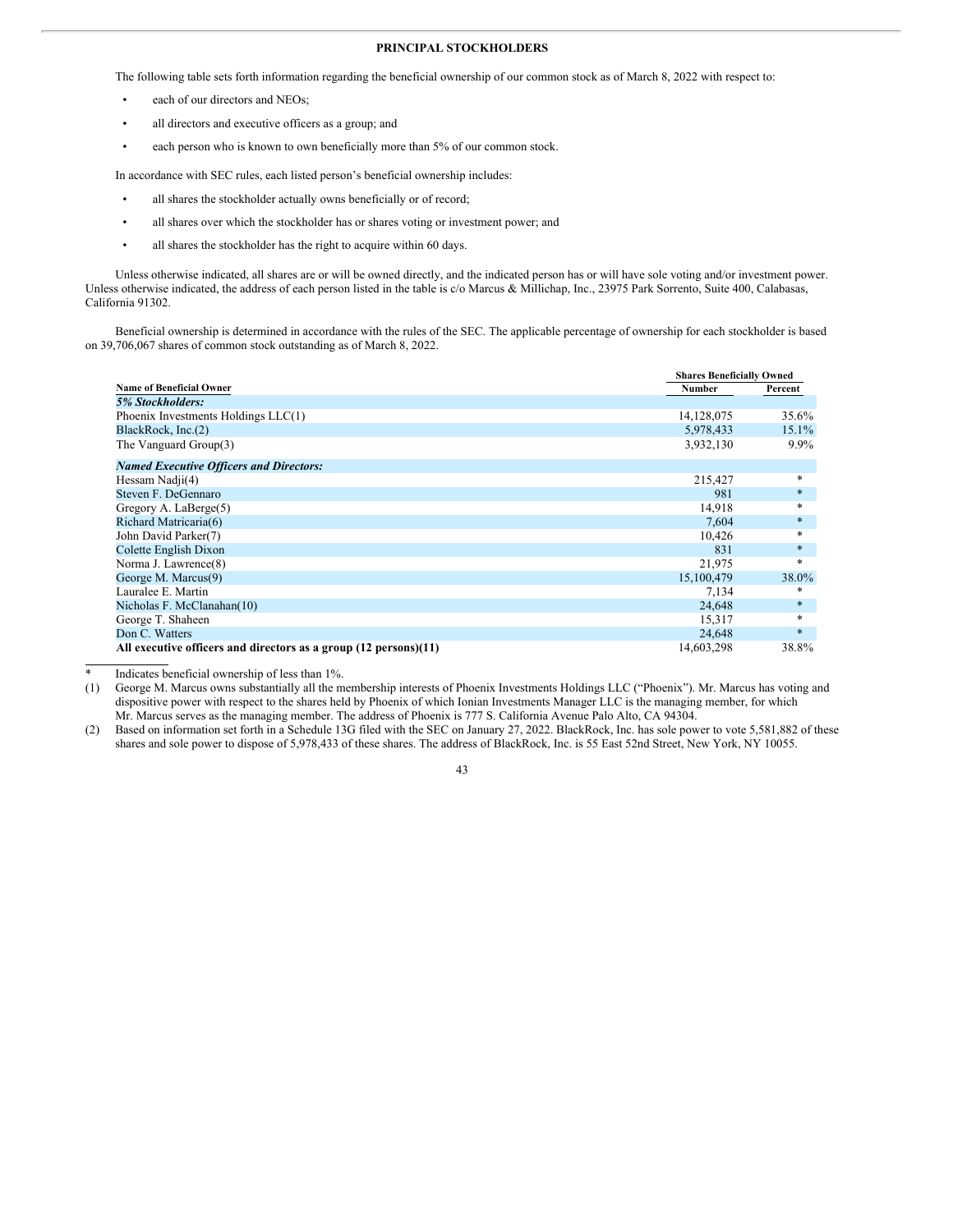- (3) Based on information set forth in a Schedule 13G filed with the SEC on February 10, 2022. The Vanguard Group, Inc. has shared power to vote 21,804 of these shares, sole power to dispose of 3,888,311 of these shares, and shared power to dispose of 43,819 of these shares. The address of The Vanguard Group is 100 Vanguard Blvd., Malvern, PA 19355.
- (4) Includes 55,200 shares issuable upon the vesting of 55,200 RSUs on March 10, 2022 and 3,000 shares issuable upon the vesting of 3,000 RSUs on April 10, 2022.
- (5) Includes 2,511 shares issuable upon the vesting of 2,511 RSUs on March 10, 2022.
- (6) Includes 6,904 shares issuable upon the vesting of 6,904 RSUs on March 10, 2022.
- (7) Includes 8,638 shares issuable upon the vesting of 8,638 RSUs on March 10, 2022
- (8) The Lawrence Family Trust dated 4/18/01 and restated 9/30/10 holds 19,893 shares and Ms. Lawrence, as trustee, may be deemed to have beneficial ownership over these shares.
- (9) Comprised of (i) 14,128,075 shares held by Phoenix, (ii) 840,259 shares held by The George and Judy Marcus Family Foundation II (the "Family Foundation"), and (iii) 132,145 shares held by Mr. Marcus. Mr. Marcus has voting and/or dispositive power with respect to the shares held by Phoenix and the Family Foundation as co-trustee. 3,500,000 shares that are beneficially owned by Phoenix have been pledged as collateral for a credit facility.
- (10) The Nicholas F. McClanahan Trust U/A 8/12/2015 holds 12,956 shares and Mr. McClanahan, as trustee, may be deemed to have beneficial ownership over these shares.
- (11) Amount shown includes 76,253 shares issuable upon the vesting of 76,253 RSUs and 32,849 shares held by trusts, including those described in footnotes 9 and 11, held by all persons who are directors, director nominees and/or executive officers of the Company as of March 8, 2022.

<sup>44</sup>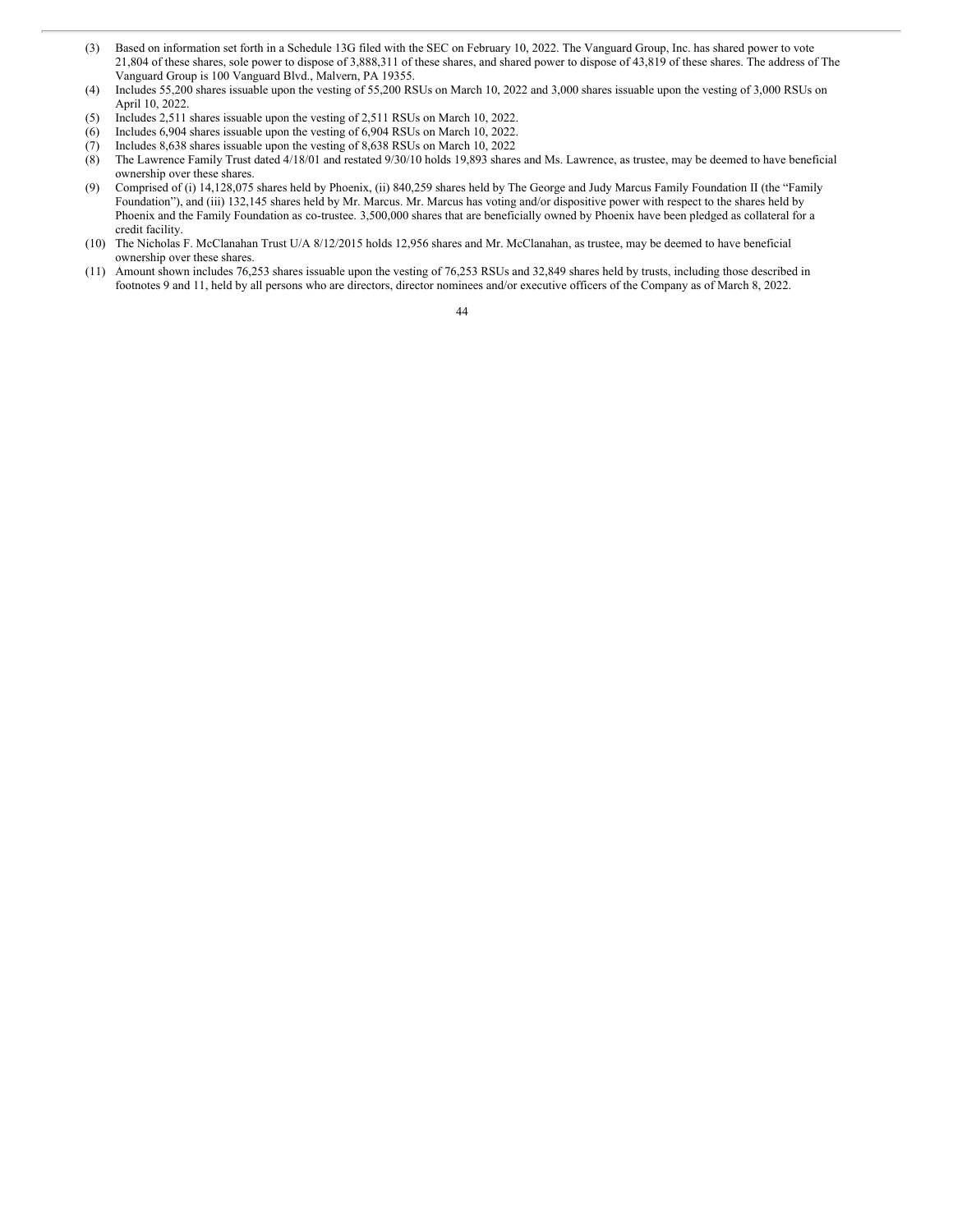# **CERTAIN RELATIONSHIPS AND RELATED PARTY TRANSACTIONS**

Since January 1, 2021, there has not been any transaction or series of similar transactions to which we were or are a party in which the amount involved exceeded or exceeds \$120,000 and in which any of our directors or executive officers, any holder of more than 5% of any class of our voting securities or any member of the immediate family of any of the foregoing persons had or will have a direct or indirect material interest, other than the transactions described below, some of which represent continuing transactions from prior periods.

#### **Relationship with Marcus & Millichap Company**

The following are certain related party transactions between Marcus & Millichap Company ("MMC") and us. Prior to thespin-off of MMC's real estate investment services business (the "Spin-Off"), MMC was our majority stockholder and was controlled by George M. Marcus, Chair of our Board. Upon the completion of the Spin-Off in October 2013, we entered into a transition services agreement with MMC. The transition services agreement grants us the right to continue to use some of MMC's services and resources related to our corporate functions, including corporate legal services and other administrative expenses. We incurred \$107,500 for these services during 2021, based on MMC's costs of providing the transition services, without any markup. We also provided certain services to MMC under the transition services agreement for which MMC paid us \$120,517 during 2021.

Under the agreement, we were able to use MMC's services for a fixed term established on aservice-by-service basis. We have extended certain services by mutual written agreement. We may terminate the agreement or any of the specified services for any reason with 60 days prior written notice to MMC. We do not have any obligation to continue to use MMC's services after the agreement expires. Generally, each party agreed to indemnify the other party and their respective directors, officers, employees, and agents against losses resulting from the transition services, except to the extent of the service provider's gross negligence or intentional misconduct, not to exceed the amount of fees paid to the service provider.

We occasionally represent MMC or its affiliates in sales and financing transactions and receive real estate brokerage commissions and financing fees from MMC or its affiliates for these transactions. In 2021, we recorded real estate brokerage commissions and financing fees of \$2.4 million from subsidiaries of MMC related to these services, and we incurred costs of services of \$1.4 million related to these services.

We lease our office in Palo Alto, which is a single-story office building covering approximately 12,000 square feet, from MMC under a lease that expires in May 2022. In 2021, we incurred \$1.3 million in rent expense under this lease.

#### **Agreements with Management**

For information about compensation arrangements with our management, see "Compensation of the Named Executive Officers and Directors."

#### **Policies and Procedures for Related Party Transactions**

Our Board adopted a written related person transaction policy that sets forth the policies and procedures for the review and approval or ratification of related person transactions. This policy covers any transaction, arrangement, or relationship, or any series of similar transactions, arrangements, or relationships in which we were or are to be a participant, the amount involved exceeds \$120,000, and a related person had or will have a direct or indirect material interest, including, without limitation, purchases of goods or services by, or from, the related person or entities in which the related person has a material interest, indebtedness, guarantees of indebtedness, or employment by us of a related person.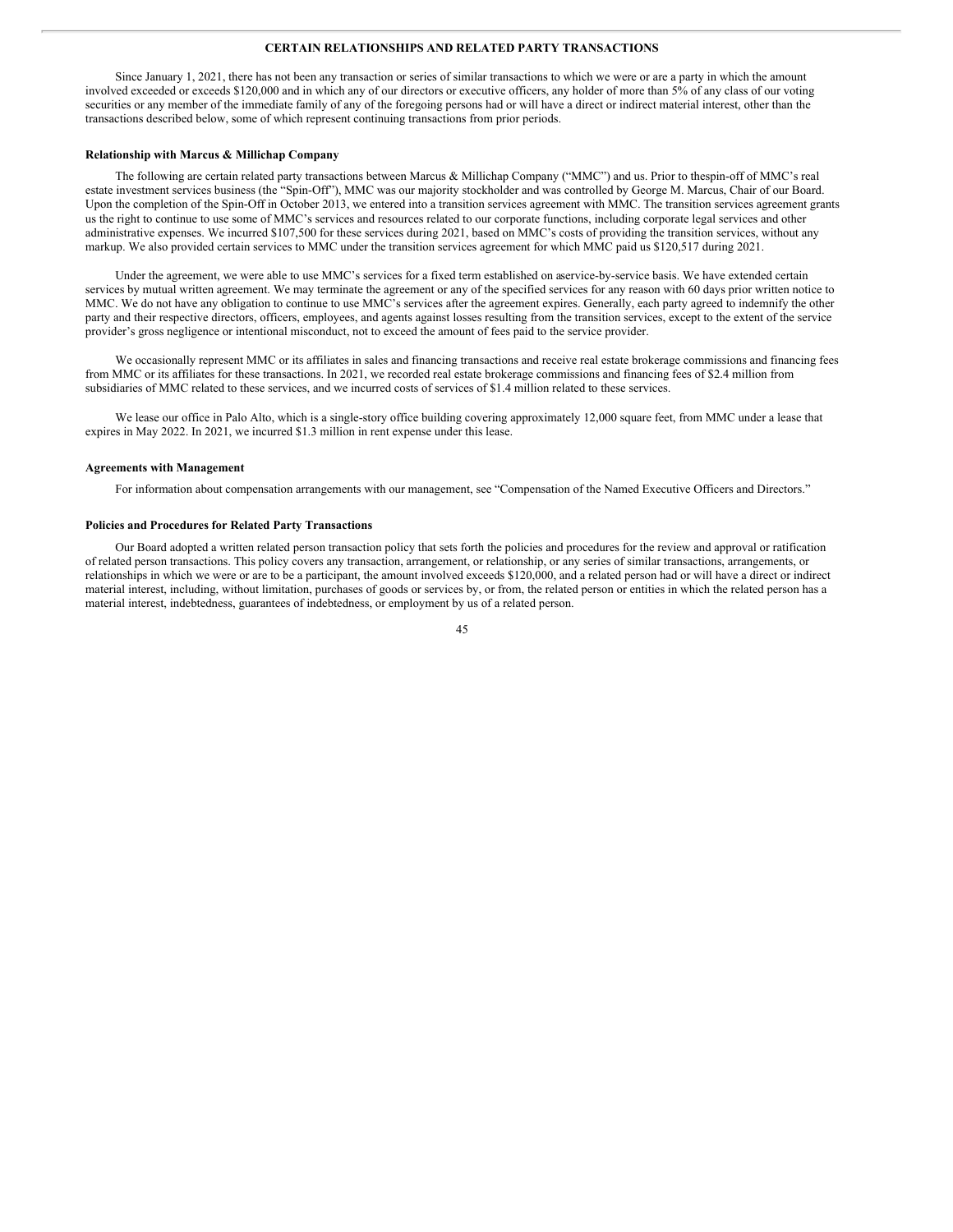# **ADDITIONAL MEETING INFORMATION**

*Meeting Admission*. You are entitled to attend the Annual Meeting virtually only if you were a holder of our common stock as of the close of business on March 8, 2022 or hold a valid proxy for the Annual Meeting.

*Proxy Solicitation*. We will bear the expense of soliciting proxies. Our directors, officers, and other employees, without additional compensation, may also solicit proxies personally or in writing, by telephone, email, facsimile, or otherwise. We are required to request that brokers, banks, and other nominees who hold stock in their names furnish our proxy materials to the beneficial owners of the stock, and we must reimburse these brokers, banks, and other nominees for the expenses of doing so, in accordance with statutory fee schedules.

*Inspector of Elections*. American Stock Transfer & Trust Company, LLC has been engaged as our independent inspector of elections to tabulate stockholder votes for the Annual Meeting.

*Stockholder List*. The names of stockholders of record as of March 8, 2022 that are entitled to vote will be available for inspection by stockholders of record for ten (10) days prior to the Annual Meeting and during the virtual Annual Meeting. If you are a stockholder of record and want to inspect the stockholder list, please send a written request to our Corporate Secretary at 23975 Park Sorrento, Suite 400, Calabasas, California 91302, or Steve.DeGennaro@marcusmillichap.com to arrange for electronic access to the stockholder list.

#### **OTHER MATTERS**

*Delinquent Section 16(a) Reports.* Section 16(a) of the Exchange Act requires our directors and executive officers, among others, to file with the SEC, an initial report of ownership of our stock on Form 3 and reports of changes in ownership on Form 4 or Form 5. As a matter of practice, our administrative staff assists our executive officers and directors in preparing initial ownership reports and reporting ownership changes, and typically files those reports on their behalf. Based solely on a review of the copies of such forms in our possession and on written representations from reporting persons, we believe that during 2021, all of our executive officers and directors filed the required reports on a timely basis under Section 16(a), except for Hassam Nadji who filed (i) a late Form 4 on August 11, 2021 to report the sale of common stock on June 24, 2021 and June 25, 2021 pursuant to the Company's sales plan under Rule 10b5-1(c)(1) of the Exchange Act (the "10b5 Plan") due to the broker's failure to deliver a notice of sale; and (ii) a separate late Form 4 on February 25, 2022 to report a sale of common stock on March 31, 2021 pursuant to the 10b5 Plan, also due to the broker's failure to deliver a notice of sale, and a gift of common stock on September 22, 2021.

*2023 Stockholder Proposals or Nominations*. Pursuant to Rule 14a-8 under the Exchange Act, some stockholder proposals may be eligible for inclusion in the Proxy Statement for our 2022 Annual Meeting of Stockholders. These stockholder proposals must be submitted, along with proof of ownership of our stock in accordance with Rule 14a-8(b)(2), to our principal executive office—23975 Park Sorrento, Suite 400, Calabasas, California 91302—in care of our Corporate Secretary. Failure to deliver a proposal in accordance with this procedure may result in it not being deemed timely received. We must receive all submissions no later than the close of business (5:00 p.m. Pacific Time) on November 18, 2022.

In addition, under our Bylaws, any stockholder intending to nominate a candidate for election to the Board or to propose any business at our 2023 Annual Meeting of Stockholders, other than precatory (non-binding) proposals presented under Rule 14a-8, must give notice to our Corporate Secretary between January 3, 2023 and February 2, 2023, unless the notice also is made pursuant to Rule 14a-8. The notice must include certain information specified in our Bylaws, including information concerning the nominee or proposal, as the case may be, and information about the stockholder's ownership of and agreements related to our stock. If the 2023 Annual Meeting of Stockholders is held more than 30 days before or after the anniversary of the 2022 Annual Meeting of Stockholders, the stockholder must submit notice of any such nomination and of any such proposal that is not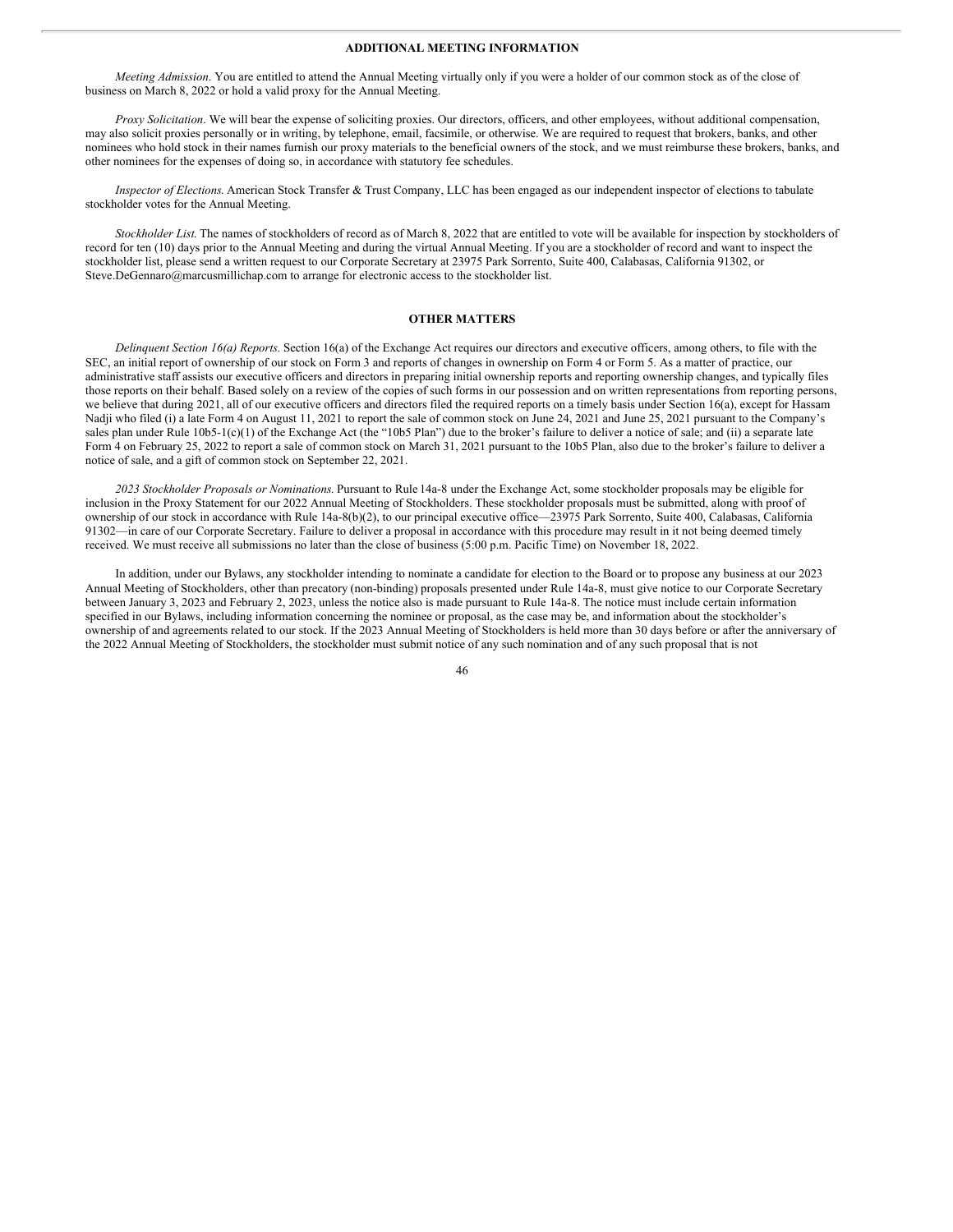made pursuant to Rule 14a-8 by the later of the 90th day before the 2023 Annual Meeting of Stockholders or the 10th day following the day on which public announcement of the date of such meeting is first made. We will not entertain any proposals or nominations at the 2023 Annual Meeting of Stockholders that do not meet the requirements set forth in our Bylaws. If the stockholder does not also comply with the requirements of Rule 14a-4(c)(2) under the Exchange Act, we may exercise discretionary voting authority under proxies that we solicit to vote in accordance with our best judgment on any such stockholder proposal or nomination.

March 18, 2022

By Order of the Board of Directors,

Hessam Nadji *President and Chief Executive Of icer*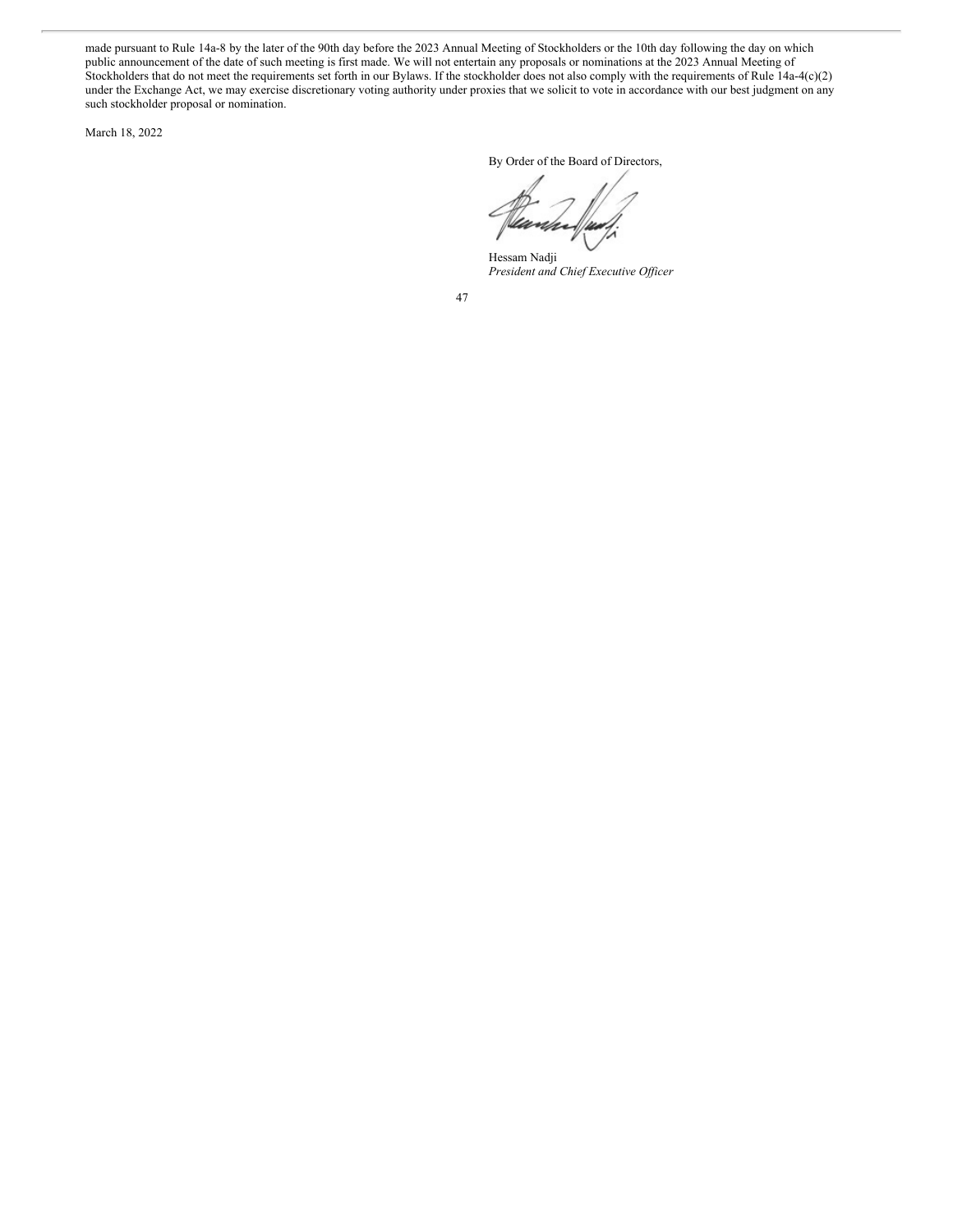0 **The State** 

# **MARCUS & MILLICHAP, INC.**

# Proxy for Annual Meeting of Stockholders on May 3, 2022 Solicited on Behalf of the Board of Directors

The undersigned hereby appoints Hessam Nadji, Steve DeGennaro and Mark Cortell as proxies, each with the power to appoint his substitute, and hereby authorizes them to represent and vote, as designated on the reverse side hereof, all the shares of common stock of Marcus & Millichap, Inc. held of record by the undersigned at the close of business on March 8, 2022 at the Annual Meeting of Stockholders to be held May 3, 2022 at 2:00 p.m. Pacific Time virtually at https://web.lumiagm.com/204691330 (password: Mm2022), and at any adjournment or postponement thereof.

(Continued and to be signed on the reverse side.)

 $1.1$